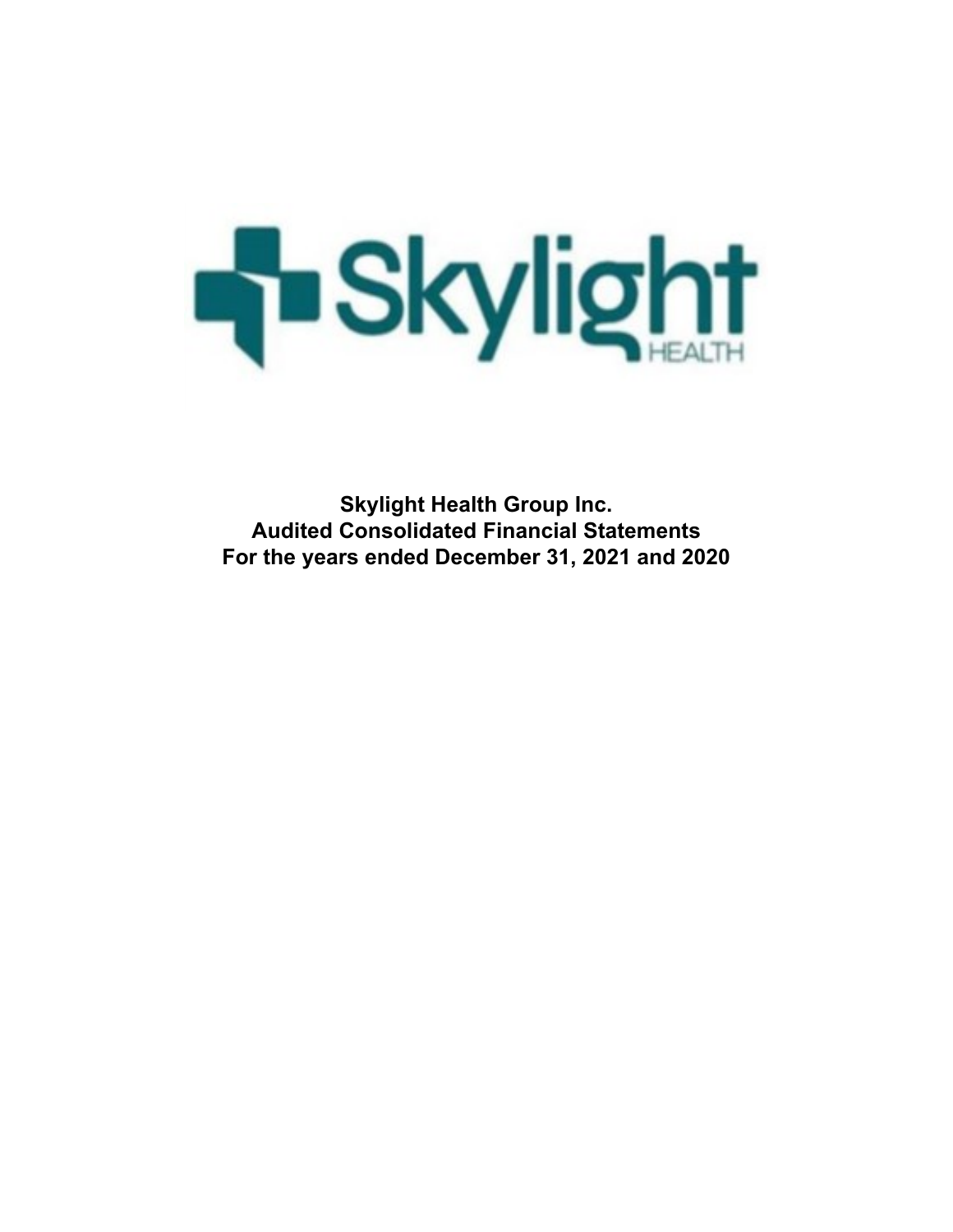# **SKYLIGHT HEALTH GROUP INC.**

# **CONSOLIDATED FINANCIAL STATEMENTS**

# **DECEMBER 31, 2021 AND 2020**

| Independent Auditor's Report                               |    |
|------------------------------------------------------------|----|
| <b>Consolidated Financial Statements</b>                   |    |
| <b>Consolidated Statements of Financial Position</b>       | 5  |
| Consolidated Statements of Loss and Comprehensive Loss     | 6  |
| <b>Consolidated Statements of Cash Flows</b>               |    |
| Consolidated Statements of Changes in Shareholders' Equity | 8  |
| Notes to the Consolidated Financial Statements             | 10 |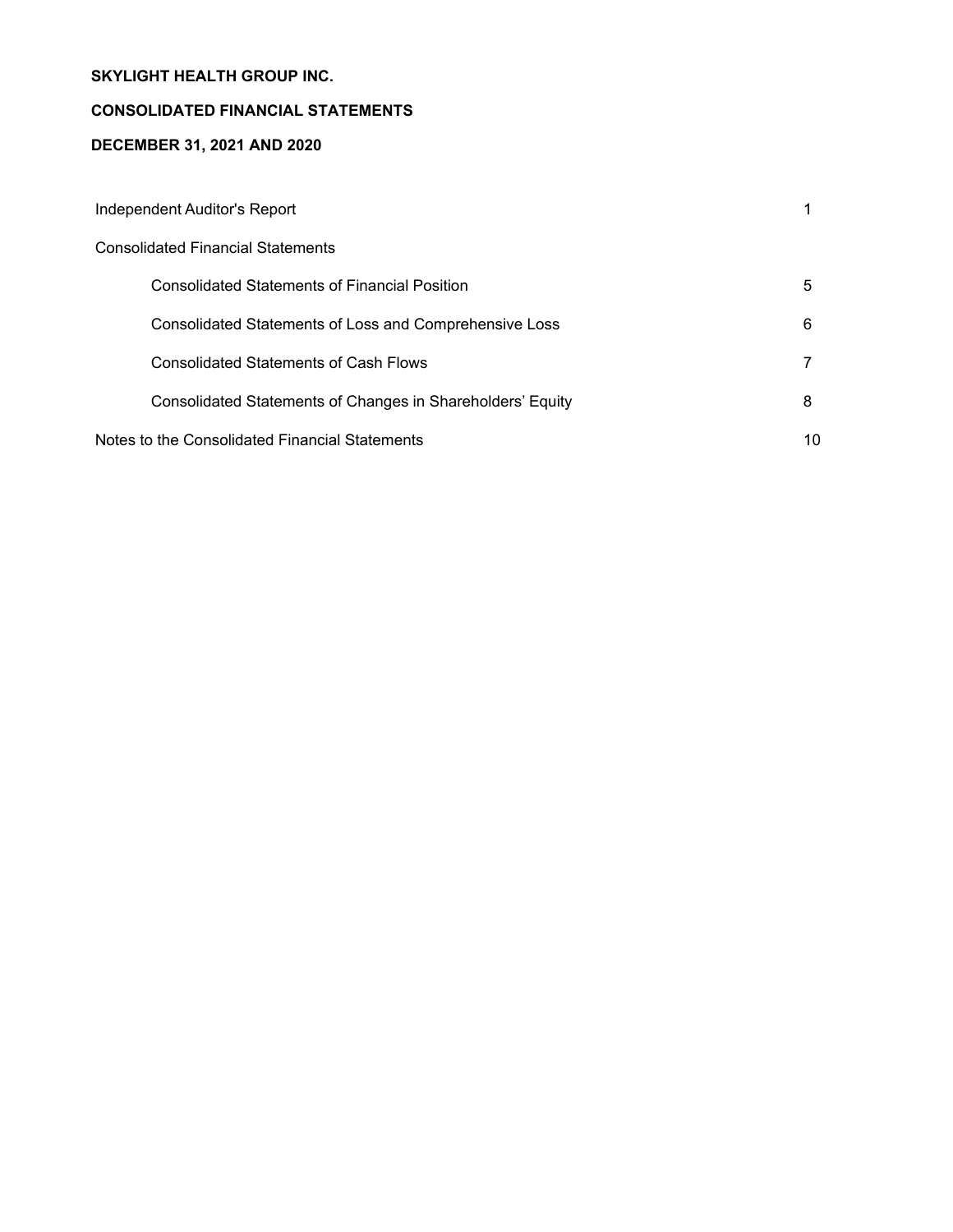

# Independent auditor's report

To the Shareholders of Skylight Health Group Inc.

# **Our opinion**

In our opinion, the accompanying consolidated financial statements present fairly, in all material respects, the financial position of Skylight Health Group Inc. and its subsidiaries (together, the Company) as at December 31, 2021 and its financial performance and its cash flows for the year then ended in accordance with International Financial Reporting Standards as issued by the International Accounting Standards Board (IFRS).

# **What we have audited**

The Company's consolidated financial statements comprise:

- the consolidated statement of financial position as at December 31, 2021;
- the consolidated statement of loss and comprehensive loss for the year then ended;
- the consolidated statement of cash flows for the year then ended;
- the consolidated statement of changes in shareholders' equity for the year then ended; and
- the notes to the consolidated financial statements, which include significant accounting policies and other explanatory information.

# **Basis for opinion**

We conducted our audit in accordance with Canadian generally accepted auditing standards. Our responsibilities under those standards are further described in the *Auditor's responsibilities for the audit of the consolidated financial statements* section of our report.

We believe that the audit evidence we have obtained is sufficient and appropriate to provide a basis for our opinion.

#### **Independence**

We are independent of the Company in accordance with the ethical requirements that are relevant to our audit of the consolidated financial statements in Canada. We have fulfilled our other ethical responsibilities in accordance with these requirements.

PricewaterhouseCoopers LLP PwC Tower, 18 York Street, Suite 2600, Toronto, Ontario, Canada M5J 0B2 T: +1 416 863 1133, F: +1 416 365 8215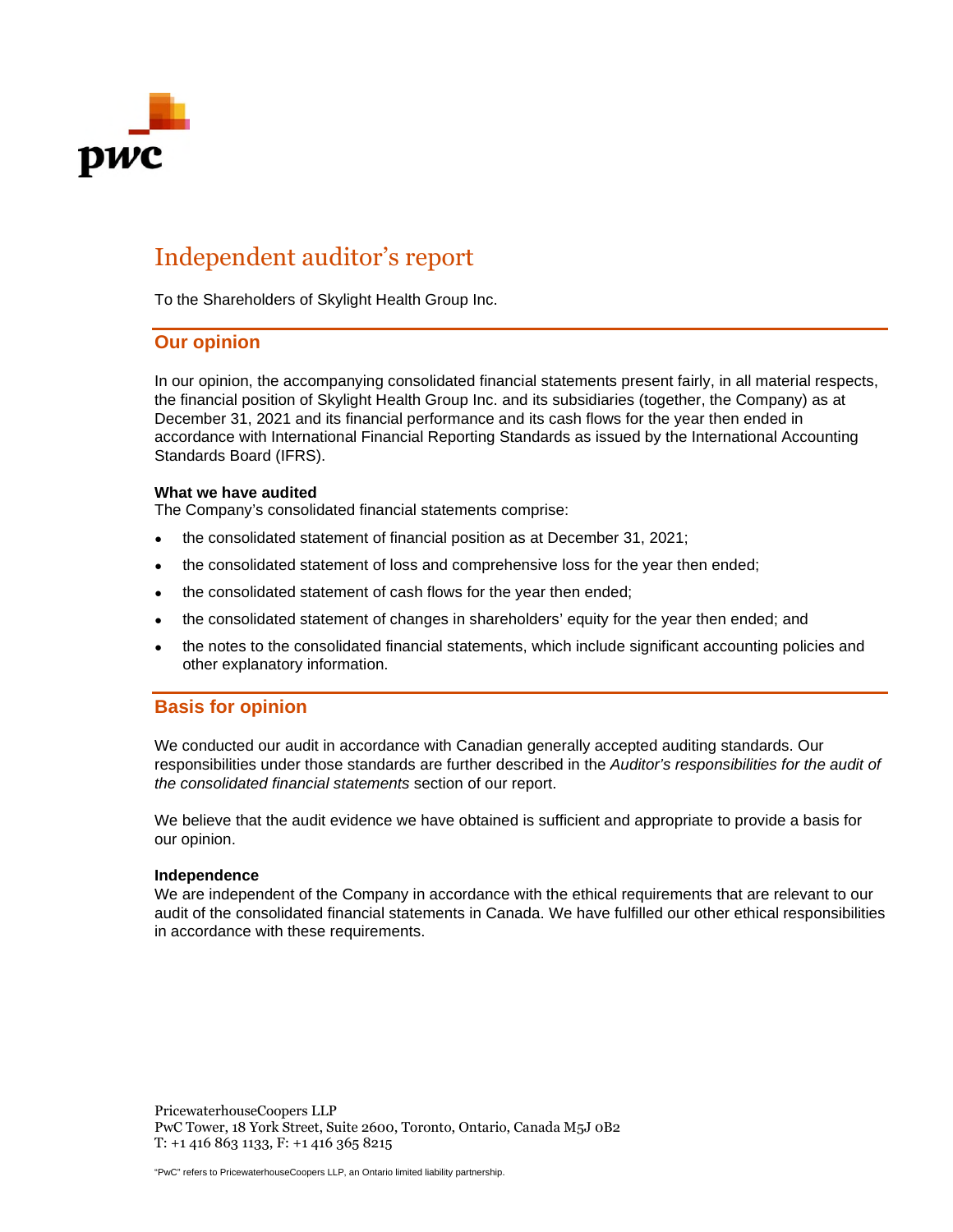

# **Material uncertainty related to going concern**

We draw attention to Note 2 in the consolidated financial statements, which describes events or conditions that indicate the existence of a material uncertainty that may raise substantial doubt about the Company's ability to continue as a going concern. Our opinion is not modified in respect of this matter.

# **Comparative information**

The consolidated financial statements of the Company for the year ended December 31, 2020 (prior to the adjustments applied to certain comparative information described in notes 4 and 14 to the consolidated financial statements) were audited by another auditor who expressed an unmodified opinion on those consolidated financial statements on April 19, 2021.

As part of our audit of the consolidated financial statements for the year ended December 31, 2021, we also audited the adjustments applied to certain comparative information presented. In our opinion, such adjustments are appropriate and have been properly applied. Other than with respect to the adjustments that were applied to certain comparative information, we were not engaged to audit, review, or apply any procedures to the consolidated financial statements for the year ended December 31, 2020. Accordingly, we do not express an opinion or any other form of assurance on those consolidated financial statements taken as a whole.

# **Other information**

Management is responsible for the other information. The other information comprises the Management's Discussion and Analysis.

Our opinion on the consolidated financial statements does not cover the other information and we do not express any form of assurance conclusion thereon.

In connection with our audit of the consolidated financial statements, our responsibility is to read the other information identified above and, in doing so, consider whether the other information is materially inconsistent with the consolidated financial statements or our knowledge obtained in the audit, or otherwise appears to be materially misstated.

If, based on the work we have performed, we conclude that there is a material misstatement of this other information, we are required to report that fact. We have nothing to report in this regard.

# **Responsibilities of management and those charged with governance for the consolidated financial statements**

Management is responsible for the preparation and fair presentation of the consolidated financial statements in accordance with IFRS, and for such internal control as management determines is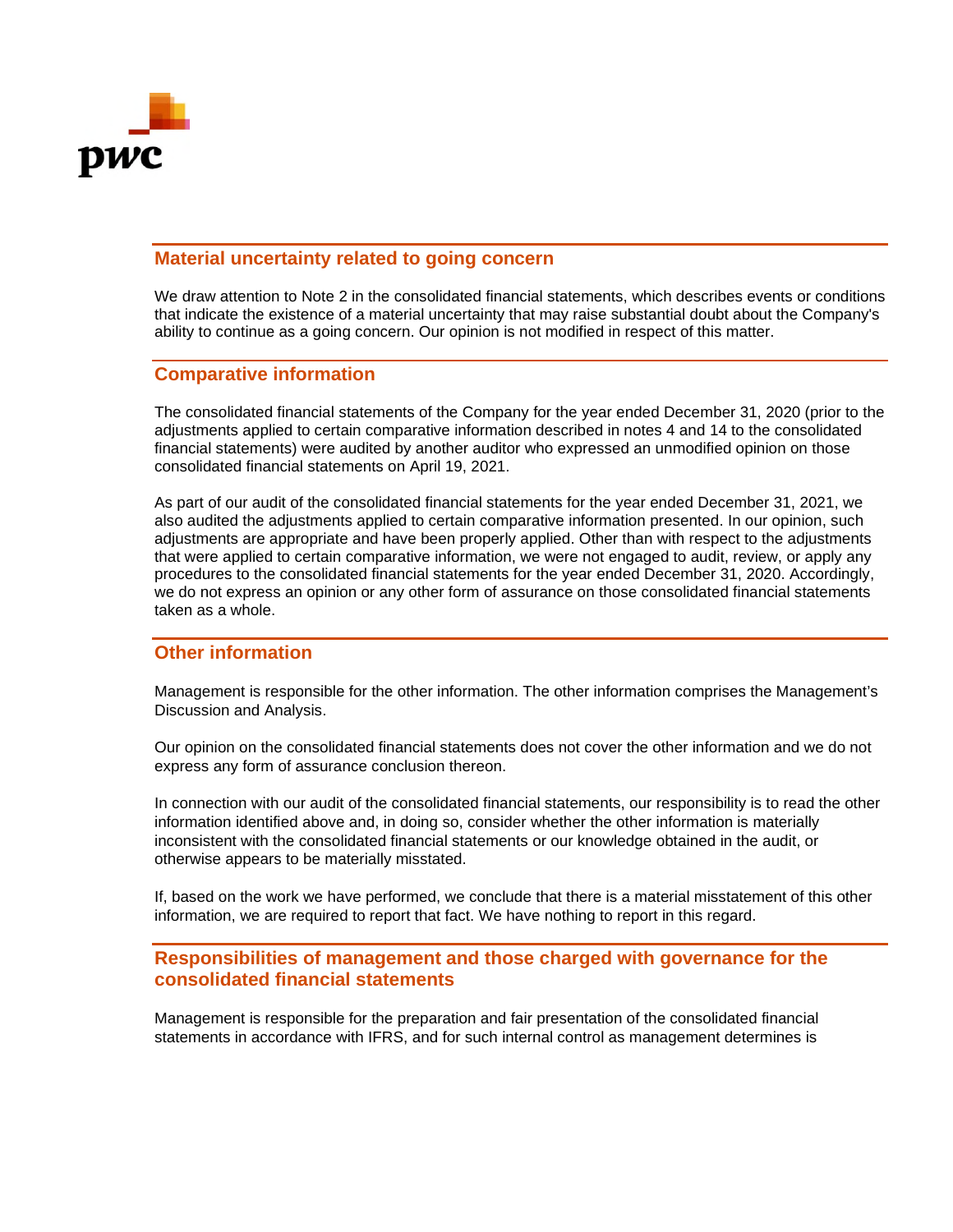

necessary to enable the preparation of consolidated financial statements that are free from material misstatement, whether due to fraud or error.

In preparing the consolidated financial statements, management is responsible for assessing the Company's ability to continue as a going concern, disclosing, as applicable, matters related to going concern and using the going concern basis of accounting unless management either intends to liquidate the Company or to cease operations, or has no realistic alternative but to do so.

Those charged with governance are responsible for overseeing the Company's financial reporting process.

# **Auditor's responsibilities for the audit of the consolidated financial statements**

Our objectives are to obtain reasonable assurance about whether the consolidated financial statements as a whole are free from material misstatement, whether due to fraud or error, and to issue an auditor's report that includes our opinion. Reasonable assurance is a high level of assurance, but is not a guarantee that an audit conducted in accordance with Canadian generally accepted auditing standards will always detect a material misstatement when it exists. Misstatements can arise from fraud or error and are considered material if, individually or in the aggregate, they could reasonably be expected to influence the economic decisions of users taken on the basis of these consolidated financial statements.

As part of an audit in accordance with Canadian generally accepted auditing standards, we exercise professional judgment and maintain professional skepticism throughout the audit. We also:

- Identify and assess the risks of material misstatement of the consolidated financial statements, whether due to fraud or error, design and perform audit procedures responsive to those risks, and obtain audit evidence that is sufficient and appropriate to provide a basis for our opinion. The risk of not detecting a material misstatement resulting from fraud is higher than for one resulting from error, as fraud may involve collusion, forgery, intentional omissions, misrepresentations, or the override of internal control.
- Obtain an understanding of internal control relevant to the audit in order to design audit procedures that are appropriate in the circumstances, but not for the purpose of expressing an opinion on the effectiveness of the Company's internal control.
- Evaluate the appropriateness of accounting policies used and the reasonableness of accounting estimates and related disclosures made by management.
- Conclude on the appropriateness of management's use of the going concern basis of accounting and, based on the audit evidence obtained, whether a material uncertainty exists related to events or conditions that may cast significant doubt on the Company's ability to continue as a going concern. If we conclude that a material uncertainty exists, we are required to draw attention in our auditor's report to the related disclosures in the consolidated financial statements or, if such disclosures are inadequate, to modify our opinion. Our conclusions are based on the audit evidence obtained up to the date of our auditor's report. However, future events or conditions may cause the Company to cease to continue as a going concern.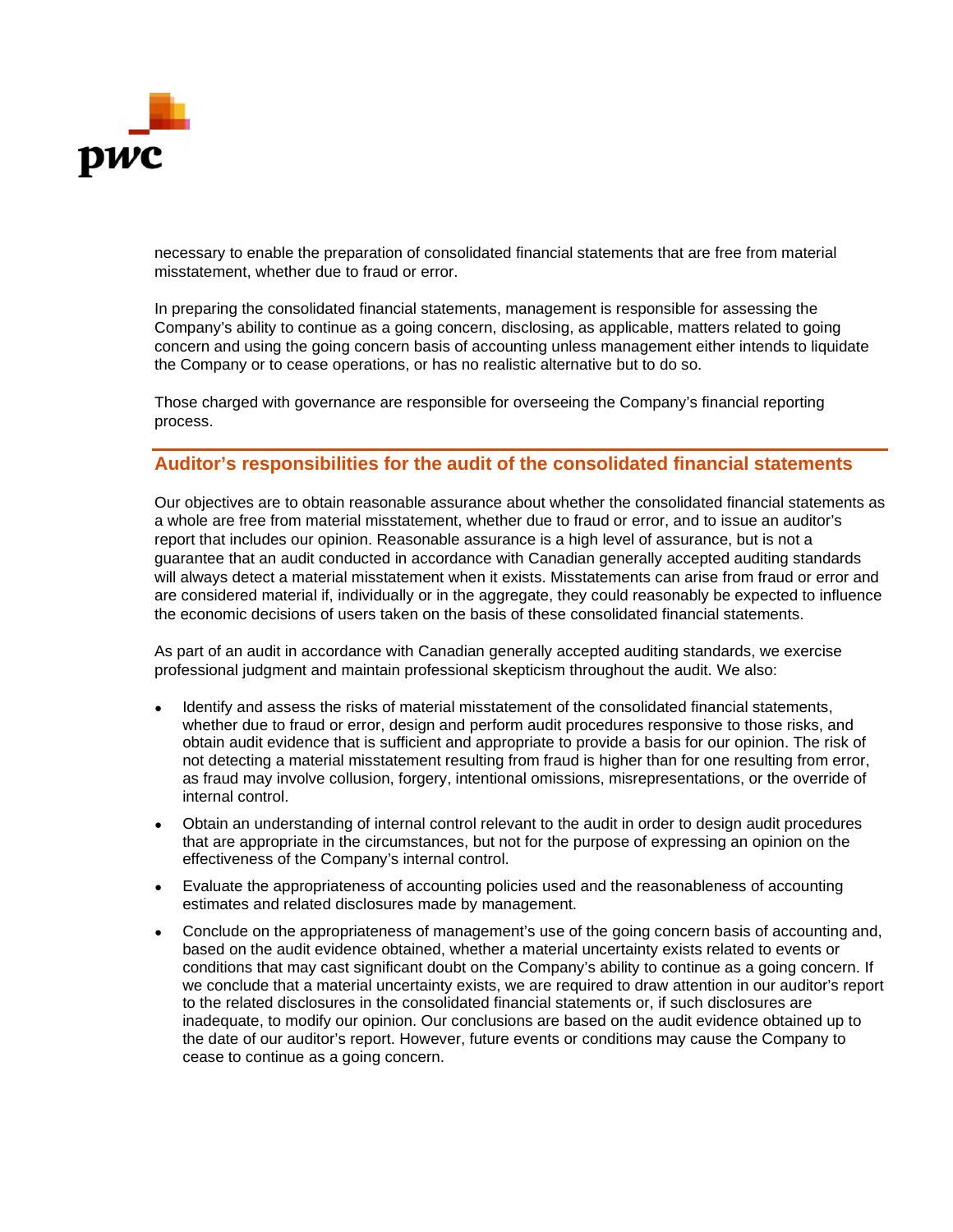

- Evaluate the overall presentation, structure and content of the consolidated financial statements, including the disclosures, and whether the consolidated financial statements represent the underlying transactions and events in a manner that achieves fair presentation.
- Obtain sufficient appropriate audit evidence regarding the financial information of the entities or business activities within the Company to express an opinion on the consolidated financial statements. We are responsible for the direction, supervision and performance of the group audit. We remain solely responsible for our audit opinion.

We communicate with those charged with governance regarding, among other matters, the planned scope and timing of the audit and significant audit findings, including any significant deficiencies in internal control that we identify during our audit.

We also provide those charged with governance with a statement that we have complied with relevant ethical requirements regarding independence, and to communicate with them all relationships and other matters that may reasonably be thought to bear on our independence, and where applicable, related safeguards.

The engagement partner on the audit resulting in this independent auditor's report is Anne Tauber.

# **/s/PricewaterhouseCoopers LLP**

Chartered Professional Accountants, Licensed Public Accountants

Toronto, Ontario March 30, 2022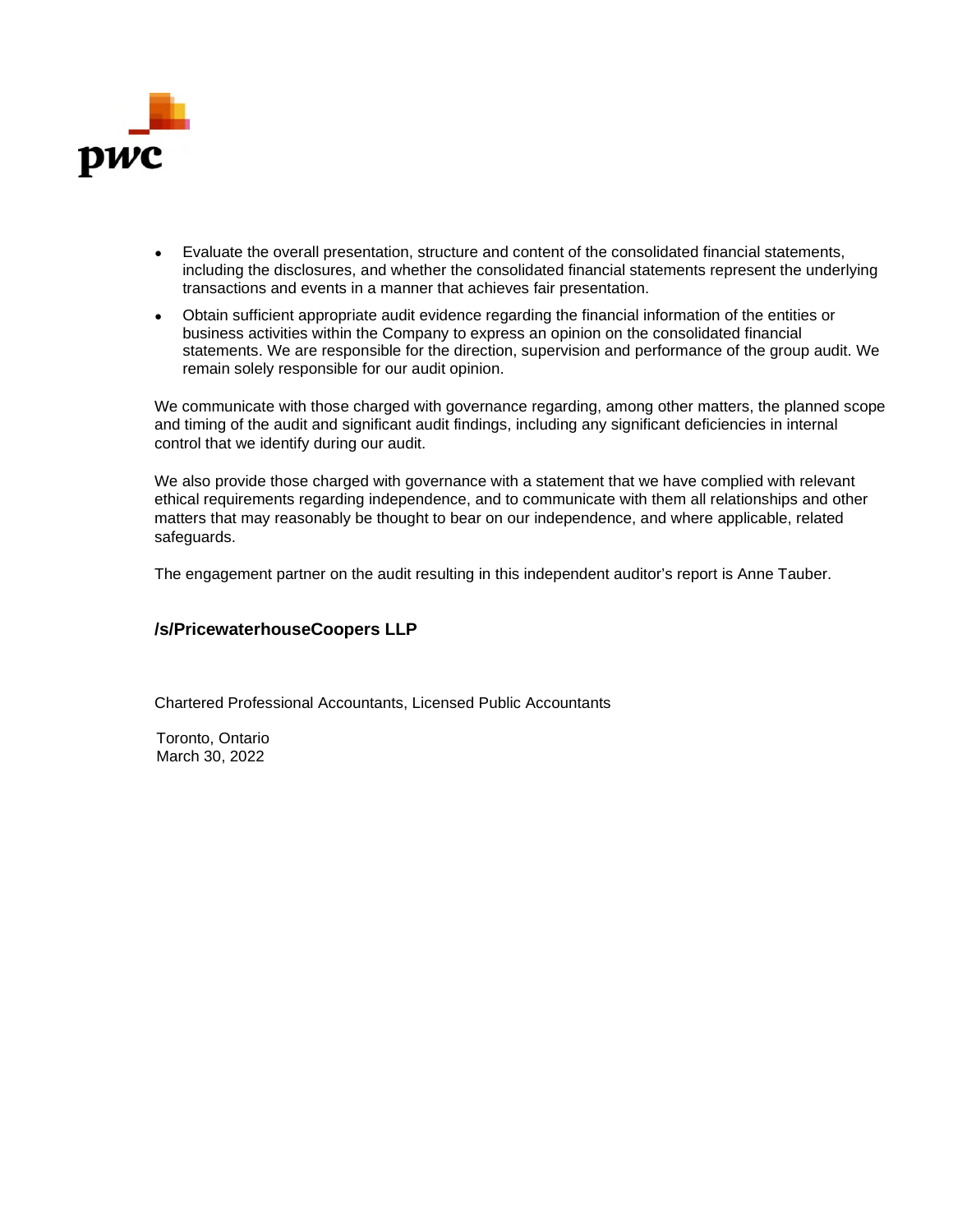# **SKYLIGHT HEALTH GROUP INC. Consolidated Statements of Financial Position (Expressed in thousands of Canadian dollars)**

|                                                                           |         | December 31,<br>2021 | December 31,<br>2020 |
|---------------------------------------------------------------------------|---------|----------------------|----------------------|
| <b>ASSETS</b>                                                             |         | \$                   | S                    |
| <b>Current assets</b>                                                     |         |                      |                      |
| Cash and cash equivalents                                                 |         | 11,653               | 20,052               |
| Inventories                                                               |         |                      | 31                   |
| Trade and other receivables                                               | Note 7  | 5,858                | 529                  |
| Purchase consideration receivable                                         | Note 14 | 2,708                |                      |
| Prepaid expenses                                                          |         | 862                  | 749                  |
| <b>Total current assets</b>                                               |         | 21,081               | 21,361               |
| Non-current                                                               |         |                      |                      |
| Property, plant and equipment                                             | Note 8  | 766                  | 88                   |
| Trade and other receivables                                               | Note 7  | 1,043                |                      |
| Purchase consideration receivable                                         | Note 14 | 3,250                |                      |
| Right-of-use assets                                                       | Note 9  | 15,695               | 1,325                |
| Intangible assets                                                         | Note 10 | 14,873               | 6,474                |
| Goodwill                                                                  | Note 10 | 8,739                | 2,224                |
| <b>Total assets</b>                                                       |         | 65,447               | 31,472               |
| <b>LIABILITIES AND SHAREHOLDERS' EQUITY</b><br><b>Current liabilities</b> |         |                      |                      |
| Accounts payable and accrued liabilities                                  | Note 11 | 6,687                | 1,124                |
| Loan payable                                                              | Note 16 | 317                  | 446                  |
| Purchase consideration payable                                            | Note 6  | 2,951                | 526                  |
| Lease liabilities                                                         | Note 9  | 1,347                | 619                  |
| <b>Total current liabilities</b>                                          |         | 11,302               | 2,715                |
| <b>Non-current</b>                                                        |         |                      |                      |
| Redemption liability                                                      | Note 13 | 402                  |                      |
| Loan payable                                                              | Note 16 |                      | 316                  |
| Purchase consideration payable                                            | Note 6  | 608                  |                      |
| Lease liabilities                                                         | Note 9  | 14,528               | 804                  |
| <b>Total liabilities</b>                                                  |         | 26,840               | 3,835                |
| <b>SHAREHOLDERS' EQUITY</b>                                               |         |                      |                      |
| Common share capital                                                      | Note 18 | 61,450               | 43,454               |
| Preferred share capital                                                   | Note 18 | 6,237                |                      |
| Contributed surplus                                                       |         | 6,719                | 6,888                |
| Shares and units to be issued                                             |         |                      | 5                    |
| Accumulated other comprehensive income                                    |         | 246                  | 450                  |
| Accumulated deficit                                                       |         | (36, 757)            | (23, 160)            |
| Non-controlling interests                                                 |         | 712                  |                      |
| Total shareholders' equity                                                |         | 38,607               | 27,637               |
| Total liabilities and shareholders' equity                                |         | 65,447               | 31,472               |

The accompanying notes are an integral part of these consolidated financial statements.

**Going concern (Note 2)**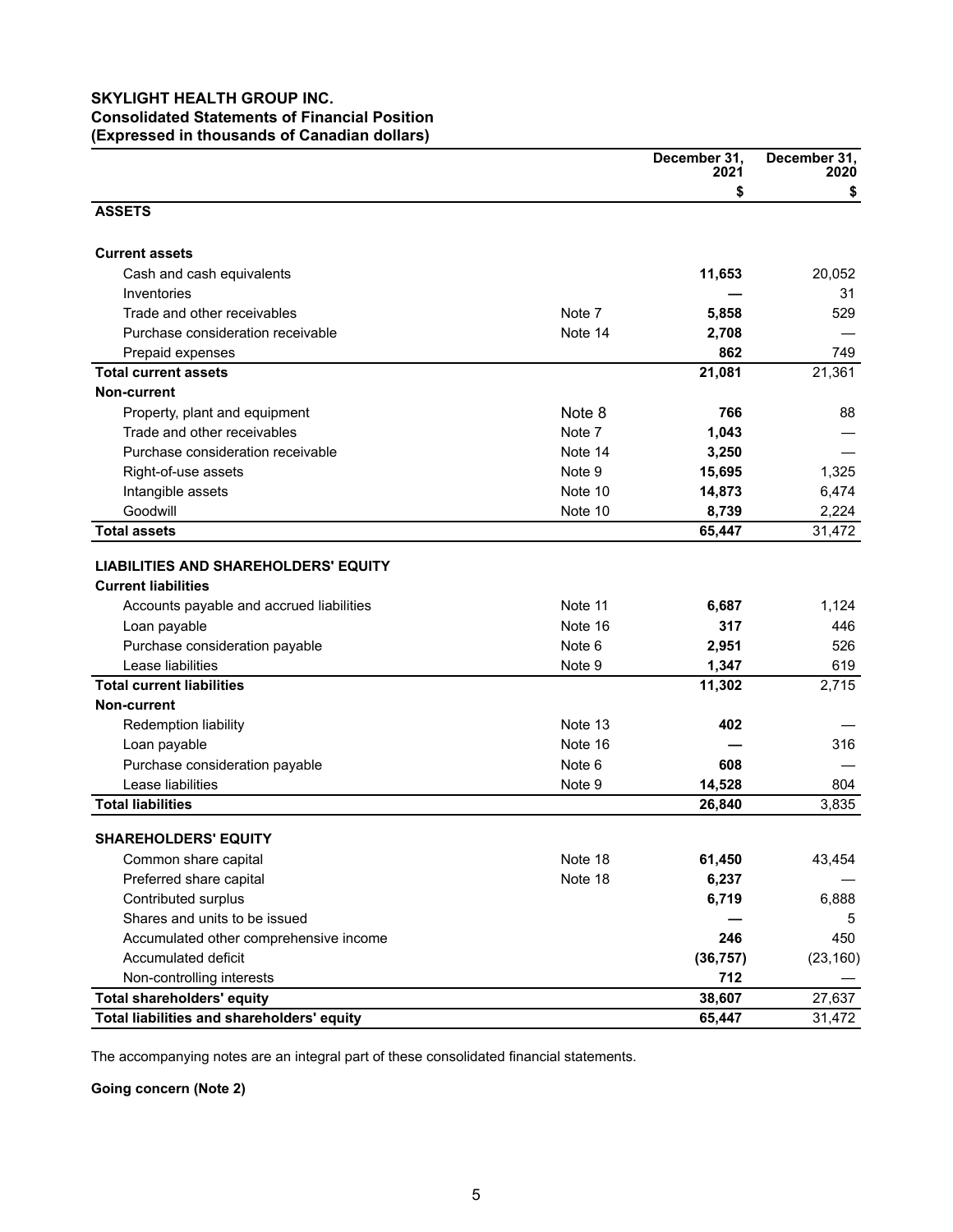# **SKYLIGHT HEALTH GROUP INC. Consolidated Statements of Loss and Comprehensive Loss (Expressed in thousands of Canadian dollars, except per share amounts)**

|                                                                                    |               | Year ended              |                                                |
|------------------------------------------------------------------------------------|---------------|-------------------------|------------------------------------------------|
|                                                                                    |               | December 31, 2021<br>\$ | December 31, 2020<br>(Adjusted, note 14)<br>\$ |
| <b>Revenues</b>                                                                    |               |                         |                                                |
| Clinic                                                                             | Note 22       | 26,553                  | 446                                            |
| Contract research solutions                                                        | Note 22       | 584                     | 190                                            |
| Software                                                                           | Note 22       | 20                      | 53                                             |
|                                                                                    |               | 27,157                  | 689                                            |
| Cost of sales                                                                      |               | 12,071                  | 419                                            |
| <b>Gross profit</b>                                                                |               | 15.086                  | 270                                            |
| <b>Operating Expenses</b>                                                          |               |                         |                                                |
| Salaries and wages                                                                 |               | 15,376                  | 2,633                                          |
| Office and administration                                                          |               | 6,821                   | 768                                            |
| Marketing and business development                                                 |               | 2,038                   | 287                                            |
| Professional fees                                                                  |               | 4,249                   | 950                                            |
| Rent                                                                               |               | 391                     | 54                                             |
| Share-based compensation                                                           |               | 2,051                   | 4,313                                          |
| Depreciation and amortization                                                      |               | 4,618                   | 1,094                                          |
| Impairment of right-of-use-assets, goodwill and intangible assets                  | Note 10       | 1,408                   |                                                |
| <b>Total operating expenses</b>                                                    |               | 36,952                  | 10,099                                         |
| Loss from continuing operations                                                    |               | (21, 866)               | (9,829)                                        |
|                                                                                    |               |                         |                                                |
| <b>Finance expenses</b>                                                            |               |                         |                                                |
| Foreign exchange (gain) loss                                                       |               | (69)                    | 178                                            |
| Change in fair value of financial liabilities                                      | Notes 12 & 15 | (86)                    | 2,184                                          |
| Net gain on debt settlement                                                        | Note 12       |                         | (148)                                          |
| Accretion on purchase consideration payable and trade receivables                  |               | 346                     | 75                                             |
| Interest on lease liabilities                                                      | Note 9        | 964                     | 35                                             |
| Other income                                                                       | Note 16       | (870)                   |                                                |
| Net loss from continuing operations                                                |               | (22, 151)               | (12, 153)                                      |
| Net income from discontinued operations                                            | Note 14       | 8,563                   | 2,672                                          |
| <b>Net loss</b>                                                                    |               | (13, 588)               | (9,481)                                        |
| Other comprehensive loss                                                           |               |                         |                                                |
| Exchange difference on translation of foreign operations, net of tax               |               | (204)                   | 9                                              |
| <b>Total comprehensive loss</b>                                                    |               | (13, 792)               | (9, 472)                                       |
|                                                                                    |               |                         |                                                |
| Net (loss) income from continuing operations attributable to:                      |               |                         |                                                |
| Shareholders of the Company                                                        |               | (22, 310)               | (12, 153)                                      |
| Non-controlling interests                                                          |               | 159                     |                                                |
| Net loss from continuing operations                                                |               | (22, 151)               | (12, 153)                                      |
| Net (loss) income attributable to:                                                 |               |                         |                                                |
| Shareholders of the Company                                                        |               | (13, 747)               | (9,481)                                        |
| Non-controlling interests                                                          |               | 159                     |                                                |
| <b>Net loss</b>                                                                    |               | (13, 588)               | (9, 481)                                       |
| Net loss from continuing operations per common share                               |               | (0.59)                  | (0.56)                                         |
| Net income from discontinued operations per common share                           |               | 0.23                    | 0.13                                           |
| Basic and diluted net loss per common share                                        |               | (0.36)                  | (0.43)                                         |
| Weighted average number of common shares outstanding - basic and diluted (in 000s) |               | 37,449                  | 21,884                                         |
|                                                                                    |               |                         |                                                |
| Comprehensive loss attributable to:                                                |               |                         |                                                |
| Shareholders of the Company                                                        |               | (13, 952)               | (9, 472)                                       |
| Non-controlling interests                                                          |               | 160                     |                                                |
| <b>Total comprehensive loss</b>                                                    |               | (13, 792)               | (9, 472)                                       |

The accompanying notes are an integral part of these consolidated financial statements.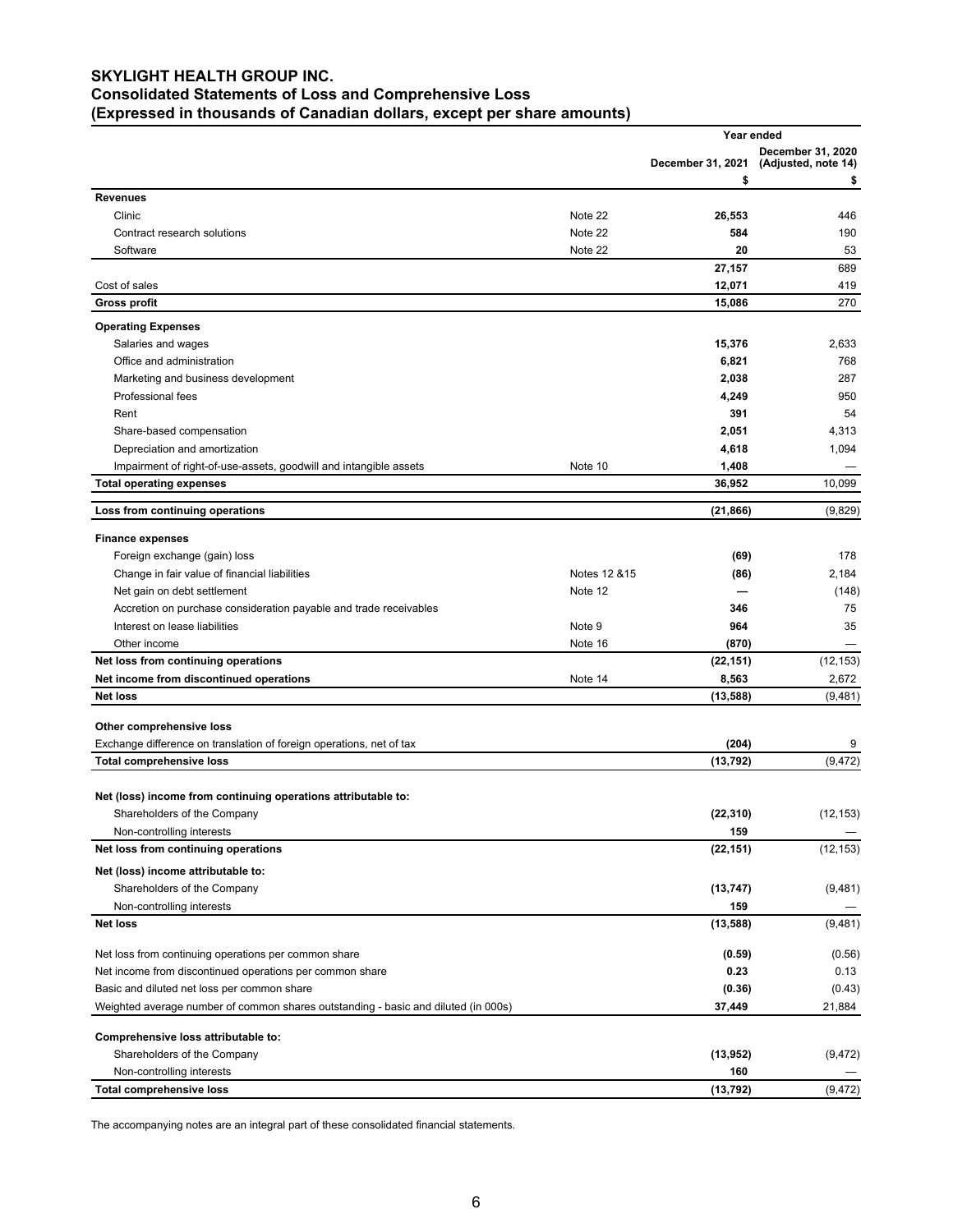# **SKYLIGHT HEALTH GROUP INC. Consolidated Statements of Cash Flows (Expressed in thousands of Canadian dollars)**

|                                                                            | Year ended        |                                          |  |
|----------------------------------------------------------------------------|-------------------|------------------------------------------|--|
|                                                                            | December 31, 2021 | December 31, 2020<br>(Adjusted, note 14) |  |
|                                                                            | \$                |                                          |  |
| <b>Operating activities</b>                                                |                   |                                          |  |
| Net loss from continuing operations                                        | (22, 151)         | (12, 153)                                |  |
| Adjustments for items not affecting cash:                                  |                   |                                          |  |
| Depreciation and amortization                                              | 4,618             | 1,094                                    |  |
| Foreign exchange (gain) loss                                               | (69)              | 142                                      |  |
| Accretion on purchase consideration payable and loan payable               | 229               | 75                                       |  |
| Interest on lease liabilities                                              | 964               | 35                                       |  |
| Impairment of goodwill and intangible assets                               | 1,408             |                                          |  |
| Share-based compensation                                                   | 2,051             | 4,313                                    |  |
| Change in fair value of financial liabilities                              | (86)              | 2,156                                    |  |
| Write-off of bad debt                                                      |                   | 44                                       |  |
| Other income                                                               |                   | (40)                                     |  |
| Other income related to loan payable                                       | (867)             |                                          |  |
| Other income related to gain on disposal of furniture and equipment        | (3)               |                                          |  |
| Gain on debt settlement-net                                                |                   | (148)                                    |  |
| Changes in non-cash working capital items:                                 |                   |                                          |  |
| Inventories                                                                | 31                | 5                                        |  |
| Trade and other receivables                                                | (3, 504)          | (533)                                    |  |
| Prepaid expenses                                                           | 113               | (763)                                    |  |
| Accounts payable and accrued liabilities                                   | 2,088             | (147)                                    |  |
| Cash used in by operating activities of continuing operations              | (15, 178)         | (5,920)                                  |  |
| Cash provided by operating activities of discontinued operations           | 3,869             | 4,033                                    |  |
| <b>Investing activities</b>                                                |                   |                                          |  |
| Purchase of furniture and equipment                                        | (134)             | (11)                                     |  |
| Proceeds from disposal of furniture and equipment                          | 4                 |                                          |  |
| Development of computer software                                           | (259)             | (658)                                    |  |
| Release from escrow                                                        | (61)              |                                          |  |
| Purchase consideration paid, net of cash acquired                          | (19, 656)         | (1,703)                                  |  |
| Cash used in investing activities of continuing operations                 | (20, 106)         | (2,372)                                  |  |
| Cash provided by (used in) investing activities of discontinued operations | 4,329             | (20)                                     |  |
| <b>Financing activities</b>                                                |                   |                                          |  |
| Repayment to related parties                                               |                   | (25)                                     |  |
| Shares issued and to be issued, net of transaction costs                   | 12,703            | 22,841                                   |  |
| Proceeds from preferred shares issuance, net of transaction costs          | 6,237             |                                          |  |
| Dividends paid on preferred shares                                         | (34)              |                                          |  |
| Proceeds from exercise of options                                          | 813               | 401                                      |  |
| Proceeds from exercise of warrants                                         | 1,461             | 1,012                                    |  |
| Principal payment of lease liabilities                                     | (1, 135)          | (166)                                    |  |
| Interest paid on lease liabilities                                         | (964)             | (35)                                     |  |
| Proceeds from loan                                                         | 969               | 917                                      |  |
| Interest paid on promissory note                                           |                   | (192)                                    |  |
| Principal payments on loan                                                 | (651)             |                                          |  |
| Cash provided by financing activities of continuing operations             | 19,399            | 24,753                                   |  |
| Cash used in financing activities of discontinued operations               | (428)             | (758)                                    |  |
|                                                                            |                   |                                          |  |
| Net increase (decrease) in cash during the year                            | (8, 115)          | 19,716                                   |  |
| Effect of foreign currency on cash of continuing operations                | (284)             | 206                                      |  |
| Cash and cash equivalents, beginning of year                               | 20,052            | 130                                      |  |
| Cash and cash equivalents, end of year                                     | 11,653            | 20,052                                   |  |

The accompanying notes are an integral part of these consolidated financial statements.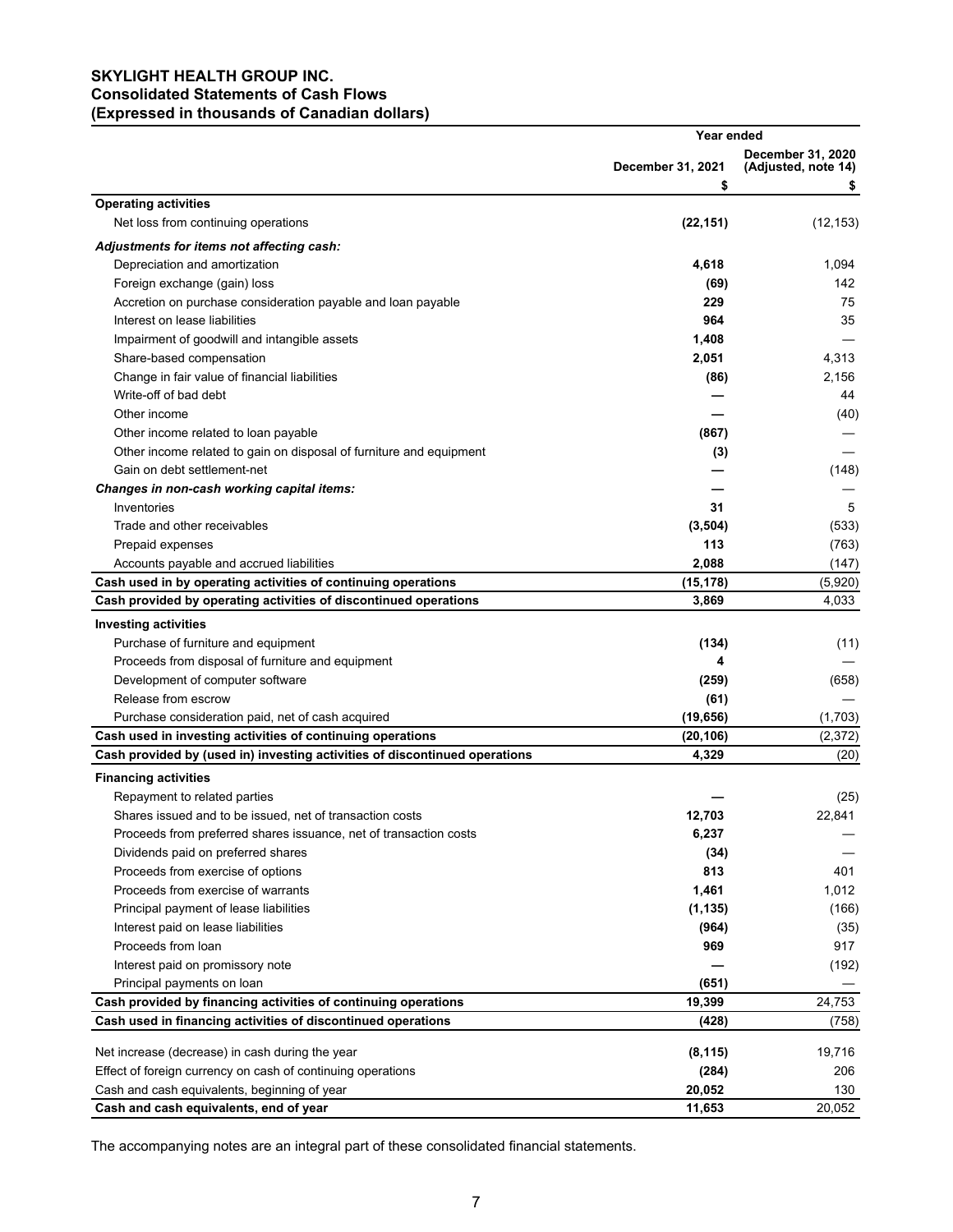# **SKYLIGHT HEALTH GROUP INC. Consolidated Statements of Changes in Shareholders' Equity For the years ended December 31, 2021 and December 31, 2020 (Expressed in thousands of Canadian dollars)**

|                                                          | Number of<br>common<br>shares | <b>Share Capital</b> | Number of<br>preferred<br>shares | Preferred<br>share<br>capital | Contributed<br>surplus | <b>Shares and</b><br>units to be<br>issued | Accumulated<br>other<br>comprehensive<br>income | <b>Deficit</b>                  | Total     | Non-<br>controlling<br>interests | <b>Total</b><br>shareholders'<br>equity |
|----------------------------------------------------------|-------------------------------|----------------------|----------------------------------|-------------------------------|------------------------|--------------------------------------------|-------------------------------------------------|---------------------------------|-----------|----------------------------------|-----------------------------------------|
|                                                          | #                             |                      | #                                |                               |                        |                                            |                                                 |                                 |           |                                  |                                         |
| Balance, December 31, 2020                               | 35,070                        | 43,454               | –                                | —                             | 6,888                  | 5                                          | 450                                             | (23, 160)                       | 27,637    | –                                | 27,637                                  |
| Preferred shares issued (Note 18(b))                     |                               |                      | 275                              | 7,359                         |                        |                                            |                                                 |                                 | 7,359     |                                  | 7,359                                   |
| Preferred shares dividends declared                      |                               |                      |                                  |                               |                        |                                            |                                                 | (102)                           | (102)     |                                  | (102)                                   |
| Bought deal (Note 18(b))                                 | 1,970                         | 13,793               |                                  |                               |                        |                                            |                                                 | $\hspace{0.1mm}-\hspace{0.1mm}$ | 13,793    | —                                | 13,793                                  |
| Share issuance costs - cash (Note 18(b))                 |                               | (1,090)              |                                  | (1, 122)                      |                        |                                            |                                                 | $\hspace{0.1mm}-\hspace{0.1mm}$ | (2, 212)  |                                  | (2, 212)                                |
| Acquisition of Aspire Care (Note 13)                     |                               |                      |                                  |                               |                        |                                            |                                                 | (390)                           | (390)     | 552                              | 162                                     |
| Shares issued on acquisition                             | 316                           | 1,436                |                                  |                               |                        |                                            |                                                 |                                 | 1,436     |                                  | 1,436                                   |
| Share-based compensation (Note 18)                       |                               |                      |                                  |                               | 2,051                  |                                            |                                                 |                                 | 2,051     |                                  | 2,051                                   |
| Vesting of restricted share units issued to<br>Directors | 126                           | 224                  |                                  |                               | (224)                  |                                            |                                                 |                                 |           |                                  |                                         |
| Exercise of warrants                                     | 1,117                         | 2,282                |                                  |                               | (818)                  | (3)                                        |                                                 |                                 | 1,461     |                                  | 1,461                                   |
| Exercise of stock options                                | 534                           | 1,351                |                                  |                               | (536)                  | (2)                                        |                                                 |                                 | 813       |                                  | 813                                     |
| Stock options expired                                    |                               |                      |                                  |                               | (642)                  |                                            |                                                 | 642                             |           |                                  |                                         |
| Foreign currency translation                             |                               |                      |                                  |                               |                        |                                            | (204)                                           |                                 | (204)     |                                  | (203)                                   |
| Net loss for the year                                    |                               |                      |                                  |                               |                        |                                            |                                                 | (13, 747)                       | (13, 747) | 159                              | (13, 588)                               |
| Balance, December 31, 2021                               | 39,133                        | 61,450               | 275                              | 6,237                         | 6,719                  |                                            | 246                                             | (36, 757)                       | 37,895    | 712                              | 38,607                                  |

The accompanying notes are an integral part of these consolidated financial statements.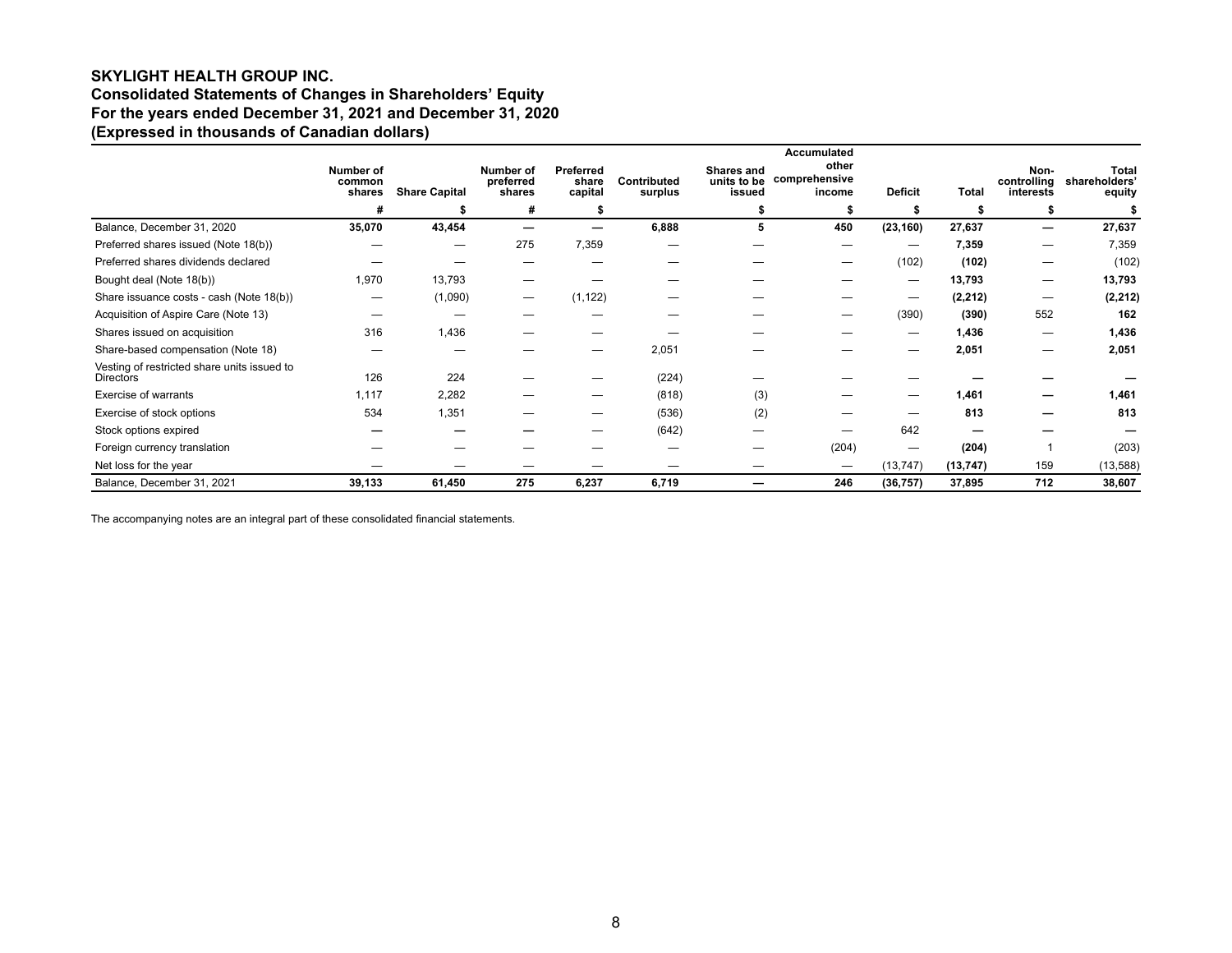# **SKYLIGHT HEALTH GROUP INC. Consolidated Statements of Changes in Shareholders' Equity (continued) For the years ended December 31, 2021 and December 31, 2020 (Expressed in thousands of Canadian dollars)**

|                                                                     |                     |                      |                        | <b>Shares and</b>     | <b>Accumulated</b><br>other |                |                |
|---------------------------------------------------------------------|---------------------|----------------------|------------------------|-----------------------|-----------------------------|----------------|----------------|
|                                                                     | Number of<br>shares | <b>Share Capital</b> | Contributed<br>surplus | units to be<br>issued | comprehensive<br>income     | <b>Deficit</b> | <b>Deficit</b> |
|                                                                     | #                   |                      |                        |                       |                             |                | S              |
| Balance, December 31, 2019                                          | 16,568              | 12,225               | 4,909                  | 335                   | 441                         | (16, 523)      | 1,387          |
| Private placements (Note 18(b))                                     | 6,891               | 3,898                | 1,270                  |                       |                             |                | 5,168          |
| Bought deals (Note 18(b))                                           | 5,207               | 19,551               |                        |                       |                             |                | 19,551         |
| Share issuance costs - cash (Note 18(b))                            |                     | (1, 834)             | (44)                   |                       |                             |                | (1,878)        |
| Share issuance costs - warrant (Note 18(b))                         |                     | (988)                | 988                    |                       |                             |                |                |
| Shares issued in settlement of promissory note (Note 18(b))         | 2,082               | 5,518                | –                      |                       |                             |                | 5,518          |
| Share-based compensation (Note 18(b))                               |                     |                      | 4,313                  |                       |                             |                | 4,313          |
| Shares issued for services (Note 18(b))                             | 796                 | 659                  | –                      |                       |                             |                | 659            |
| Shares issued in settlement of accrued interest (Note 18(b))        | 488                 | 230                  |                        | (116)                 |                             |                | 114            |
| Share issued in settlement of contingent consideration (Note 18(b)) | 878                 | 554                  |                        |                       |                             |                | 554            |
| Exercise of warrants (Note 18(b))                                   | 1,734               | 2,791                | (1, 564)               | (215)                 |                             |                | 1,012          |
| Exercise of stock options (Note 18(b))                              | 291                 | 756                  | (356)                  |                       |                             |                | 401            |
| Shares issued in lieu of directors' fees (Note 18(b))               | 135                 | 94                   |                        |                       |                             |                | 94             |
| Warrants and stock options expired                                  |                     | —                    | (2,844)                |                       |                             | 2,844          |                |
| Warrants issued for amendment of promissory note                    |                     |                      | 216                    |                       |                             |                | 216            |
| Foreign currency translation                                        |                     |                      |                        |                       | 9                           |                | 9              |
| Net loss for the year                                               |                     |                      |                        |                       |                             | (9,481)        | (9,481)        |
| Balance, December 31, 2020                                          | 35,070              | 43,454               | 6,888                  | 5                     | 450                         | (23, 160)      | 27,637         |

The accompanying notes are an integral part of these consolidated financial statements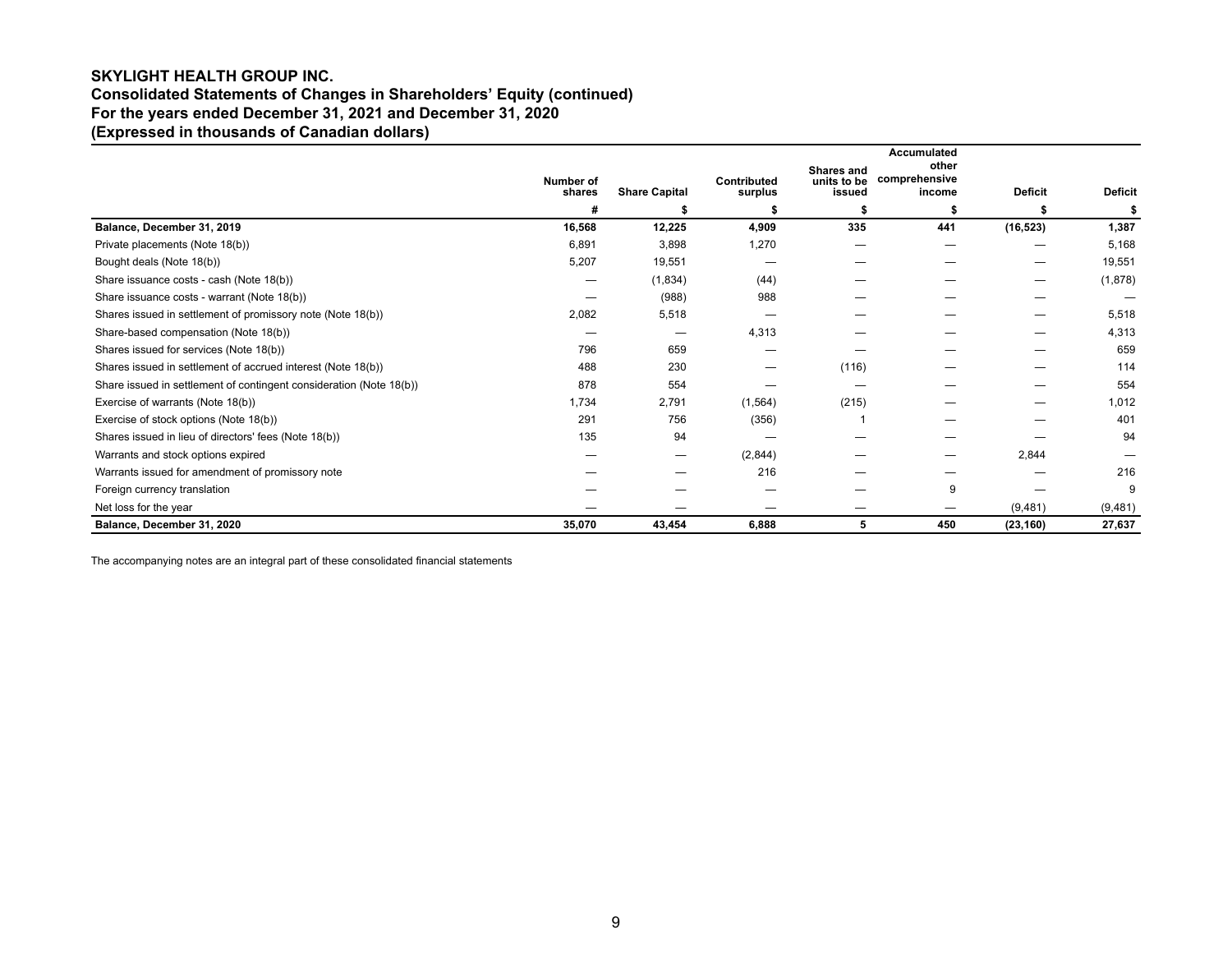# **1. Nature of operations and Covid-19 pandemic**

Skylight Health Group Inc. ("SHG" or the "Company"), is a healthcare services and technology company, working to positively impact patient health outcomes. The Company operates a US multi-state health network that comprises physical multi-disciplinary medical clinics providing a range of services from primary care, subspecialty, allied health and diagnostic testing. The Company was incorporated on December 27, 2017 under the Canada Business Corporations Act and completed a reverse takeover ("RTO") on February 27, 2019 (the "Closing Date") with MVC Technologies Inc. ("MVC") which was incorporated in the province of Ontario on November 3, 2014 under the Ontario Business Corporation Act ("OBCA"). Pursuant to the special meeting of the shareholders of the Company held on November 23, 2020, the name of the Company was changed from CB2 Insights Inc. to Skylight Health Group Inc. The head office of the Company is located at 5520 Explorer Drive, Unit 402, Mississauga, Ontario, Canada, L4W 5L1.

On January 5, 2021, the Company's shares commenced trading on the TSX Venture Exchange ("TSX-V") under the symbol "SHG" after getting voluntarily delisted from the Canadian Securities Exchange on January 4, 2021. On June 7, 2021, the Company's shares commenced trading on the Nasdaq Capital Market ("Nasdaq") under the symbol "SLHG". In addition, effective June 7, 2021, the Company's shares on the TSX-V began trading under the new symbol "SLHG". On December 7, 2021, the Company closed on the underwritten registered offering of 275,000 9.25% Series A Cumulative Redeemable perpetual preferred shares. The Series A Preferred Shares trade on the Nasdaq Capital Market under the symbol "SLHGP" ("preferred shares").

On March 11, 2020, the World Health Organization declared the ongoing COVID-19 outbreak as a global health emergency. This resulted in governments worldwide enacting emergency measures to combat the spread of the virus, including the closure of certain non-essential businesses.

During the year ended December 31, 2021, the pandemic did not have a material impact on the Company's operations. While medical clinics had generally been deemed an essential business, the Company was able to switch to virtual appointments thereby reducing the impact on operations and enabled the Company to achieve savings in clinical operating expenses. As at December 31, 2021, the Company did not observe any impairment of its assets or a significant change in the fair value of assets due to the COVID-19 pandemic. The Company has taken steps to minimize the potential impact of the pandemic including safety measures with respect to personal protective equipment, the reduction in travel and the implementation of a virtual office including regular video conference meetings and participation in virtual Company events, trade shows, customer meetings and other virtual events. In addition, as explained in note 16, the Company obtained a loan under the Paycheck Protection Program (PPP) offered by the US Small Business Administration as part of COVID-19 relief measures which was forgiven on March 30, 2021.

Due to the rapid developments and uncertainty surrounding COVID-19, it is not possible to predict the impact that COVID-19 will have on the Company's business, financial position and operating results in the future. In addition, it is possible that estimates in the Company's consolidated financial statements will change in the near term as a result of COVID-19 and the effect of any such changes could be material, which could result in, among other things, impairment of long-lived assets including intangibles and goodwill. The Company is closely monitoring the impact of the pandemic on all aspects of its business.

# **2. Basis of presentation and going concern**

# *Statement of compliance*

These consolidated financial statements have been prepared in accordance with International Financial Reporting Standards as issued by the International Accounting Standards Board ("IFRS").

These consolidated financial statements were approved and authorized for issue by the Board of Directors of the Company on March 29, 2022.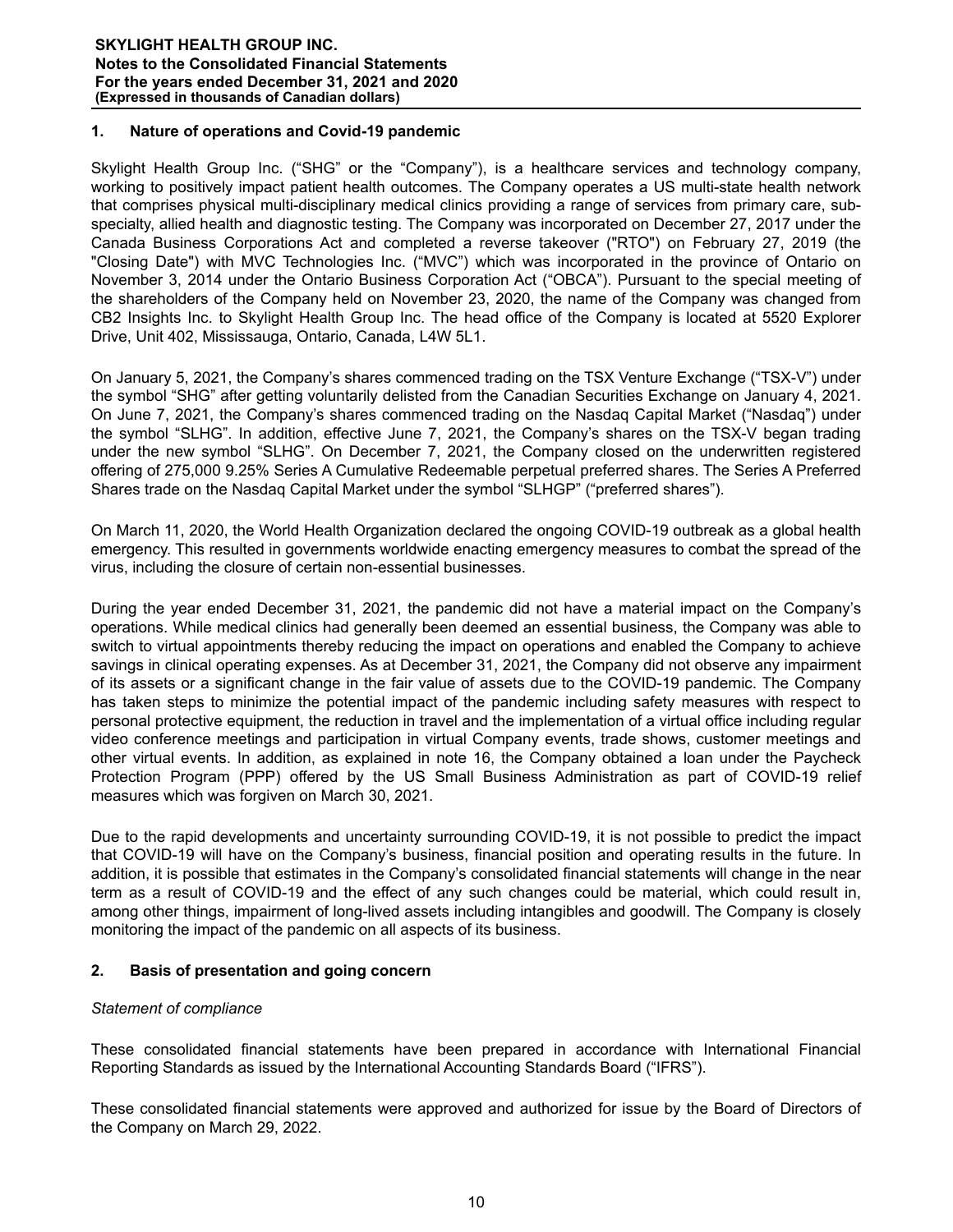# *Going concern*

These consolidated financial statements have been prepared on a going concern basis in accordance with IFRS. The going concern basis of presentation assumes that the Company will continue in operation for the foreseeable future and be able to realize its assets and discharge its liabilities and commitments in the normal course of business. The Company is subject to numerous risk factors that may impact its ability as a going concern, such as, but not limited to, governmental regulations, currency fluctuations, operational risks and extended and unforeseen issues resulting from the current COVID-19 pandemic.

As of the balance sheet date, the Company had an accumulated deficit of \$36,757 and negative cash flow from continuing operations of \$15,178 for the year ended December 31, 2021. The Company has positive working capital as of the balance sheet date of \$9,779. The Company has raised debt and equity financing through 2017 to 2021 in order to pursue acquisitions and platform development resulting in growth in its customer base. The Company expects that the investments it has made over this period will result in increased revenue and operating cash flow, however, the Company anticipates further investment and will require additional debt and/ or equity financing in order to continue to develop its business.

Although the Company has been successful in raising funds to date, there can be no assurance that adequate or sufficient funding will be available in the future or available under terms acceptable to the Company, or that the Company will be able to generate sufficient returns from operations. The ability of the Company to continue as a going concern and to realize the carrying value of its assets and discharge its liabilities and commitments when due is dependent on the Company generating revenue and debt and/or equity financing sufficient to fund its cash flow needs. The Company is not currently eligible to raise funds using a registration statement in the United States. These circumstances indicate the existence of a material uncertainty that may raise substantial doubt on the ability of the Company to meet its obligations as they come due, and accordingly the appropriateness of the use of the accounting principles applicable to a going concern.

The consolidated financial statements do not reflect adjustments that would be necessary if the going concern assumption were not appropriate. If the going concern basis were not appropriate for these consolidated financial statements, then adjustments would be necessary in the carrying value of the assets and liabilities, the reported revenue and expenses and the classifications used in the consolidated statements of financial position. Such differences in amounts could be material.

The assessment of material uncertainties related to events and circumstances that may raise substantial doubt on the Company's ability to continue as a going concern involves significant judgment. In making this assessment, management considers all relevant information, as described above.

# **3. Summary of significant accounting policies**

# **Basis of consolidation**

Subsidiaries are entities controlled by Skylight Health Group Inc. An entity is controlled when the Company has the ability to direct the relevant activities of the entity, has exposure or rights to variable returns from its involvement with the entity, and is able to use its power over the entity to affect its returns from the entity. The subsidiaries are consolidated from the date on which control is transferred to the Company and will cease to be consolidated from the date on which control is transferred out of the Company. The Company also assesses existence of control where it does not have more than 50% of voting power but is able to control the investee by virtue of de facto control.

The Company's subsidiaries include entities which are controlled via contractual arrangements that provide the Company with control over these entities. The results of subsidiaries acquired or disposed-off during the period are included in the consolidated statements of loss and comprehensive loss from the effective date of acquisition and up to the effective date of disposal, as appropriate. Where necessary, adjustments are made to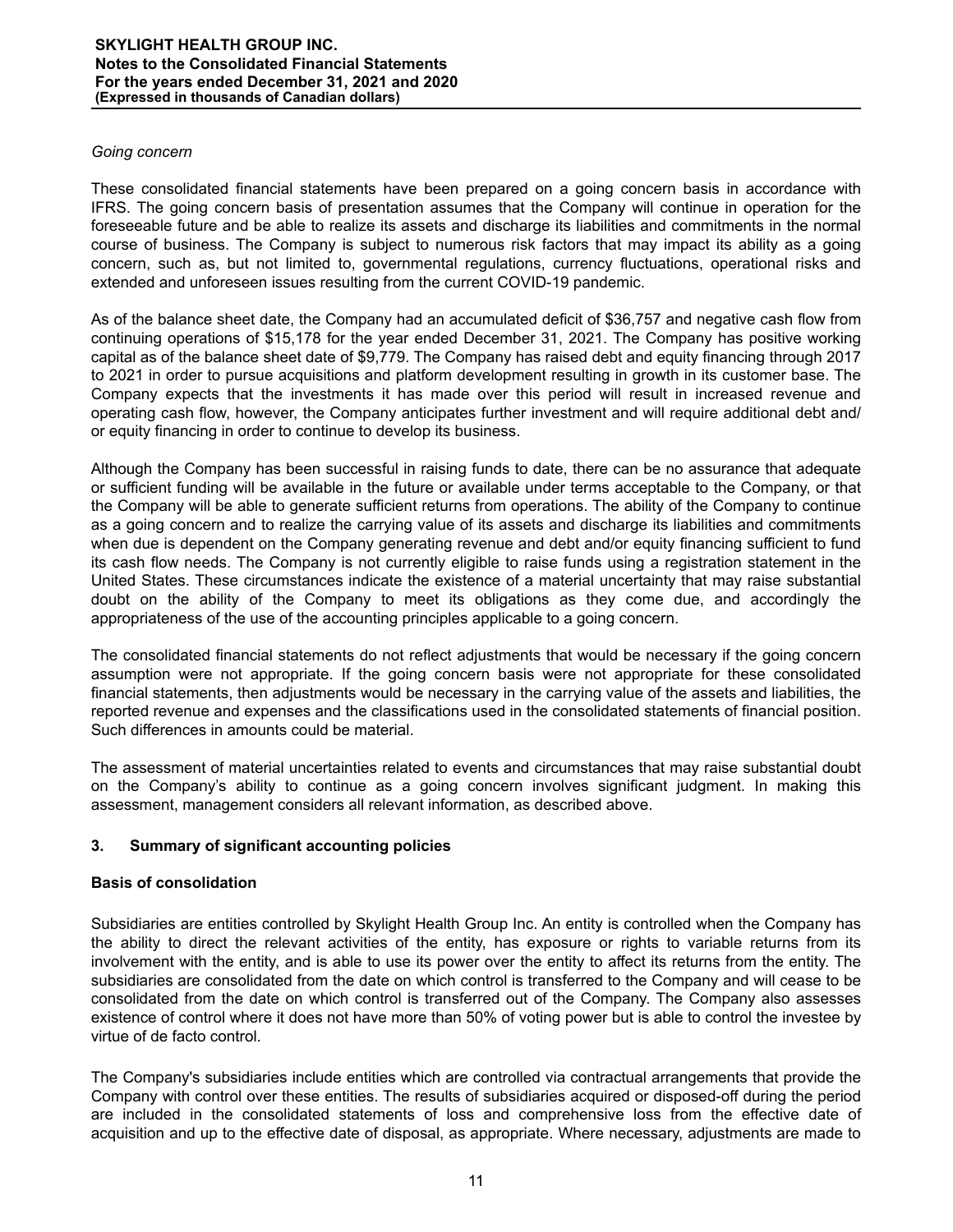the financial statements of subsidiaries to bring their accounting policies into line with those used by other members of the group.

Intra-group balances and transactions, and any unrealized gains and losses or income and expenses arising from intragroup transactions are eliminated in preparing the consolidated financial statements. Unrealized gains arising from transactions with subsidiaries are eliminated to the extent of the Company's interest in the entity. Unrealized losses are eliminated in the same way as unrealized gains, but only to the extent that there is no evidence of impairment.

The consolidated financial statements of the Company set out the assets, liabilities, expenses, and cash flows of the Company and its subsidiaries, namely:

|                                                       | <b>Country of</b> | <b>Ownership Interest at</b><br>December 31, |      |  |
|-------------------------------------------------------|-------------------|----------------------------------------------|------|--|
| <b>Entity</b>                                         | Incorporation     | 2021                                         | 2020 |  |
| MVC Technologies Inc.                                 | Canada            | 100%                                         | 100% |  |
| MVC Technologies USA Inc.                             | <b>USA</b>        | 100%                                         | 100% |  |
| Skylight Health Group, Inc.                           | <b>USA</b>        | 100%                                         | N/A  |  |
| Health Care Resource Management, LLC                  | <b>USA</b>        | 100%                                         | 100% |  |
| Skylight Health Group CO LLC                          | <b>USA</b>        | 100%                                         | N/A  |  |
| Infinite Care LLC                                     | <b>USA</b>        | 100%                                         | N/A  |  |
| Skylight Health Group Management of Florida, LLC      | USA               | 100%                                         | N/A  |  |
| Skylight Health Group Management of Pennsylvania, LLC | USA               | 70%                                          | N/A  |  |

The following entities are controlled by the Company through administrative services agreements and succession agreements:

|                                             | Country of    | <b>Ownership Interest at</b><br>December 31, |       |  |
|---------------------------------------------|---------------|----------------------------------------------|-------|--|
| <b>Entity</b>                               | Incorporation | 2021                                         | 2020  |  |
| Skylight Health Group MA, P.C.              | USA           | $0\%$                                        | $0\%$ |  |
| Skylight Health Group New Jersey, P.C.      | <b>USA</b>    | $0\%$                                        | $0\%$ |  |
| Maverick County Medical Family Center, P.A. | <b>USA</b>    | $0\%$                                        | $0\%$ |  |
| Michael R. Jackson, M.D., P.S.              | <b>USA</b>    | $0\%$                                        | $0\%$ |  |
| Apex Family Medicine LLC                    | <b>USA</b>    | $0\%$                                        | N/A   |  |
| River City Medical Associates, Inc.         | <b>USA</b>    | $0\%$                                        | N/A   |  |
| The Doctors Center, Inc.                    | <b>USA</b>    | $0\%$                                        | N/A   |  |
| Aspire Health Concepts, Inc.                | <b>USA</b>    | $0\%$                                        | N/A   |  |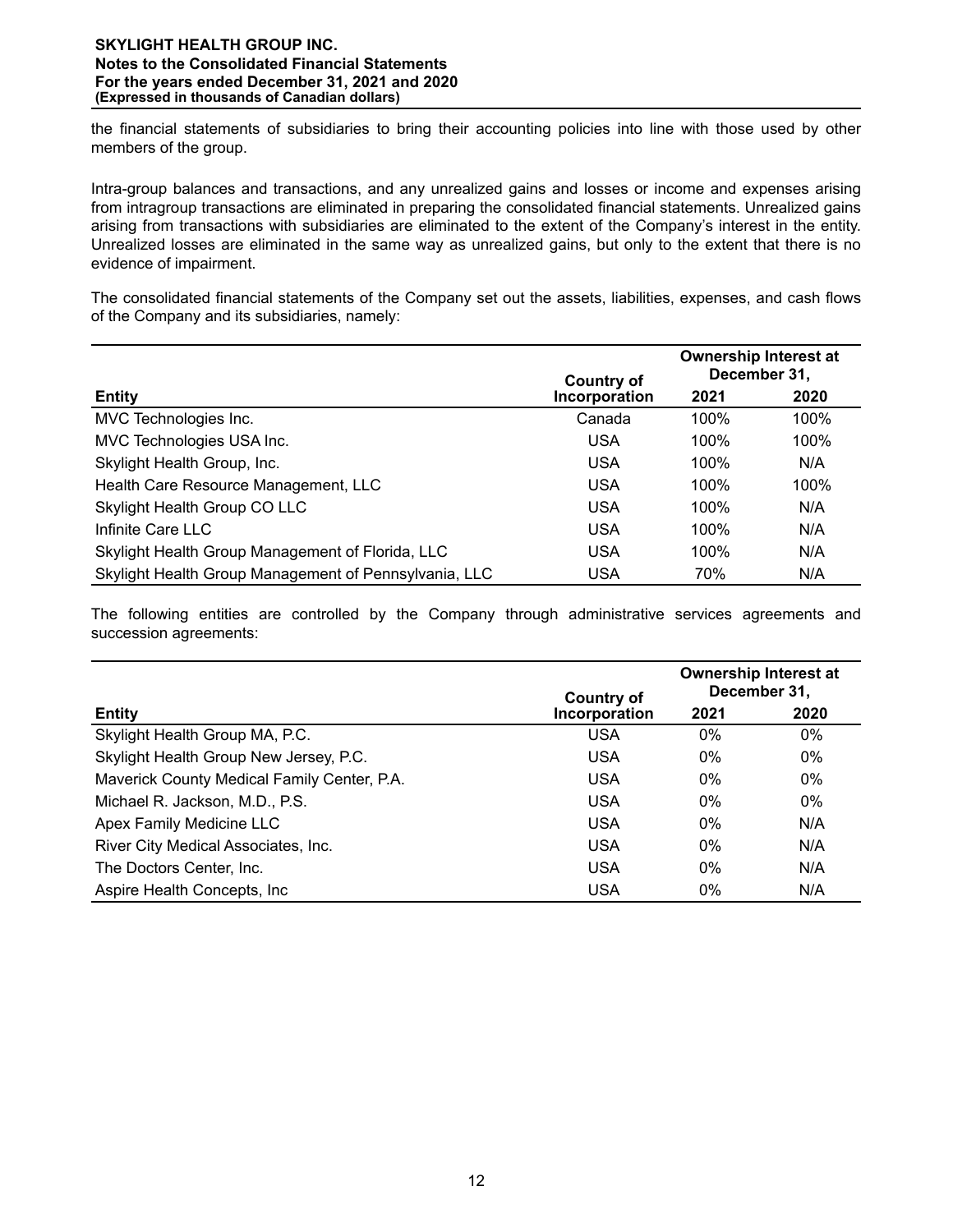# **Functional and presentation currency**

The consolidated financial statements are presented in Canadian dollars. The functional currency of each entity in the Company is determined separately in accordance with International Accounting Standard IAS 21 – The Effects of Changes in Foreign Exchange Rates and is measured using the currency of the primary economic environment in which the entity operates ("the functional currency"). The functional currency is the United States Dollar ("USD") for subsidiaries in the United States and the Canadian dollar ("CAD") for subsidiaries in Canada. Where the Company's presentation currency of Canadian dollars differs from the functional currency of a subsidiary, the assets and liabilities of the subsidiary are translated from the functional currency into the presentation currency at the exchange rates as at the reporting date. The income and expenses of the subsidiaries are translated at rates approximating the exchange rates at the dates of the transactions. Exchange differences arising on the translation of the consolidated financial statements of the Company's subsidiaries are recognized in other comprehensive income (loss).

Translation gains and losses resulting from translation of functional currency balances of subsidiaries into the presentation currency and those relating to intercompany loans from foreign operations, for which settlement is neither planned nor likely to occur in the foreseeable future, are recorded in other comprehensive income. Foreign currency transactions are recorded at the exchange rate as at the date of the transaction. At each consolidated statement of financial position date, monetary assets and liabilities are translated using the period end foreign exchange rate. Non monetary assets and liabilities in foreign currencies other than the functional currency are translated using the historical rate. All gains and losses on translation of foreign currency transactions not in the entity's functional currency are included in the profit and loss.

# **Revenue recognition**

To determine the amount and timing of revenue to be recognized, the Company follows a 5-step process:

- 1. Identifying the contract with a customer;
- 2. Identifying the performance obligations;
- 3. Determining the transaction price;
- 4. Allocating the transaction price to the performance obligations; and
- 5. Recognizing revenue when/as performance obligation(s) are satisfied.

#### *Clinic revenue*

The Company recognizes clinic revenue from the provision of primary care, urgent care, family medicine and occupational health facilities in addition to providing specialty healthcare services such as physical therapy, allergy and weight loss counseling.

Clinic revenue is recorded during the period in which the Company's performance obligations are satisfied, based on the estimated collectible amounts from the patients and third party payers. The Company's performance obligations are satisfied when services are rendered to the patient. Third party payers include federal and state agencies (under the Medicare and Medicaid programs), managed care health plans, commercial insurance companies, attorneys and employers. Estimates of contractual allowances and the transaction price are based on the terms specified in the related contractual agreements, negotiated rates and historical and expected payment patterns.

The Company recognizes revenue for its discontinued operations from the provision of consultation services and discussing various treatment plans with patients, including the use of medical cannabis, to alleviate their symptoms. Revenue is recognized at the point in time when these services are provided to the patients. The Company requires upfront payment from patients for their visit.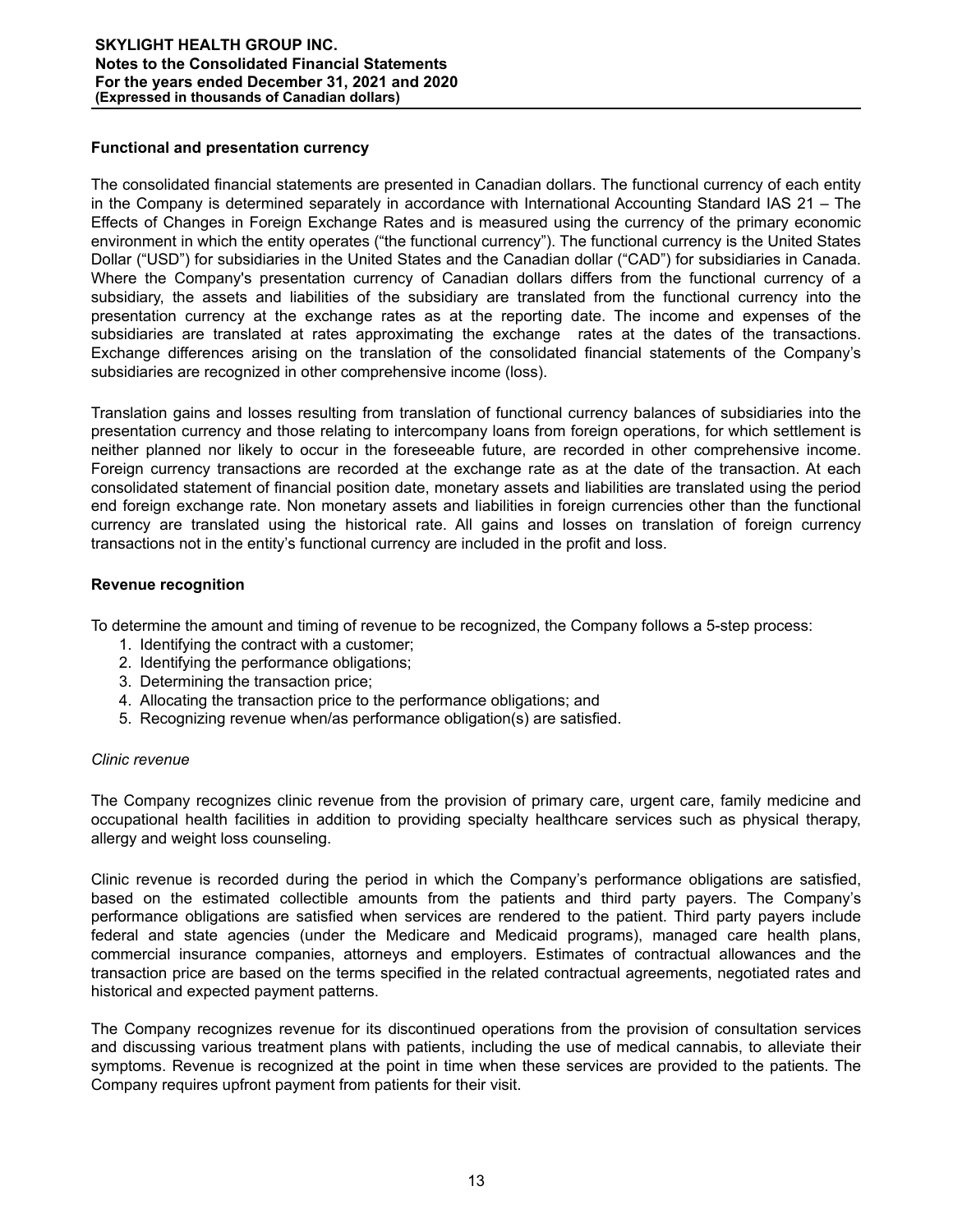#### *Contract research revenue*

Revenue from a contract to provide research services is recognized over time as the services are rendered based on time spent. This revenue is generated (and performance obligation met) by providing research services to customers.

# **Trade receivables**

Trade receivables are recorded when billed or accrued and represent claims against third parties that will be settled in cash. The carrying value of trade receivables, net of the loss allowance, represents their estimated net realizable value. The loss allowance is estimated based on historical collection trends, type of customer, the age of the outstanding trade receivables and existing economic conditions. Trade receivables longer than one year are classified as non-current and are discounted.

# **Property, plant and equipment**

Items of property, plant and equipment are recorded at cost less accumulated depreciation. Cost includes all expenditures incurred to bring assets to the location and condition necessary for them to be operated in the manner intended by management. The following is the useful for each category of property, plant and equipment:

- Furniture 3 years
- Vehicles 3 years
- Computer Hardware 3 years
- Leaseholds 3 years
- Equipment 3 years

# **Intangible assets**

Intangible assets acquired separately are measured on initial recognition at cost. Intangible assets acquired in a business combination are measured at fair value at the date of acquisition. Following initial recognition, intangible assets are carried at cost less any accumulated amortization and accumulated impairment losses. The useful lives of intangible assets are assessed as either finite or indefinite.

Intangible assets with finite lives are amortized over the useful economic life and assessed for impairment whenever there is an indication that the intangible asset may be impaired. The amortization period and the amortization method for an intangible asset with a finite useful life is five years and is reviewed at least at the end of each reporting period. The amortization expense on intangible assets with finite useful lives is recognised in the consolidated statement of loss and comprehensive loss in the expense category that is consistent with the function of the intangible assets.

Gains or losses arising from de-recognition of an intangible asset are measured as the difference between the net disposal proceeds and the carrying amount of the asset and are recognized in the consolidated statements of loss and comprehensive loss when the asset is derecognized.

# *Customer relationships, brand and trademarks and non-compete clause*

The Company acquired customer relationships, brand and trademarks and non-compete clause intangible assets as part of various acquisitions. Customer relationships and non-compete clauses are being amortized on a straight line basis over a 5 year useful life whereas brands and trademarks have an indefinite useful life.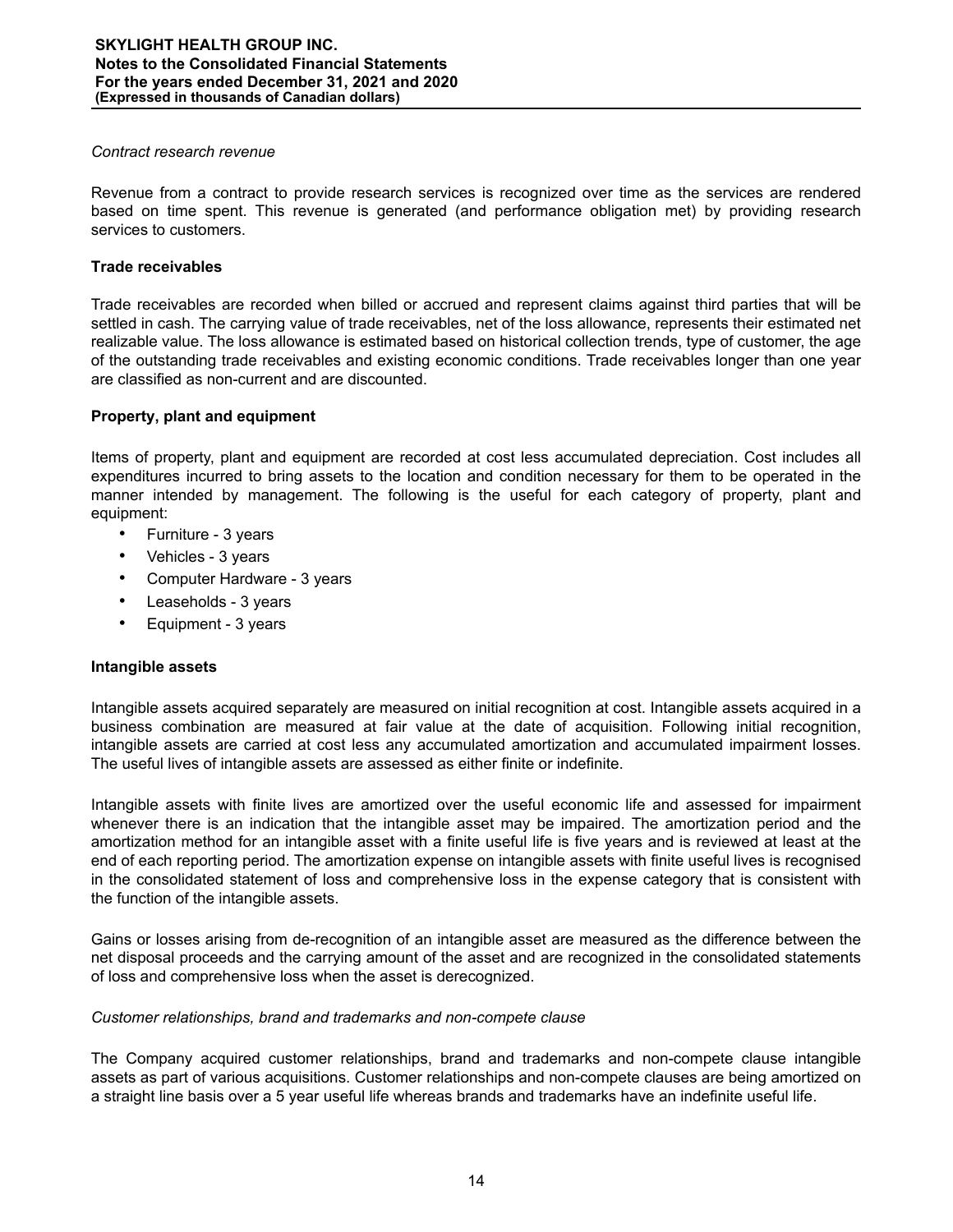#### *Computer software and technology*

The Company incurs costs associated with the design and development of its Clinical Decision Support ("CDS") software. Expenditures during the research phase are expensed as incurred.

Expenditures during the development phase are capitalized if the Company can demonstrate each of the following criteria: (i) the technical feasibility of completing the intangible asset so that it will be available for use or sale, (ii) its intention to complete the intangible asset and use or sell it, (iii) its ability to use or sell the intangible asset, (iv) how the intangible asset will generate probable future economic benefits, (v) the availability of adequate technical, financial and other resources to complete the development and to use or sell the intangible asset, and (vi) its ability to measure reliably the expenditure attributable to the intangible asset during its development; otherwise, they are expensed as incurred. Costs associated with maintaining computer software programs are recognized as an expense as incurred. Internally generated software development costs recognized as intangible assets are carried at cost less any accumulated amortization on a straight-line basis over 3 years after being available for commercial release. These assets are subject to impairment testing.

# **Impairment of non-financial assets**

The Company reviews goodwill and indefinite life intangible assets for impairment annually, or when events or changes in circumstances indicate the carrying value of the assets may not be recoverable. The Company reviews the carrying amounts of its finite life non-financial assets, when events or changes in circumstances indicate the carrying value of the assets may not be recoverable. If any such indication exists, the recoverable amount of the asset is estimated in order to determine the extent of the impairment loss, if any. Where it is not possible to estimate the recoverable amount of an individual asset, the Company estimates the recoverable amount of the cash generating unit ("CGU") or group of CGUs to which the asset belongs. For the purpose of impairment testing, goodwill is allocated to each of the Company's CGUs or group of CGUs that are expected to benefit from the synergies of the acquisitions.

Recoverable amount is the higher of fair value less costs of disposal ("FVLCD") and value in use ("VIU"). In assessing VIU, the estimated future cash flows to be derived from continuing use of the asset or cash generating unit are discounted to their present value using a pre-tax discount rate that reflects the time value of money and the risks specific to the asset. FVLCD is the price that would be received to sell an asset or cash generating unit in an orderly transaction between market participants at the measurement date, less the costs of disposal. When a binding sale agreement is not available, FVLCD is estimated using a discounted cash flow approach with inputs and assumptions consistent with those of a market participant. If the recoverable amount of an asset or cash generating unit is estimated to be less than its carrying amount, the carrying amount of the asset or cash generating unit is reduced to its recoverable amount.

An impairment loss is recognized immediately in the consolidated statements of loss and comprehensive loss. With the exception of goodwill, where an impairment loss subsequently reverses, the carrying amount of the asset (cash generating unit) is increased to the revised estimate of its recoverable amount, but so that the increased carrying amount does not exceed the carrying amount that would have been determined had no impairment loss been recognized for the asset (or cash generating unit) in prior years. A previously recognized impairment loss is reversed only if there has been a change in the assumptions used to determine the asset's recoverable amount since the last impairment loss was recognized.

# **Income taxes**

Current and deferred taxes are recognized in profit or loss except to the extent that it relates to items recognized directly in equity or other comprehensive income.

Current tax is recognized and measured at the amount expected to be recovered from or payable to the taxation authorities based on the income tax rates enacted or substantively enacted at the end of the reporting period and includes any adjustment to taxes payable in respect of previous years.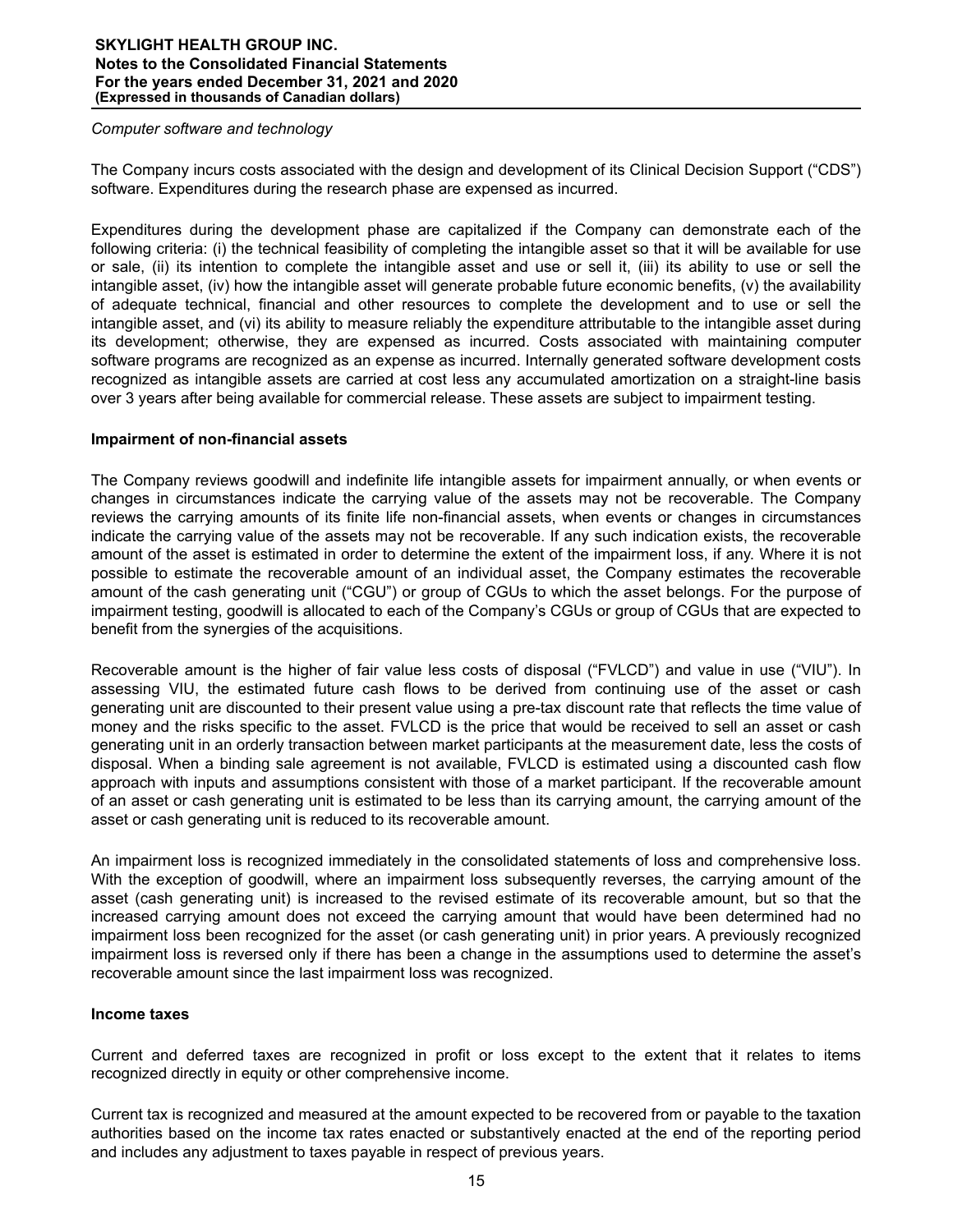Deferred tax is recognized on any temporary differences between the carrying amounts of assets and liabilities in the consolidated financial statements and the corresponding tax bases used in the computation of taxable earnings. Deferred tax assets and liabilities are measured at the tax rates that are expected to apply in the period when the asset is realized and the liability is settled. The effect of a change in the enacted or substantively enacted tax rates is recognized in the consolidated statements of loss and comprehensive loss or in equity depending on the item to which the adjustment relates.

Deferred tax assets are recognized to the extent future recovery is probable. At each reporting period end, deferred tax assets are reduced to the extent that it is no longer probable that sufficient taxable earnings will be available to allow all or part of the asset to be recovered.

Provisions for taxes are made using the best estimate of the amount expected to be paid based on a qualitative assessment of all relevant factors. The Company reviews the adequacy of these provisions at the end of the reporting period. However, it is possible that at some future date an additional liability could result from audits by taxing authorities. Where the final outcome of these tax related matters is different from the amounts that were initially recorded, such differences will affect the tax provisions in the period in which such determination is made.

# **Segment information**

The Company's Chief Executive Officer has been identified as the Chief Operating Decision Maker (the "CODM") with respect to segmented information disclosures. The CODM represents the appropriate level of management to analyze and determine the distinct operating segments of the Company. The CODM examines the Company's performance both from a product and geographic perspective and has identified two reportable segments of its business, namely the US and the Canadian operations.

#### **Financial instruments**

#### *Recognition and initial measurement*

Financial assets and financial liabilities, including derivatives, are recognized in the consolidated statements of financial position when the Company becomes a party to the contractual provisions of a financial instrument or non-financial derivative contract. All financial instruments are measured at fair value on initial recognition. Transaction costs that are directly attributable to the acquisition or issuance of financial assets and financial liabilities, other than financial assets and financial liabilities classified as fair value through profit or loss ("FVTPL"), are added to or deducted from the fair value on initial recognition. Transaction costs directly attributable to the acquisition of financial assets or financial liabilities classified as FVTPL are recognized immediately in the consolidated statements of loss and comprehensive loss.

#### *Classification and subsequent measurement*

The Company classifies financial assets, at the time of initial recognition, according to the Company's business model for managing the financial assets and the contractual terms of the cash flows. Financial assets are classified in the following measurement categories:

- a) amortized cost
- b) fair value through profit or loss (FVTPL), or
- c) fair value through other comprehensive income (FVTOCI).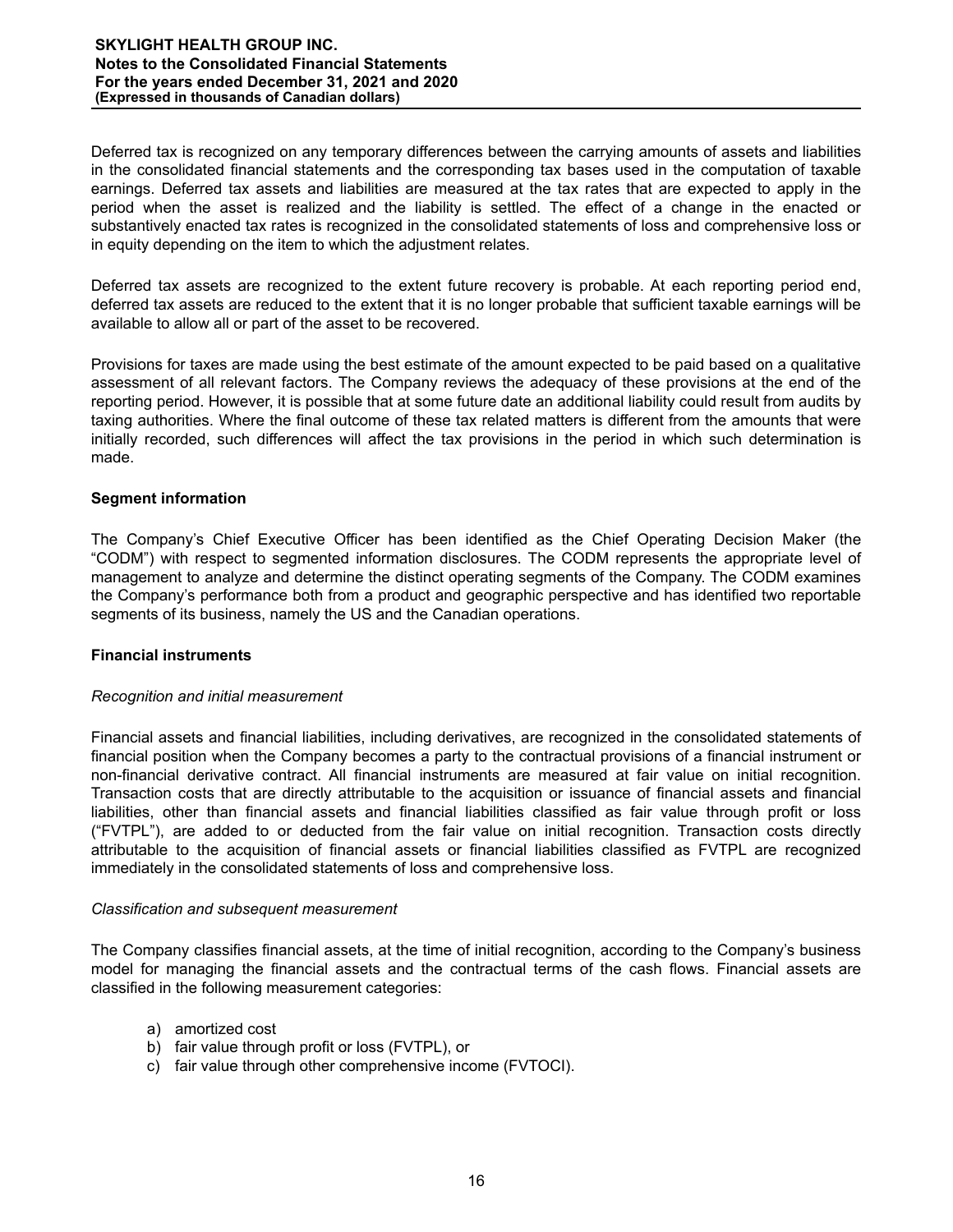Financial assets are subsequently measured at amortized cost if both the following conditions are met and they are not designated as FVTPL:

- a) the financial asset is held within a business model whose objective is to hold financial assets to collect contractual cash flows; and
- b) the contractual terms of the financial asset give rise on specified dates to cash flows that are solely payments of principal and interest on the principal amount outstanding.

These assets are subsequently measured at amortized cost using the effective interest rate method, less any impairment, with gains and losses recognized in the consolidated statements of loss and comprehensive loss in the period that the asset is derecognized or impaired. All financial assets not classified as amortized cost as described above are measured at FVTPL or FVTOCI depending on the business model and cash flow characteristics.

The Company has no financial assets measured at FVTPL or FVTOCI. Financial assets classified and subsequently measured at amortized cost include cash, trade receivables and purchase consideration receivable.

Financial liabilities are classified into one of the following measurement categories:

- a) amortized cost; or
- b) fair value through profit or loss (FVTPL).

The redemption liability is classified as FVTPL. Financial liabilities not at FVTPL are subsequently measured at amortized cost using the effective interest rate method with gains and losses recognized in statements of loss and comprehensive loss in the period that the liability is derecognized. Financial liabilities classified and subsequently measured at amortized cost include accounts payable and accrued liabilities, loan payable, lease liabilities and purchase consideration payable (refer to note 11). Financial liabilities classified and subsequently measured at FVTPL include the redemption liability (refer to note 13).

#### *Impairment of financial instruments*

For trade accounts receivable, the Company applies the simplified approach to providing for expected credit losses prescribed by *IFRS 9 - Financial Instruments*, which requires the use of the lifetime expected loss provision for all trade receivable based on the Company's historical default rates over the expected life of the accounts receivable and is adjusted for forward-looking estimates. The methodologies and assumptions, including any forecasts of future economic conditions, are reviewed regularly.

All individually significant receivables are assessed for impairment. All individually significant receivables found not to be specifically impaired are then collectively assessed for impairment. Receivables that are not individually significant are collectively assessed for impairment by grouping together loans receivable with similar risk characteristics.

# *Derecognition*

The Company derecognizes financial assets only when the contractual rights to cash flows from the financial assets expire, or when it transfers the financial assets and substantially all of the associated risks and rewards of ownership to another entity. Gains and losses on derecognition are recognized in the consolidated statements of loss and comprehensive loss.

The Company derecognizes financial liabilities only when its obligations under the financial liabilities are discharged, canceled or expired. Generally, the difference between the carrying amount of the financial liability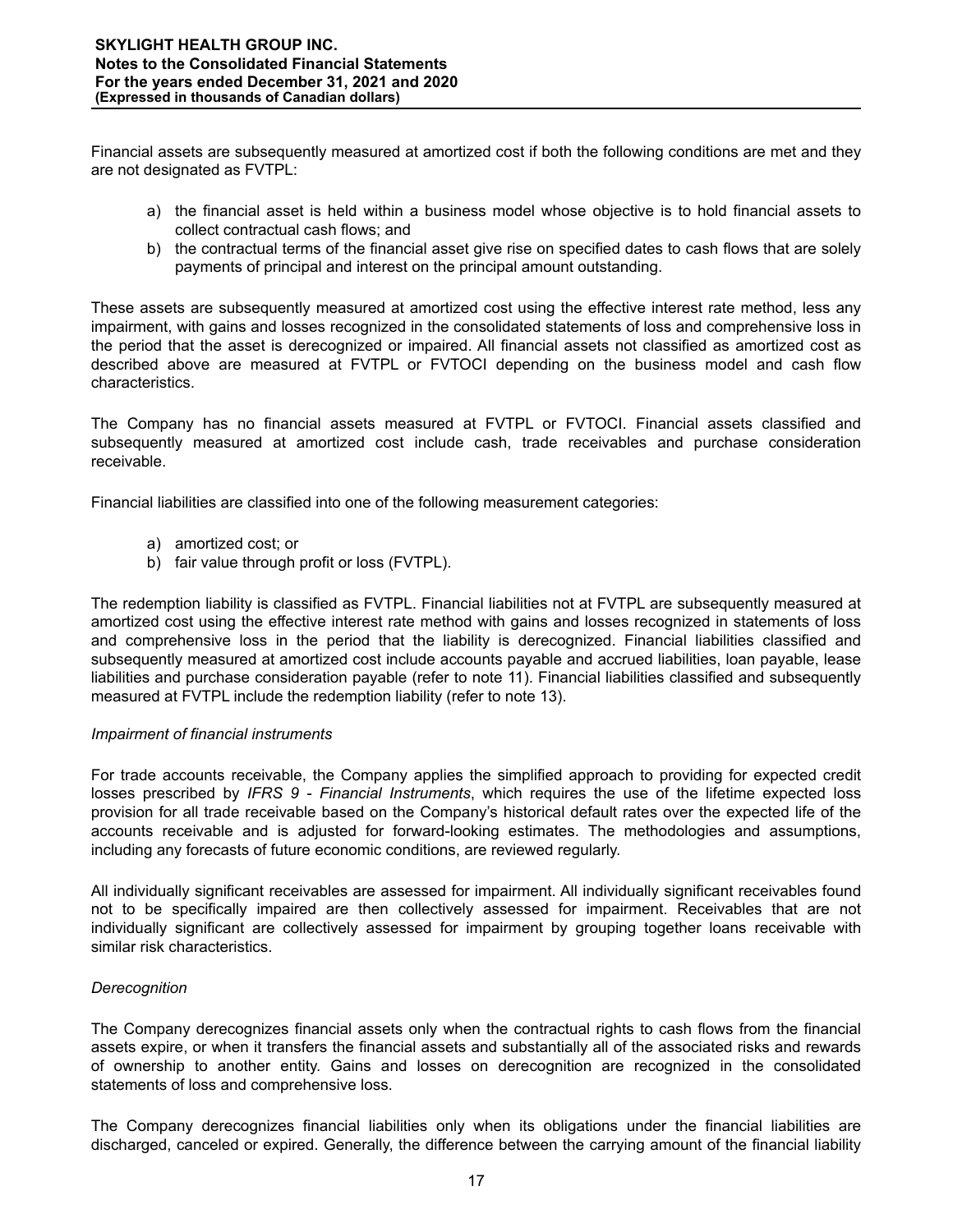derecognized and the consideration paid and payable, including any non-cash assets transferred or liabilities assumed, is recognized in the consolidated statements of loss and comprehensive loss.

#### **Fair value measurement**

The Company classifies its fair value measurements and disclosures using a fair value hierarchy that reflects the significance of inputs used in making the measurements. The accounting standard establishes a fair value hierarchy based on the level of independent, objective evidence surrounding the inputs used to measure fair value. Fair value determination is classified within a three-level hierarchy, based on observability of significant inputs, as follows:

- Level 1 Quoted prices (unadjusted) in active markets for identical assets or liabilities.
- Level 2 Inputs other than quoted prices included in Level 1 that are observable for the asset or liability, either directly or indirectly.
- Level 3 Unobservable inputs for the asset or liability. Inputs into the determination of the fair value require management judgment or estimation.

If different levels of inputs are used to measure a financial instrument's fair value, the classification within the hierarchy is based on the lowest level of input that is significant to the fair value measurement. Changes to valuation methods may result in transfers into or out of an investment's assigned level.

# **Equity**

The common and preferred shares of the Company are classified as equity. Costs, such as commissions, professional fees and regulatory fees directly attributable to issuance of common and preferred shares are deducted from the proceeds of equity offerings.

The value of the share capital issued as consideration is based on the stock trade value or is valued at the time the risk and rewards of ownership of the asset are transferred to the Company or the Company's liability is extinguished. Contributed surplus includes the fair value of warrants, stock options and DSUs issued. Accumulated other comprehensive income includes the impact of foreign exchange translation into the Company's presentation currency.. Costs, such as commissions, professional fees and regulatory fees directly attributable to issuance of these items are deducted from the proceeds.

#### **Leases**

All leases are accounted for by recognising a right-of-use asset and a lease liability except for:

- Leases of low value assets; and
- Leases with a duration of twelve months or less.

Lease liabilities are measured at the present value of the contractual payments due to the lessor over the lease term, with the discount rate determined by the incremental borrowing rate on commencement of the lease. Variable lease payments are only included in the measurement of the lease liability if they depend on an index or rate. In such cases, the initial measurement of the lease liability assumes the variable element will remain unchanged throughout the lease term. Other variable lease payments are expensed in the period to which they relate.

On initial recognition, the carrying value of the lease liability also includes:

- Amounts expected to be payable under any residual value guarantee;
- The exercise price of any purchase option granted if it is reasonably certain to assess that option; and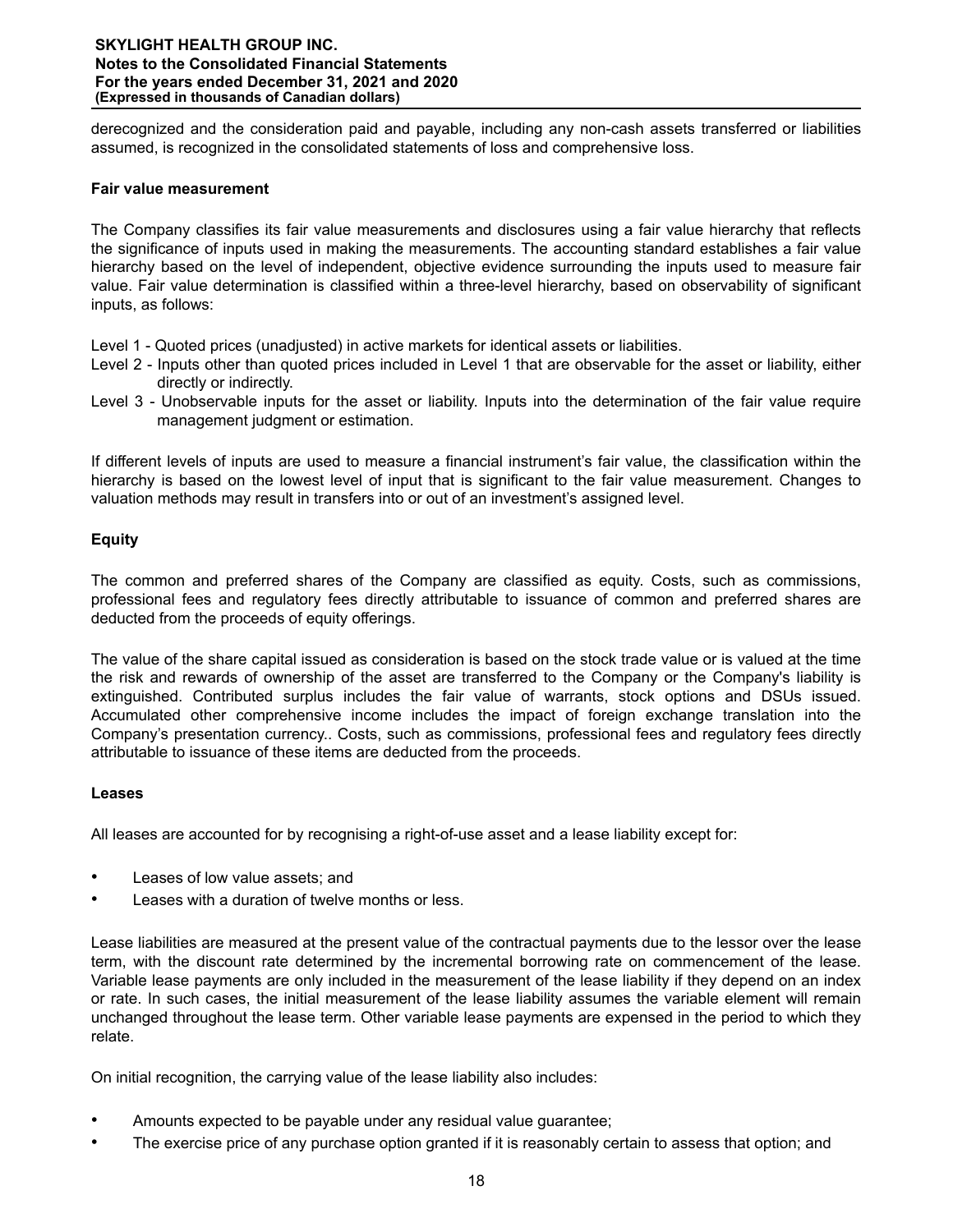• Any penalties payable for terminating the lease, if the term of the lease has been estimated on the basis of termination option being exercised.

Right-of-use assets are initially measured at the amount of the lease liability, reduced for any lease incentives received, and increased for:

- Lease payments made at or before commencement of the lease;
- Initial direct costs incurred; and
- The amount of any provision recognised where the Company is contractually required to dismantle, remove or restore the leased asset.

Lease liabilities, on initial measurement, increase as a result of interest charged at a constant rate on the balance outstanding and are reduced for lease payments made.

Right-of-use assets are amortized on a straight-line basis over the remaining term of the lease or over the remaining economic life of the asset if this is judged to be shorter than the lease term.

When the Company revises its estimate of the term of any lease, it adjusts the carrying amount of the lease liability to reflect the payments to make over the revised term, which are discounted at the same discount rate that applied on lease commencement. The carrying value of lease liabilities is similarly revised when the variable element of future lease payments dependent on a rate or index is revised. In both cases an equivalent adjustment is made to the carrying value of the right-of-use asset, with the revised carrying amount being amortized over the remaining (revised) lease term.

# **Share-based payments**

# *Options and warrants*

The Company records equity settled share-based payments for the granting of stock options and warrants granted using the fair value method whereby all awards to employees and consultants are recorded at the fair value of each stock option or warrant at the date of the grant using the Black-Scholes option pricing model. The fair value of the stock options is amortized over the vesting period with a corresponding increase in contributed surplus. The amount recognized as an expense is adjusted to reflect the number of options expected to eventually vest. Any consideration paid by the option or warrant holders to purchase shares is credited to share capital and the related share-based payment expense is transferred from contributed surplus to share capital.

# *Restricted share units*

Restricted Share Units ("RSUs") may be granted to independent directors or employees of the Company. A RSU represents the right to receive a common share of the Company at vesting, subject to the determination of the Company's Board of Directors. RSUs are equity settled. The RSUs vest over a period of time as established by the Board. The vesting of the RSUs cannot be deferred by the holder beyond the term from the initial date of grant.

The fair value and vesting terms for RSUs granted are specific to each individual grant as determined and approved by the Board of Directors. The fair value of the RSUs is calculated on the date of grant and is expensed over the vesting period specific to the grant. The fair value of RSUs is determined by reference to the Company's share price when the units are awarded.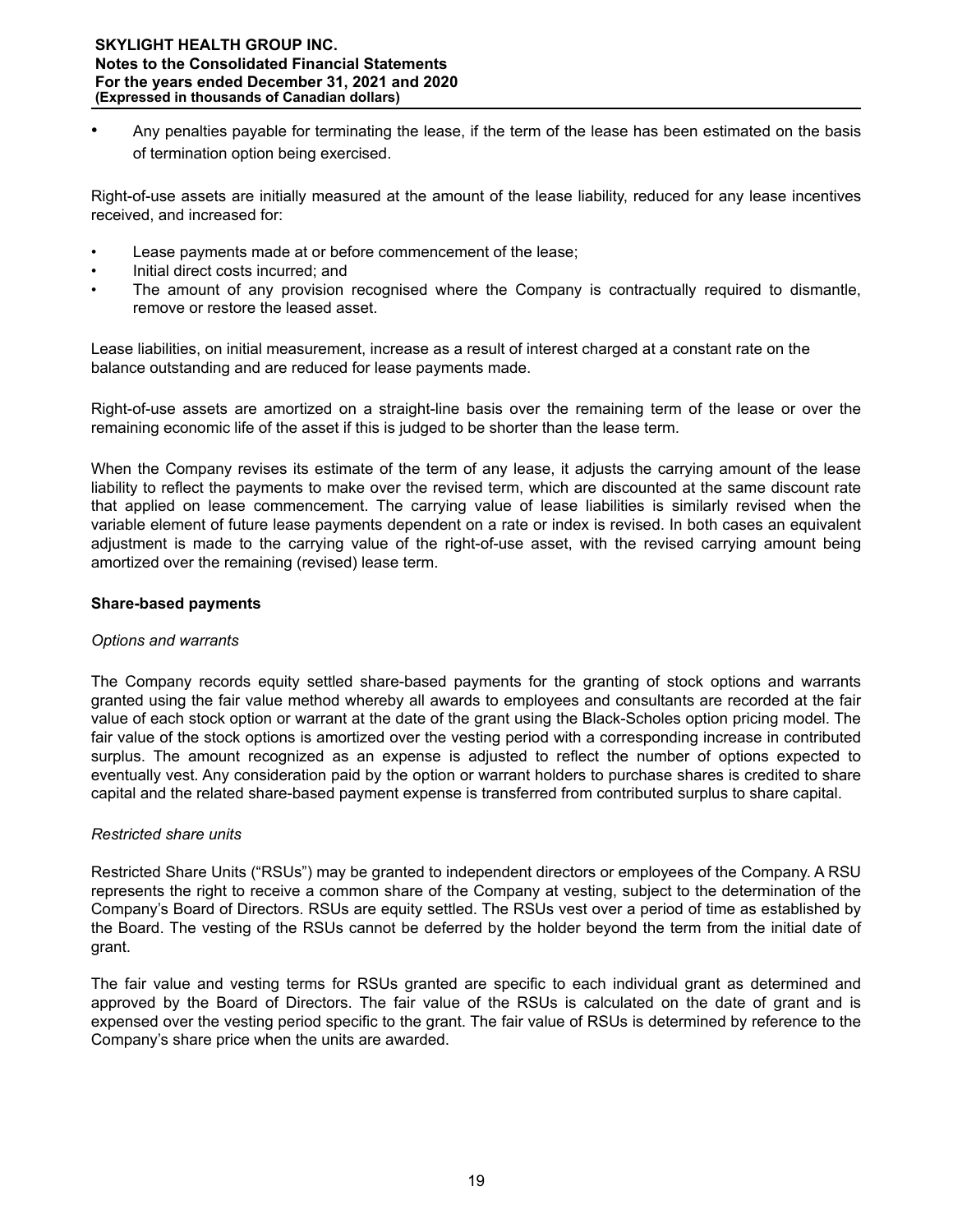#### *Deferred share units*

Deferred Share Units *("*DSUs") may be granted to independent directors of the Company. A DSU represents the right to receive a common share of the Company and vests when the director leaves the Board of Directors. DSUs are equity settled. DSUs must be retained until the director leaves the Board of Directors.

The fair value for DSUs granted are specific to each individual grant as determined and approved by the Board of Directors. The fair value of the DSUs is calculated on the date of grant and expensed over the estimated vesting period. The fair value of DSUs is determined by reference to the Company's share price when the units are awarded.

# **Government assistance**

The Company recognises a government grant when there is reasonable assurance that the Company will comply with any conditions attached to the grant and the grant will be received. Government grants are recognised in the consolidated statements of loss and comprehensive loss as other income on a systematic basis over the periods in which the entity recognises as expenses the related costs for which the grants are intended to compensate.

If the fair value of a government loan at initial recognition differs from the transaction price, the loan is discounted using an interest rate based on an identical asset or liability in a quoted market, or using a valuation technique based on observable markets. The discounted component which represents the benefit of a government loan at a below-market rate of interest is treated as a government grant. The loan shall be recognised and measured in accordance with IFRS 9.

# **Business combinations**

Acquisitions of subsidiaries and businesses are accounted for using the acquisition method. The Company measures goodwill as the fair value of the consideration transferred, including the recognized amount of any non-controlling interest in the acquiree, less the net recognized amount of the identifiable assets and liabilities assumed, all measured as of the acquisition date.

Consideration transferred includes the fair value of the assets transferred (including cash), the liabilities incurred by the Company on behalf of the acquiree, any contingent consideration and any equity interests issued by the Company. Transaction costs, other than those associated with the issuance of debt or equity securities that the Company incurs in connection with a business combination, are expensed as incurred.

The acquisition date is the date when the Company obtains control of the acquiree. Contingent consideration is measured at its acquisition date fair value and included as part of the consideration transferred in a business combination. Contingent consideration that is classified as a liability is re-measured at subsequent reporting dates in accordance with the criteria and guidance provided under IFRS with corresponding gain or loss recorded in the consolidated statements of loss and comprehensive loss.

Acquisition-related costs are expensed as incurred and are included in professional fees.

# **Non-controlling interests**

The Company recognizes non-controlling interests in an acquired entity at fair value or at the non-controlling interest's proportionate share of the acquired entity's net identifiable assets. This decision is made on an acquisition-by-acquisition basis. For the non-controlling interests in Aspire Health Concepts Inc., the Company elected to recognize the non-controlling interests at fair value. Non-controlling interests holders will receive their income or loss proportionate to the voting rights. Non-controlling interests in the results and equity of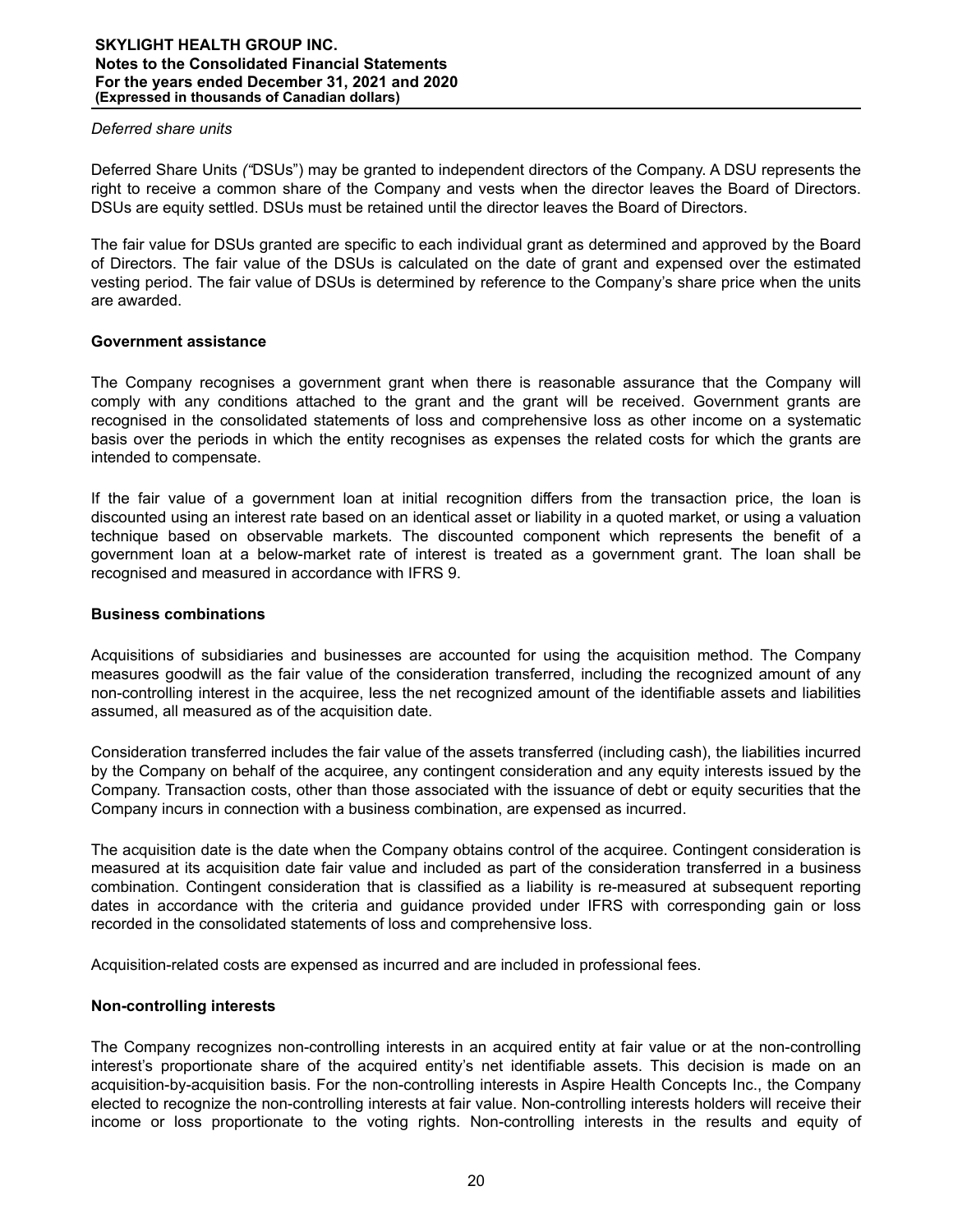subsidiaries are shown separately in the consolidated statements of financial position, consolidated statements of loss and comprehensive loss and consolidated statements of changes in shareholders' equity, respectively.

# **Redemption liability**

The Company recognizes the redemption liability at fair value in the consolidated statements of financial position. The redemption liability will subsequently be remeasured in future periods, with the changes going through the consolidated statements of loss and comprehensive loss.

# **Discontinued operations**

The Company reports financial results for discontinued operations separately from continuing operations to distinguish the financial impact of disposal transactions from ongoing operations. Discontinued operations reporting occurs when the disposal of a component of the Company represents a strategic shift that will impact the Company's operations and financial results, and where the operations and cash flows can be distinguished\ from the rest of the Company.

The results of discontinued operations are excluded from both continuing operations and business segment information in the consolidated financial statements and the notes to the consolidated financial statements, unless otherwise noted.

# **Significant accounting judgments and estimates**

Application of accounting policies requires management to use estimates and judgments that can have significant effect on the revenues, expenses, comprehensive income, assets and liabilities recognized and disclosures made in the consolidated financial statements.

Management's best estimates concerning the future are based on the facts and circumstances available at the time estimates are made. Management uses historical experience, general economic conditions and assumptions regarding probable future outcomes as the basis for determining estimates. Estimates and their underlying assumptions are reviewed periodically, and the effects of any changes are recognized immediately. Actual results could differ from the estimates used.

The following areas require significant estimates or judgment by management.

# *Revenue*

When the Company recognizes revenue, management is required to make estimates based on the estimated collectible amounts from patients and third party payers. Estimates of contractual allowances and the transaction prices are based on the terms specified in the related contractual agreements, negotiated rates and historical and expected payment patterns.

# *Redemption Liability*

The redemption liability relates to the put option of the non-controlling interests of Aspire and is measured at fair value.

The calculation of the fair value of the redemption liability requires the estimation of future earnings before income taxes, depreciation and amortization, a discount rate, the probability of certain outcomes being achieved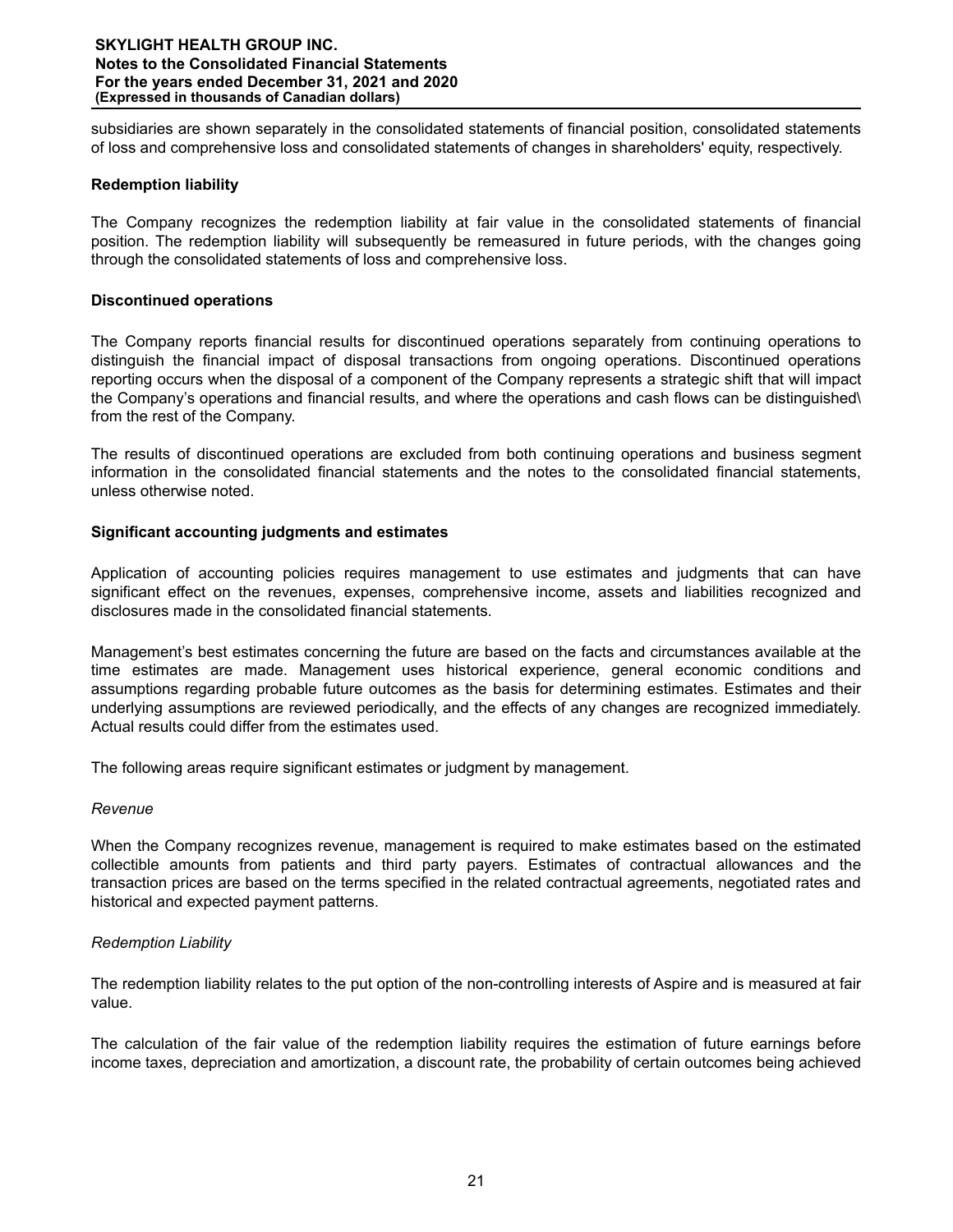with multiples and weighted probabilities, and an expected life. The estimates result in a Level 3 classification in the fair value hierarchy.

#### *Business combinations*

When the Company completes an acquisition, management is required to make judgments to determine whether the acquisition meets the definition of a business in accordance with IFRS 3 – Business Combinations.

In a business combination, all identifiable assets, liabilities and contingent liabilities acquired are recorded at the date of acquisition at their respective fair values. The fair value of intangible assets identified are determined using appropriate valuation techniques, which are generally based on a forecast of the total expected future net cash flows.

In addition, the Company may provide contingent consideration as part of the purchase price for acquisitions of businesses and/or assets. Management is required to make judgments and estimates of the future performance of the acquired business and/or assets in order to determine the amount of contingent consideration to be recognized at the date of acquisition and at each subsequent reporting date.

# *Impairment of non-financial assets*

The Company reviews amortized non-financial assets for impairment whenever events or changes in circumstances indicate that the carrying amount of the assets may be impaired. It also reviews annually nonfinancial assets with an indefinite life for impairment. If the recoverable amount of the respective non-financial asset is less than its carrying amount, it is considered to be impaired. In the process of measuring the recoverable amount, the Company makes assumptions about future events and circumstances. Changes in any of the assumptions or estimates used in determining the recoverable amount could impact the impairment analysis. Refer to Note 10 for further information.

#### *Control of subsidiaries via contractual arrangements*

The Company applies judgment in concluding control over its subsidiaries where it holds a 0% interest in the majority of voting rights. The Company does not own certain subsidiaries due to corporate practice of medicine doctrine and contracts for healthcare provider services for its members through administrative agreements with these subsidiaries and controls them through succession agreements with the providers.

# **New accounting standards issued but not yet effective**

Certain new accounting standards and interpretations have been published that are not mandatory for the current period and have not been early adopted. These standards are not expected to have a material impact on the Company in the current or future reporting periods except the below amendments:

# Amendments to IAS 1 - Presentation of financial statements ("IAS 1")

The amendments affect only the presentation of liabilities in the consolidated statements of financial position not the amount or timing of recognition of any asset, liability income or expenses, or the information that entities disclose about those items. They clarify that the classification of liabilities as current or non-current should be based on rights that are in existence at the end of the reporting period and align the wording in all affected paragraphs to refer to the "right" to defer settlement by at least twelve months and make explicit that only rights in place "at the end of the reporting period" should affect the classification of a liability; clarify that classification is unaffected by expectations about whether an entity will exercise its right to defer settlement of a liability; and make clear that settlement refers to the transfer to the counterparty of cash, equity instruments, other assets or services. The effective date of the amendments to IAS is on or after January 1, 2023, earlier application of the is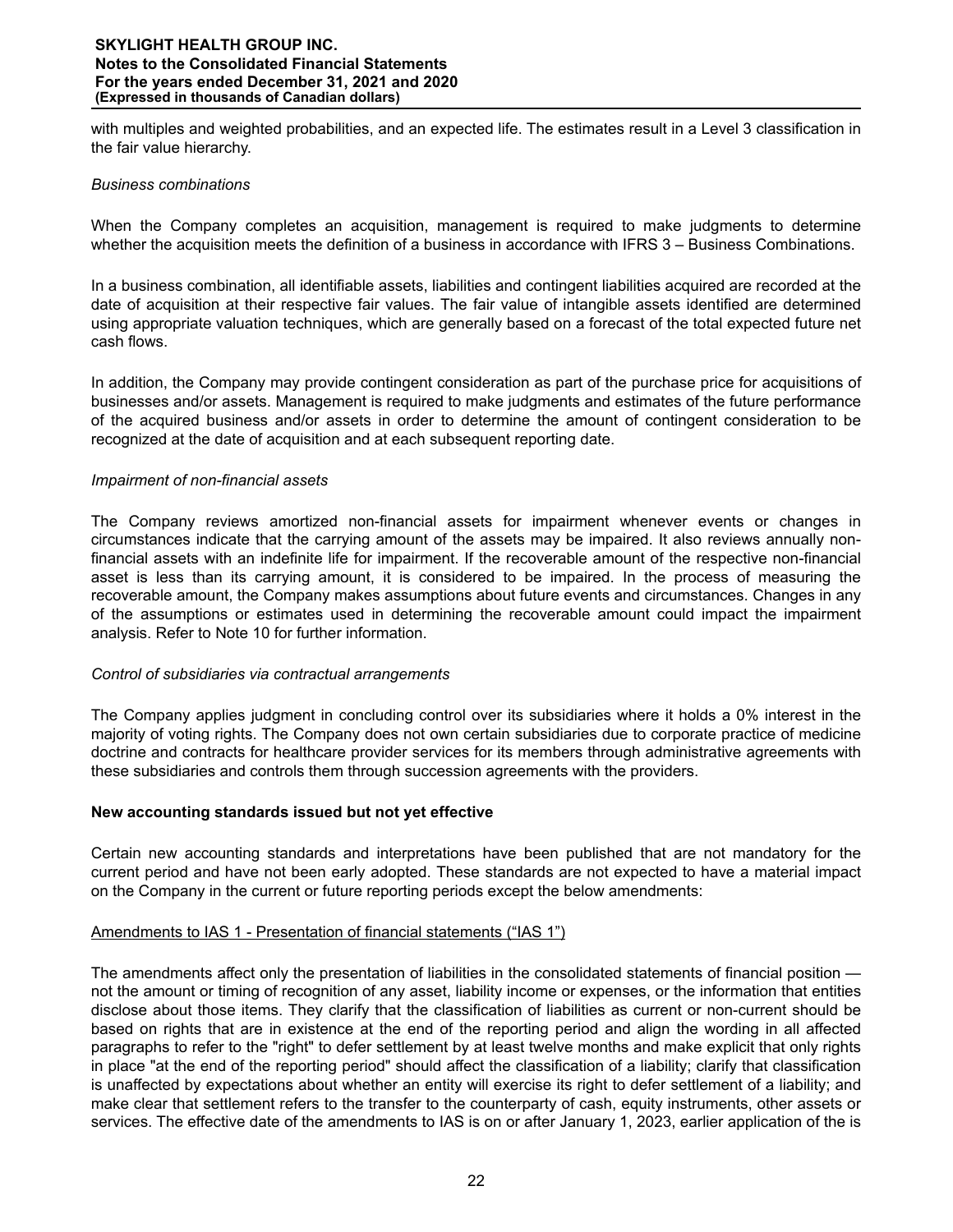permitted. The Company is currently evaluating the impact this standard will have on the Company's consolidated financial statements.

# **4. Share consolidation**

On May 28, 2021, the Company completed a consolidation ("Share Consolidation") of its share capital on the basis of five existing common shares for one new common share. As a result of the Share Consolidation, the 190,802,347 common shares issued and outstanding as at that date were consolidated to 38,160,473 common shares outstanding. The Share Consolidation was previously approved by the shareholders at the Annual General Meeting held on February 22, 2021. All information in these consolidated financial statements is presented on a post-Share Consolidation basis, including comparatives.

# **5. Acquisitions**

# **a) Acquisition of MCM**

On October 6, 2020 (the "Closing Date"), the Company acquired 100% of the voting equity interests of Texasbased primary care services clinic group Maverick County Medical Family Center ("MCM"), P.A. The Company determined that the acquisition was a business combination under IFRS 3 – Business Combinations (IFRS 3) and was accounted for by applying the acquisition method. The goodwill acquired is associated with the MCM's workforce and is expected to be fully deductible for tax purposes.

The aggregate purchase consideration comprised the following:

- \$498 (US\$375) cash paid on Closing Date.
- \$498 (US\$375) cash due in six months after the Closing Date. The amount was discounted to its present value and initially recorded at \$470 (US\$354) on the Closing Date using an effective interest rate of 12%.
- Details of the movements in the purchase consideration payable are as follows:

|                                   | <b>Year ended</b>                 |      |  |
|-----------------------------------|-----------------------------------|------|--|
|                                   | December 31, December 31,<br>2021 |      |  |
|                                   |                                   | \$   |  |
| Balance, beginning of period      | 464                               |      |  |
| Addition                          |                                   | 470  |  |
| Paid in cash                      | (471)                             |      |  |
| Accretion                         | 13                                | 14   |  |
| Foreign exchange translation gain | (6)                               | (20) |  |
| Balance, end of year              |                                   | 464  |  |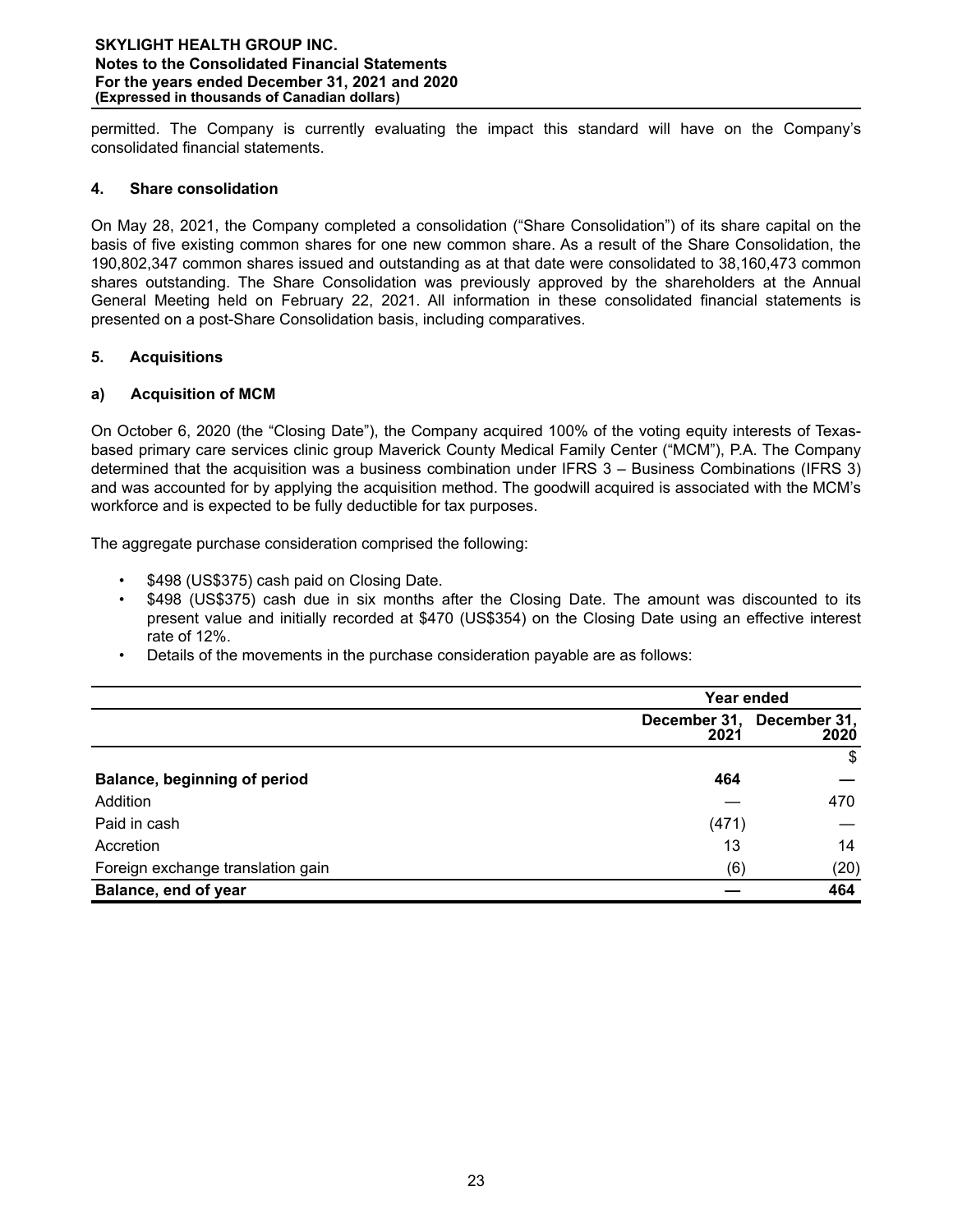The allocated purchase price calculation is as follows:

| <b>Total consideration</b>               | 1.141 |
|------------------------------------------|-------|
| Accounts payable and accrued liabilities | 146   |
| Lease liabilities                        | 27    |
| Consideration - cash                     | 968   |
|                                          |       |

# **Identifiable assets acquired**

| Customer relationships             | 677   |
|------------------------------------|-------|
| Non-compete clause                 | 19    |
| Cash                               | 75    |
| Trade receivables                  | 71    |
| Right of use assets                | 27    |
| Total identifiable assets acquired | 869   |
| <b>Total goodwill</b>              | 272   |
| <b>Total assets</b>                | 1,141 |

# **b) Acquisition of JMC**

On October 27, 2020 (the "Closing Date"), the Company acquired 100% of the identified assets of Washingtonbased primary care services group Michael R. Jackson, M.D., P.S.("JMC"). The Company determined that the acquisition was a business combination under IFRS 3 and was accounted for by applying the acquisition method, The goodwill acquired is associated with the JMC workforce and is expected to be fully deductible for tax purposes.

The Company paid a total cash consideration of \$388 (US\$295). The allocated purchase price calculation is as follows:

|                                          | \$  |
|------------------------------------------|-----|
| Consideration - cash                     | 388 |
| Lease liabilities                        | 82  |
| Accounts payable and accrued liabilities | 144 |
| <b>Total consideration</b>               | 614 |
|                                          |     |
| Identifiable assets acquired             |     |
| <b>Customer relationships</b>            | 260 |
| Cash                                     | 80  |
| Trade receivables                        | 64  |
| Right of use assets                      | 82  |
| Total identifiable assets acquired       | 486 |
| <b>Total goodwill</b>                    | 128 |
| <b>Total assets</b>                      | 614 |

# **c) Acquisition of HRM**

On December 30, 2020 (the "Closing Date"), the Company acquired 100% of the membership interest in Tennessee-based pain management and primary care clinic group Healthcare Resource Management ("HRM") LLC, which operates a licensed pain management clinic Perimeter Pain, P.C. ("Perimeter"). The Company determined that the acquisition was a business combination under IFRS 3. The goodwill acquired is associated with the HRM's workforce and is expected to be fully deductible for tax purposes.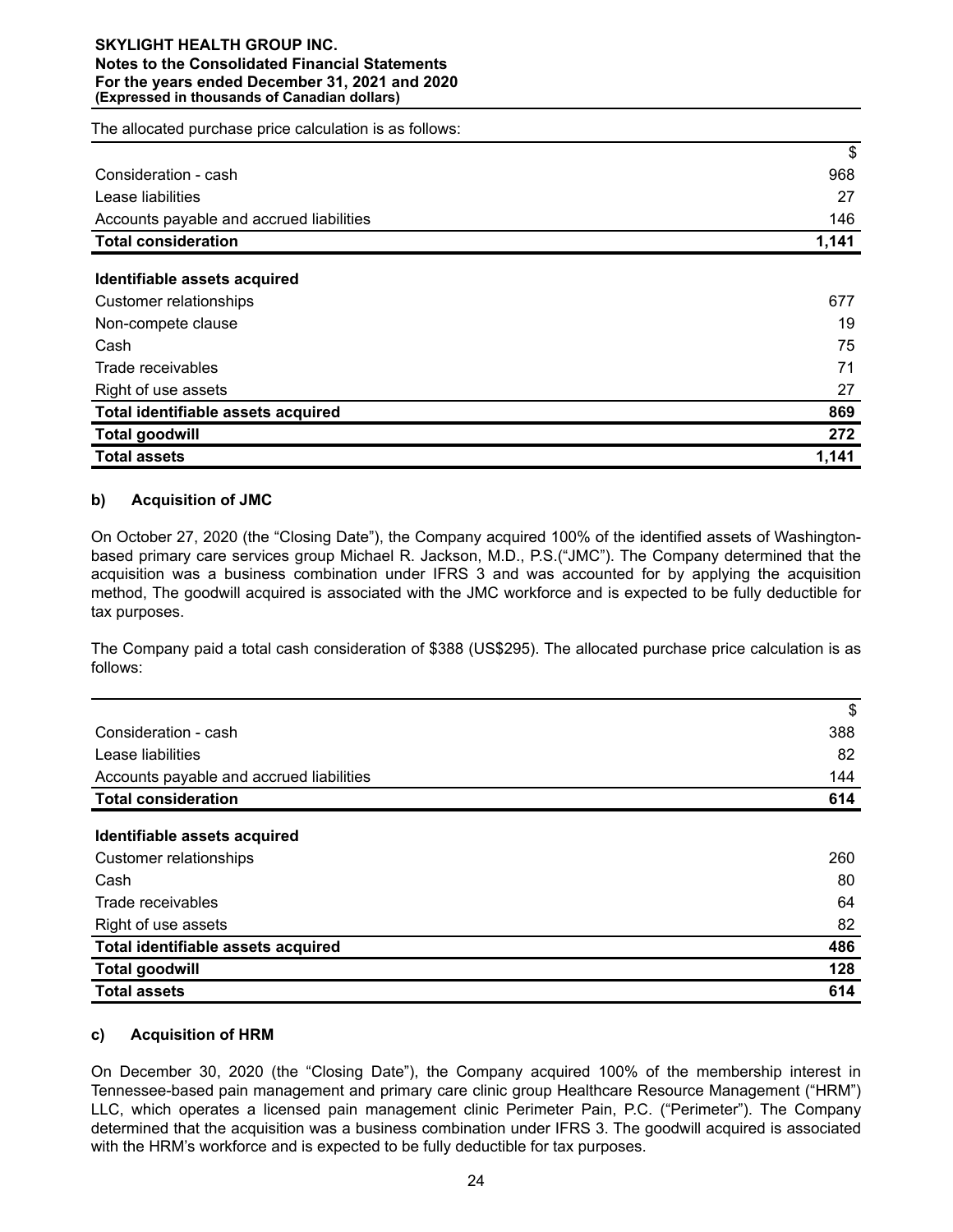The aggregate purchase consideration comprises the following:

- \$987 cash (US\$773) paid on Closing Date
- Contingent consideration of \$124 (US\$97) payable in cash upon receipt of the forgiveness decision on HRM's Small Business Administration ("SBA") Paycheck Protection Program loan. Upon receipt of the forgiveness decision, the SBA loan amount less any amount which is not forgiven will be paid. The amount was recognised at the fair value of \$62 (US\$48) on the Closing Date.
- Details of the movements in the purchase consideration payable are as follows:

|                                                         | <b>Year ended</b> |                                   |
|---------------------------------------------------------|-------------------|-----------------------------------|
|                                                         | 2021              | December 31, December 31,<br>2020 |
|                                                         |                   | \$                                |
| Balance, beginning of year                              | 62                |                                   |
| Addition                                                |                   | 62                                |
| Paid in cash                                            | (62)              |                                   |
| Balance, end of year                                    |                   | 62                                |
| The allocated purchase price calculation is as follows: |                   |                                   |
|                                                         |                   | $\boldsymbol{\mathsf{S}}$         |
| Consideration - cash                                    |                   | 987                               |
| Consideration - contingent consideration                |                   | 62                                |
| Lease liabilities                                       |                   | 393                               |
| Accounts payable and accrued liabilities                |                   | 14                                |
| <b>Total consideration</b>                              |                   | 1,456                             |
| Identifiable assets acquired                            |                   |                                   |
| <b>Customer relationships</b>                           |                   | 702                               |
| Non-compete clause                                      |                   | 20                                |
| Cash                                                    |                   | 15                                |
| Trade receivables                                       |                   | 89                                |
| Right of use assets                                     |                   | 393                               |
| Total identifiable assets acquired                      |                   | 1,219                             |
| <b>Total goodwill</b>                                   |                   | 237                               |
| <b>Total assets</b>                                     |                   | 1,456                             |

# **d) Acquisition of APEX**

On January 4, 2021 (the "Closing Date"), the Company acquired 100% of the voting equity interests of Colorado based primary care services clinic group Apex Family Medicine, LLC ("APEX"). The Company determined that the acquisition was a business combination under IFRS 3. The goodwill acquired is associated with the APEX's workforce and is expected to be fully deductible for tax purposes.

The aggregate purchase consideration comprises the following:

- \$1,241 (US\$974) cash paid on Closing Date.
- \$1,116 (US\$875) cash payable in two installments over a 6-month period. The amount was discounted to its present value and initially recorded at \$1,073 on the Closing Date using an effective interest rate of 11.2%. Subsequently on July 6, 2021, the Company paid the second installment of \$545 (US\$438).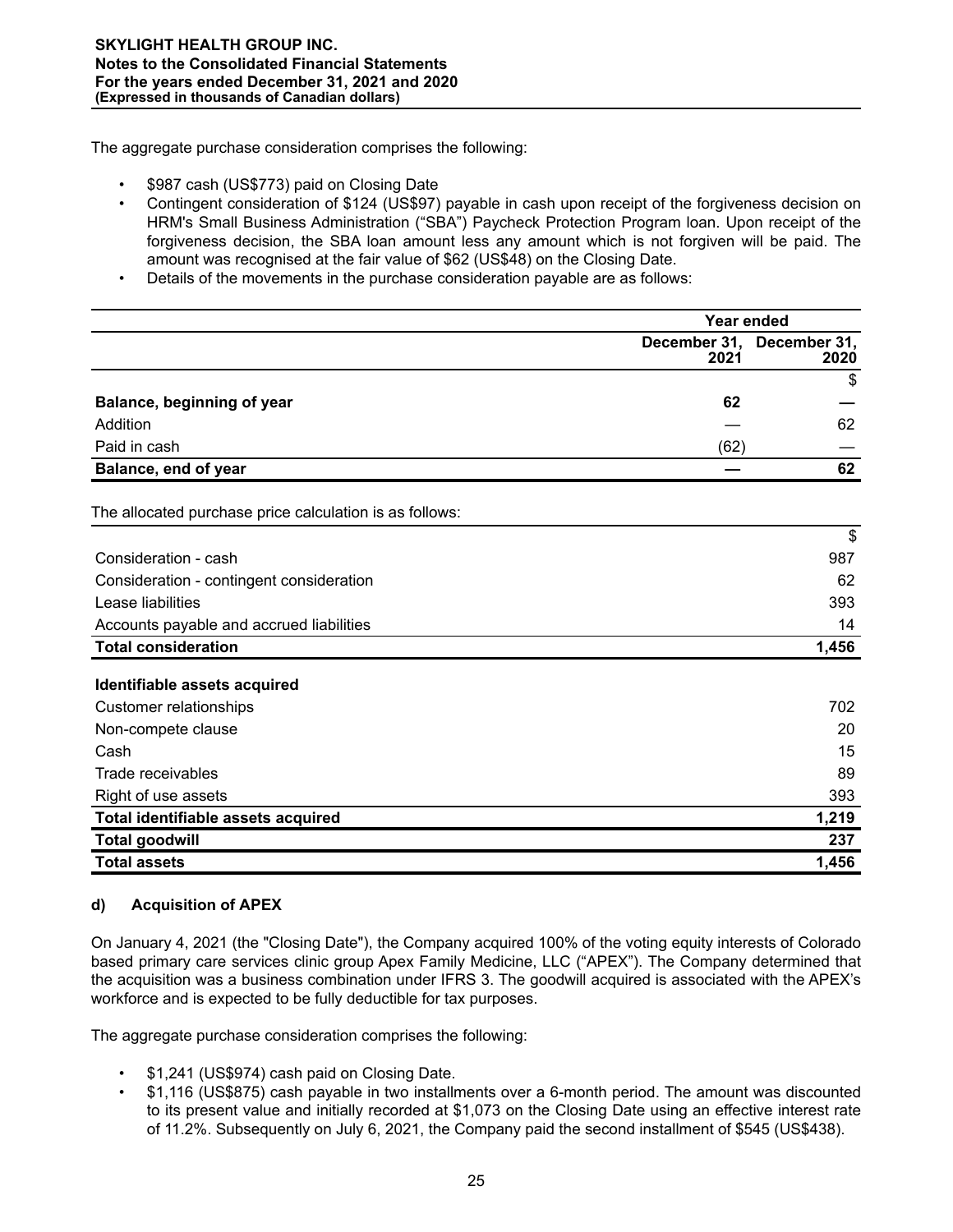• Details of the movements in the purchase consideration payable are as follows:

|                                                         | Year ended                |
|---------------------------------------------------------|---------------------------|
|                                                         | <b>December 31, 2021</b>  |
|                                                         | \$                        |
| Balance, beginning of year                              |                           |
| Addition                                                | 2,314                     |
| Paid in cash                                            | (2, 334)                  |
| Accretion                                               | 42                        |
| Foreign exchange translation gain                       | (22)                      |
| Balance, end of year                                    |                           |
| The allocated purchase price calculation is as follows: |                           |
|                                                         | $\boldsymbol{\mathsf{S}}$ |
| Consideration - cash                                    | 2,314                     |
| Lease liabilities                                       | 118                       |
| Accounts payable and accrued liabilities                | 37                        |
| <b>Total consideration</b>                              | 2,469                     |
| Identifiable assets acquired                            |                           |
| <b>Customer relationships</b>                           | 1,403                     |
| Non-compete clause                                      | 22                        |
| Cash                                                    | 37                        |
| Trade receivables                                       | 125                       |
| Right of use assets                                     | 118                       |
| Total identifiable assets acquired                      | 1,705                     |
| <b>Total goodwill</b>                                   | 764                       |
| <b>Total assets</b>                                     | 2,469                     |

Operating results have been included in these consolidated financial statements from the Closing Date. APEX's revenue and net income for the period from the Closing date of acquisition to December 31, 2021 included in the consolidated statements of loss and comprehensive loss are \$1,333 and \$18 respectively.

# **e) Acquisition of RCMA**

On February 3, 2021 (the "Closing Date"), the Company acquired 100% of the voting equity interests of River City Medical Associates ("RCMA"), Inc., a Florida corporation. The Company determined that the acquisition was a business combination under IFRS 3. The goodwill acquired is associated with the RCMA's workforce and is expected to be fully deductible for tax purposes.

The aggregate purchase consideration comprises the following:

- \$288 (US\$225) cash paid on Closing Date.
- \$139 (US\$109) cash payable within 120 days after the Closing Date being the amount withheld from the purchase consideration for liabilities prior to closing date. The amount was discounted to its present value and initially recorded at \$137 (US\$107) on the Closing Date using an effective interest rate of 10.9%. On April 27, 2021, the Company released \$135 from the escrow account (US\$109).
- \$2,812 (US\$2,200) funds held in an escrow account to be released once the conditions stipulated in the Transition Services Agreement have been complied with within two months after the Closing Date. Subsequently, on April 22, 2021, the Company released \$2,750 from the escrow account (US\$2,200)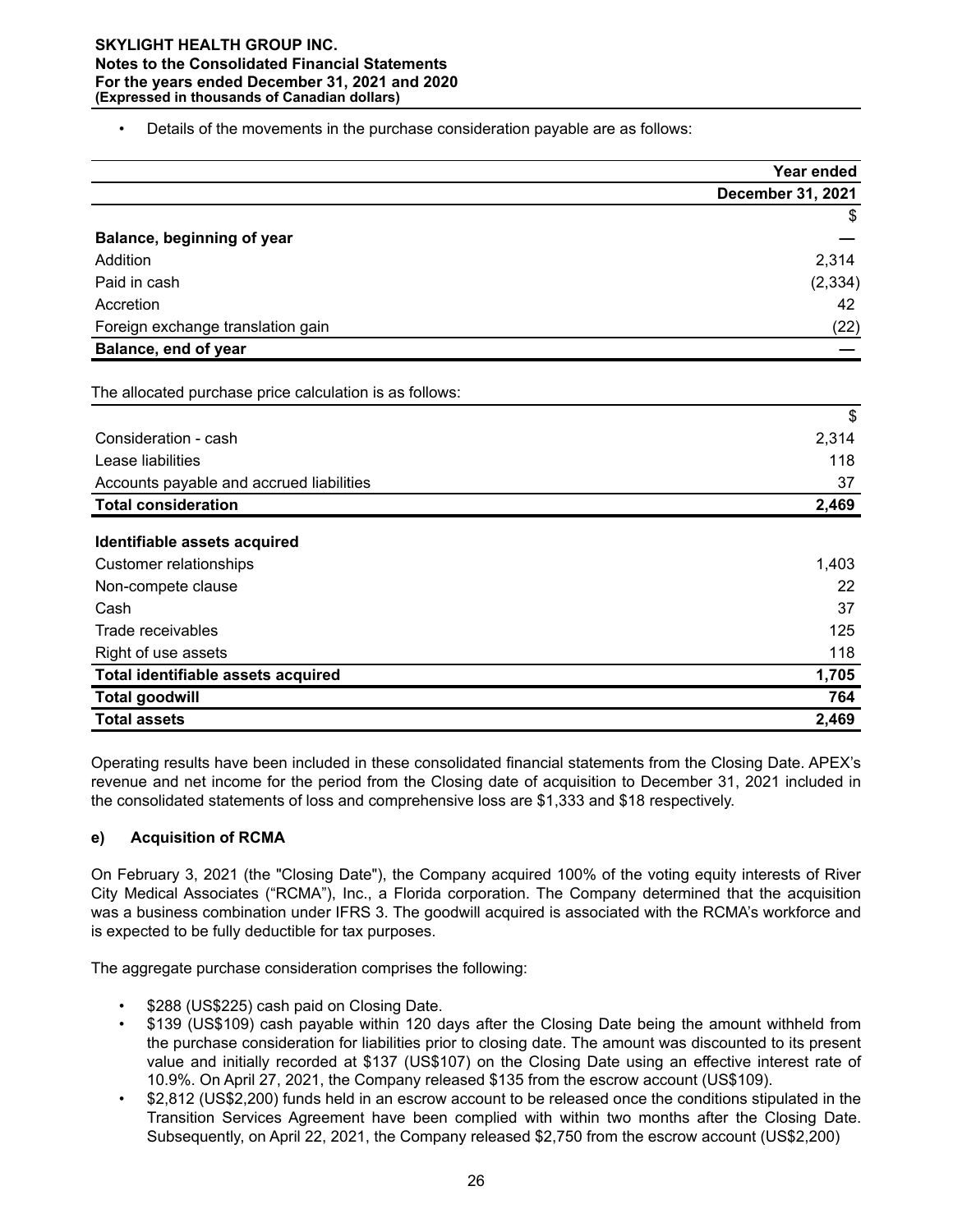- 74,833 common shares in the Company valued at 10-day VWAP of \$6.39 per share amounting to \$478 (US\$373) to be issued on the Closing Date. The amount was recognized at the fair value of the consideration amounting to \$492 (US\$385) on the Closing Date.
- Variable number of common shares in the Company amounting to \$1,908 (US\$1,493) to be issued in five equal installments within 15 months after the Closing Date. The number of shares will be determined based on the share price on each installment date. Refer to note 18 for details on shares issued. The amount was discounted to its present value and initially recorded at \$1,892 (US\$1,480) on the Closing Date using an effective interest rate of 15%.
- Details of the movements in the purchase consideration payable are as follows:

|                                                         | Year ended               |
|---------------------------------------------------------|--------------------------|
|                                                         | <b>December 31, 2021</b> |
| <b>Balance, beginning of period</b>                     |                          |
| Addition                                                | 5,621                    |
| Paid in cash                                            | (3, 173)                 |
| Paid in shares                                          | (1,588)                  |
| Accretion                                               | 25                       |
| Foreign exchange translation gain                       | (111)                    |
| Balance, end of period                                  | 774                      |
|                                                         |                          |
| The allocated purchase price calculation is as follows: |                          |
|                                                         | \$                       |
| Consideration - cash                                    | 3,237                    |
| Consideration - shares                                  | 2,384                    |
| Lease liabilities                                       | 3,800                    |
| Accounts payable and accrued liabilities                | 217                      |
| <b>Total consideration</b>                              | 9,638                    |
| Identifiable assets acquired                            |                          |
| <b>Customer relationships</b>                           | 3,618                    |
| <b>Brand and trademarks</b>                             | 706                      |
| Non-compete clause                                      | 56                       |
| Cash                                                    | 217                      |
| Property, plant and equipment                           | 32                       |
| Right of use assets                                     | 3,800                    |
| Total identifiable assets acquired                      | 8,429                    |
| <b>Total goodwill</b>                                   | 1,209                    |
| <b>Total assets</b>                                     | 9,638                    |

Operating results have been included in these consolidated financial statements from the Closing Date. RCMA's revenue and net income for the period from from the Closing date of acquisition to December 31, 2021 included in the consolidated statements of loss and comprehensive loss are \$6,654 and \$841, respectively.

# **f) Acquisition of Rocky Mountain**

On April 5, 2021 (the "Closing Date"), the Company acquired 100% of the voting equity interests of Colorado based Primary Care Clinic Group, Rocky Mountain. The Company determined that the acquisition was a business combination under IFRS 3. The goodwill acquired is associated with Rocky Mountain's workforce and is expected to be fully deductible for tax purposes.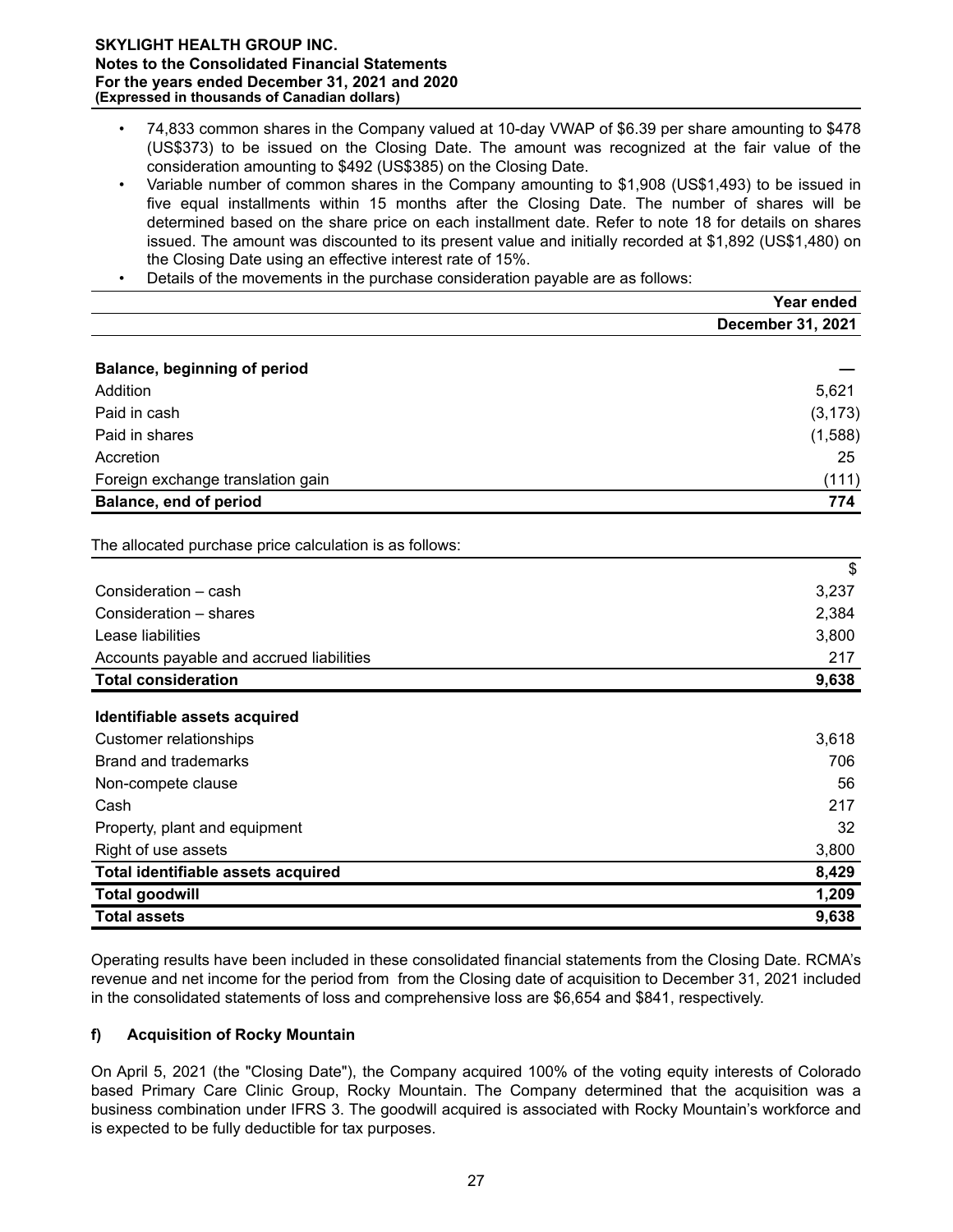The aggregate purchase consideration comprises the following:

- \$10,635 (US\$8,491) cash paid on Closing Date.
- \$2,067 (US\$1,650) cash payable in three equal installments over two years from the Closing Date. The amount was discounted to its present value and initially recorded at \$1,829 (US\$1,460) on the Closing Date using an effective interest rate of 11.4%.
- \$641 (US\$512) cash payable on account of working capital true-up.
- Details of the movements in the purchase consideration payable are as follows:

|                                                         | Year ended               |
|---------------------------------------------------------|--------------------------|
|                                                         | <b>December 31, 2021</b> |
|                                                         |                          |
| Balance, beginning of year                              |                          |
| Addition                                                | 13,105                   |
| Paid in cash                                            | (10, 635)                |
| Accretion                                               | 153                      |
| Foreign exchange translation gain                       | 31                       |
| Balance, end of year                                    | 2,654                    |
| The allocated purchase price calculation is as follows: |                          |
|                                                         | \$                       |
| Consideration - cash                                    | 13,105                   |
| Lease liabilities                                       | 5,453                    |
| Accounts payable and accrued liabilities                | 2,508                    |
| <b>Total consideration</b>                              | 21,066                   |
| Identifiable assets acquired                            |                          |
| <b>Customer relationships</b>                           | 2,893                    |
| <b>Brand and trademarks</b>                             | 3,238                    |
| Cash                                                    | 753                      |
| Trade receivables                                       | 2,675                    |
| Prepaid expenses                                        | 235                      |
| Property, plant and equipment                           | 295                      |
| Right of use assets                                     | 6,322                    |
| Total identifiable assets acquired                      | 16,411                   |
| <b>Total goodwill</b>                                   | 4,655                    |
| <b>Total assets</b>                                     | 21,066                   |

Operating results have been included in these consolidated financial statements from the Closing Date. Rocky Mountain's revenue and net loss for the period from the Closing date of acquisition to December 31, 2021 included in the consolidated statements of loss and comprehensive loss is \$12,716 and \$2,637, respectively.

# **g) Acquisition of Doctors Center**

On June 23, 2021 (the "Closing Date"), the Company acquired 100% of the voting equity interests of Florida based primary care group Doctors Center Inc.. The Company determined that the acquisition was a business combination under IFRS 3. The goodwill acquired is associated with the Doctors Center workforce and is expected to be fully deductible for tax purposes. There was a holdback payment to a medical doctor in the amount of \$694 (US\$560), payable in two installments of \$347 (US\$280) at the 6 and 12 month anniversaries of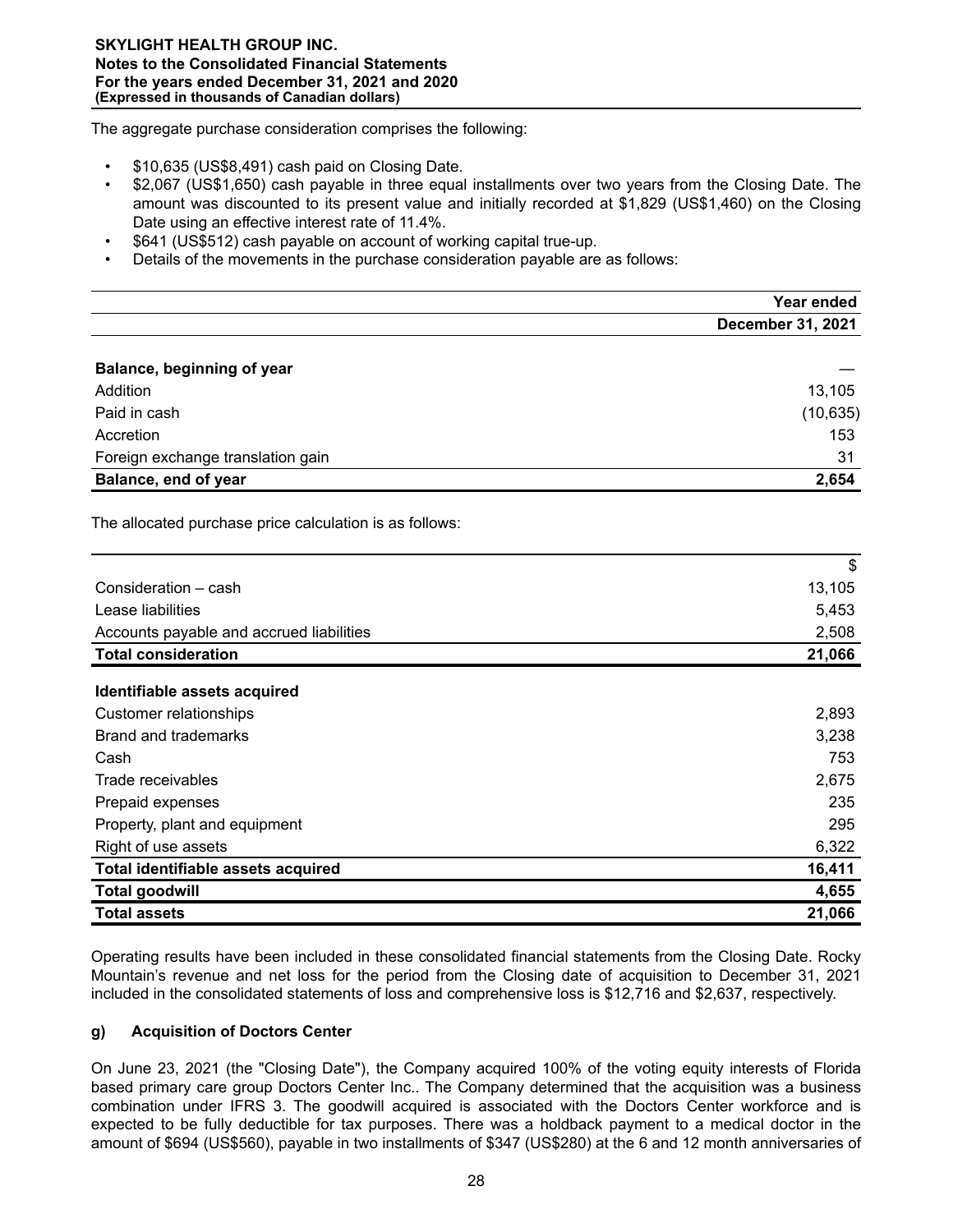the Closing Date, provided the medical doctor continues to be an employee of the Company. No value was assigned to the non-compete clause and the payments will be expensed in the period paid.

The aggregate purchase consideration comprises the following:

- \$2,654 (US\$2,160) cash paid on the Closing Date.
- \$98 (US\$80) cash payable within the next 12 months.
- Details of the movements in the purchase consideration payable are as follows:

|                                                         | Year ended        |
|---------------------------------------------------------|-------------------|
|                                                         | December 31, 2021 |
|                                                         | \$                |
| <b>Balance, beginning of year</b>                       |                   |
| Addition                                                | 2,752             |
| Paid in cash                                            | (2,754)           |
| Foreign exchange translation loss                       | 2                 |
| Balance, end of year                                    |                   |
|                                                         |                   |
| The allocated purchase price calculation is as follows: |                   |
|                                                         | $\mathbb{S}$      |
| Consideration - cash                                    | 2,752             |
| Lease liabilities                                       | 2,869             |
| Accounts payable and accrued liabilities                | 71                |
| <b>Total consideration</b>                              | 5,692             |
| Identifiable assets acquired                            |                   |
| <b>Customer relationships</b>                           | 1,499             |
| Brand and trademarks                                    | 463               |
| Cash                                                    | 71                |
| Property, plant and equipment                           | 164               |
| Right of use assets                                     | 2,869             |
| Total identifiable assets acquired                      | 5,066             |
| <b>Total goodwill</b>                                   | 626               |
| <b>Total assets</b>                                     | 5,692             |

Operating results have been included in these consolidated financial statements from the Closing Date. Doctors Center's revenue and net loss for the period from the Closing date of acquisition to December 31, 2021 included in the consolidated statements of loss and comprehensive loss are \$1,751 and \$704, respectively.

# **h) Acquisition of ACO Partners**

On July 13, 2021 (the "Closing Date"), the Company acquired 100% of the voting equity interests of ACO Partners LLC, a new Accountable Care Organization ("ACO") that will begin participating in the Medicare Shared Savings Program offered by the Centers for Medicare and Medicaid Services ("CMS") effective January 1, 2022. The total cash consideration of \$313 (US\$250) was to be paid as follows:

- \$78 (US\$63) cash on Closing Date
- \$78 (US\$63) cash payable contingent on receiving approval on Phase 1 of the pending ACO application to the CMS by January 31, 2022
- \$157 (US\$124) cash payable contingent on receiving final approval of the pending ACO application to the CMS by January 31, 2022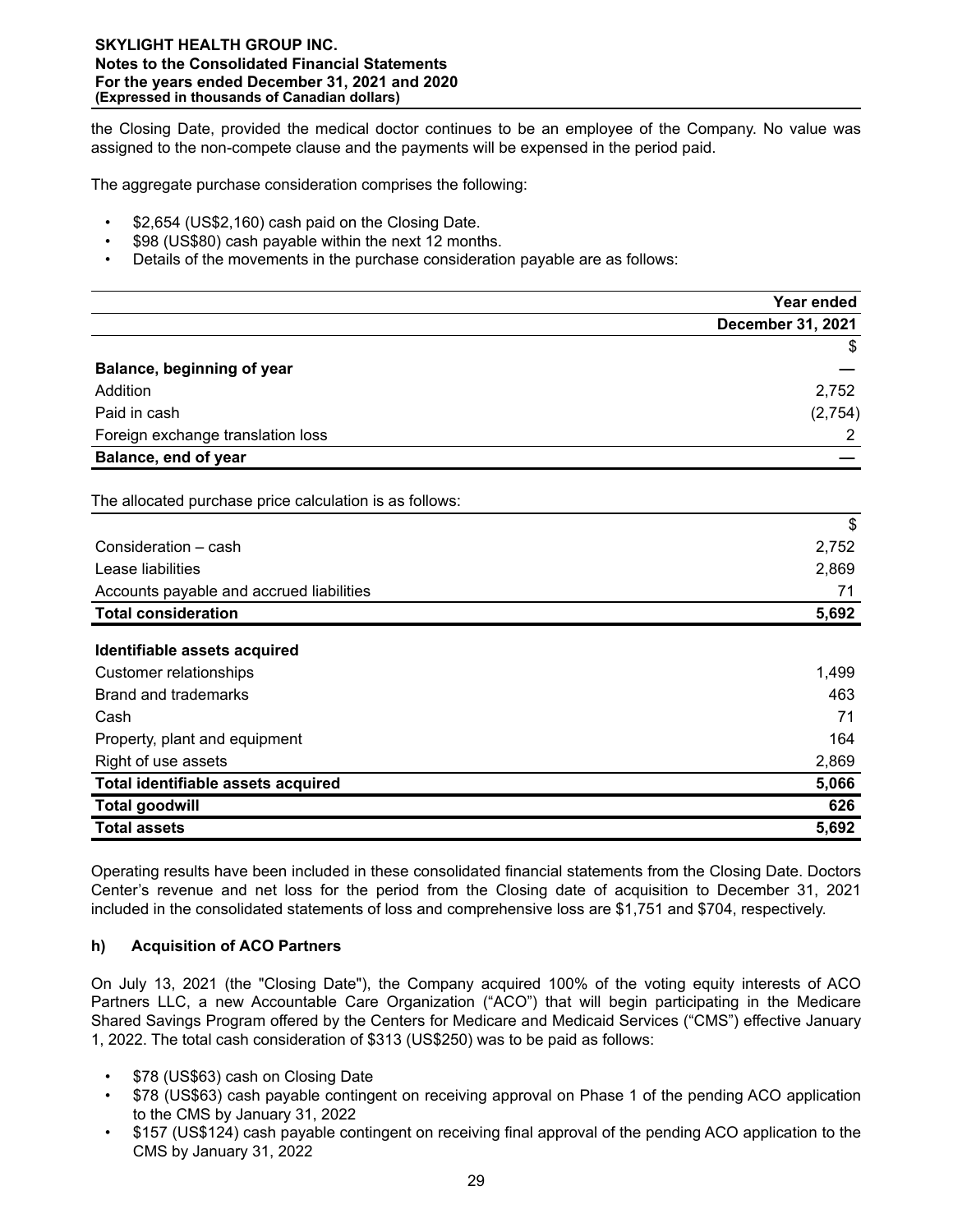The Company determined it would not receive approval on the ACO application to the CMS by January 31, 2022. The cash paid on Closing Date of \$78 (US\$63) has been written off as of December 31, 2021 and no further amounts are payable.

# **i) Acquisition of Aspire Care**

On September 16, 2021 (the "Closing Date"), the Company acquired 70% of the voting equity interests of Pennsylvania based primary care group Aspire Health Concepts, Inc. ("Aspire Care"). The Company determined that the acquisition was a business combination under IFRS 3. The goodwill acquired is associated with Aspire Care workforce and is expected to be fully deductible for tax purposes.

The aggregate purchase consideration comprises the following:

- \$1,869 (US\$1,475) cash paid on the Closing Date.
- \$127 (US\$100) cash payable within the next 9 months.
- Details of the movements in the purchase consideration payable are as follows:

|                                                         | Year ended               |
|---------------------------------------------------------|--------------------------|
|                                                         | <b>December 31, 2021</b> |
|                                                         |                          |
| Balance, beginning of year                              |                          |
| Addition                                                | 1,996                    |
| Paid in cash                                            | (1,869)                  |
| Accretion                                               | 4                        |
| Balance, end of year                                    | 131                      |
| The allocated purchase price calculation is as follows: |                          |
|                                                         | $\mathsf{\$}$            |
| Consideration - cash                                    | 1,996                    |
| Lease liabilities                                       | 1,371                    |
| Non-controlling interests                               | 552                      |
| Accounts payable and accrued liabilities                | 564                      |
| <b>Total consideration</b>                              | 4,483                    |
| Identifiable assets acquired                            |                          |
| <b>Customer relationships</b>                           | 482                      |
| Brand and trademarks                                    | 580                      |
| Cash                                                    | 564                      |
| Property, plant and equipment                           | 324                      |
| Right of use assets                                     | 1,371                    |
| Total identifiable assets acquired                      | 3,321                    |
| <b>Total goodwill</b>                                   | 1,162                    |
| <b>Total assets</b>                                     | 4,483                    |

Operating results have been included in these consolidated financial statements from the Closing Date. Aspire Care's revenue and net income for the period from the Closing date acquisition to December 31, 2021 included in the consolidated statements of loss and comprehensive loss are \$1,952 and \$530, respectively.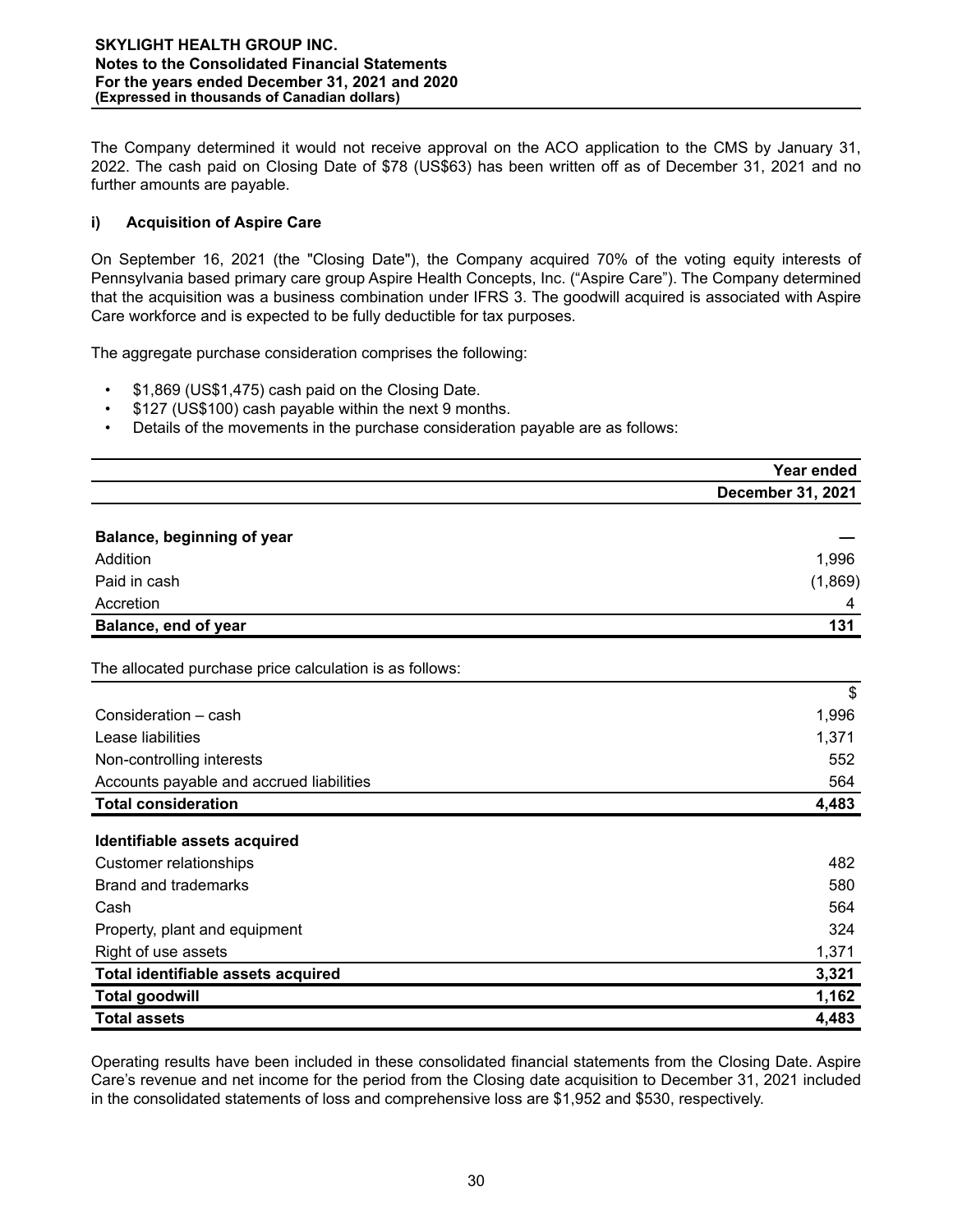If all current year acquisitions had occurred on January 1, 2021, management estimates that consolidated revenue would have increased by \$11,449 and net loss would have increased by \$178 for the year ended December 31, 2021.

# **6. Purchase consideration payable**

|                      | December 31,<br>2021 | December 31,<br>2020 |
|----------------------|----------------------|----------------------|
|                      | \$                   | $\$\$                |
| <b>HRM</b>           |                      | 62                   |
| <b>MCM</b>           |                      | 464                  |
| <b>RCMA</b>          | 774                  |                      |
| Rocky Mountain       | 2,654                |                      |
| Aspire Care          | 131                  |                      |
|                      | 3,559                | 526                  |
| <b>Allocated as:</b> | \$                   | \$                   |
| Current              | 2,951                | 526                  |
| Non-current          | 608                  |                      |
|                      | 3,559                | 526                  |

# **7. Trade and other receivables**

|                                  | December 31,<br>2021 | December 31,<br>2020 |
|----------------------------------|----------------------|----------------------|
|                                  | S                    | \$                   |
| Trade receivables                | 6,215                | 287                  |
| Harmonized sales tax recoverable | 568                  | 192                  |
| Security deposits                | 118                  | 50                   |
|                                  | 6,901                | 529                  |
| <b>Allocated as:</b>             | \$                   | \$                   |
| Current                          | 5,858                | 529                  |
| Non-current                      | 1,043                |                      |
|                                  | 6,901                | 529                  |

The lifetime expected credit loss allowance for impairment is estimated based on the Company's historical loss experience, adjusted for factors that are specific to the debtors and an assessment of both the current as well as forecast direction of conditions. As at December 31, 2021, an expected credit loss of \$887 has been recognized (December 31, 2020 - \$nil).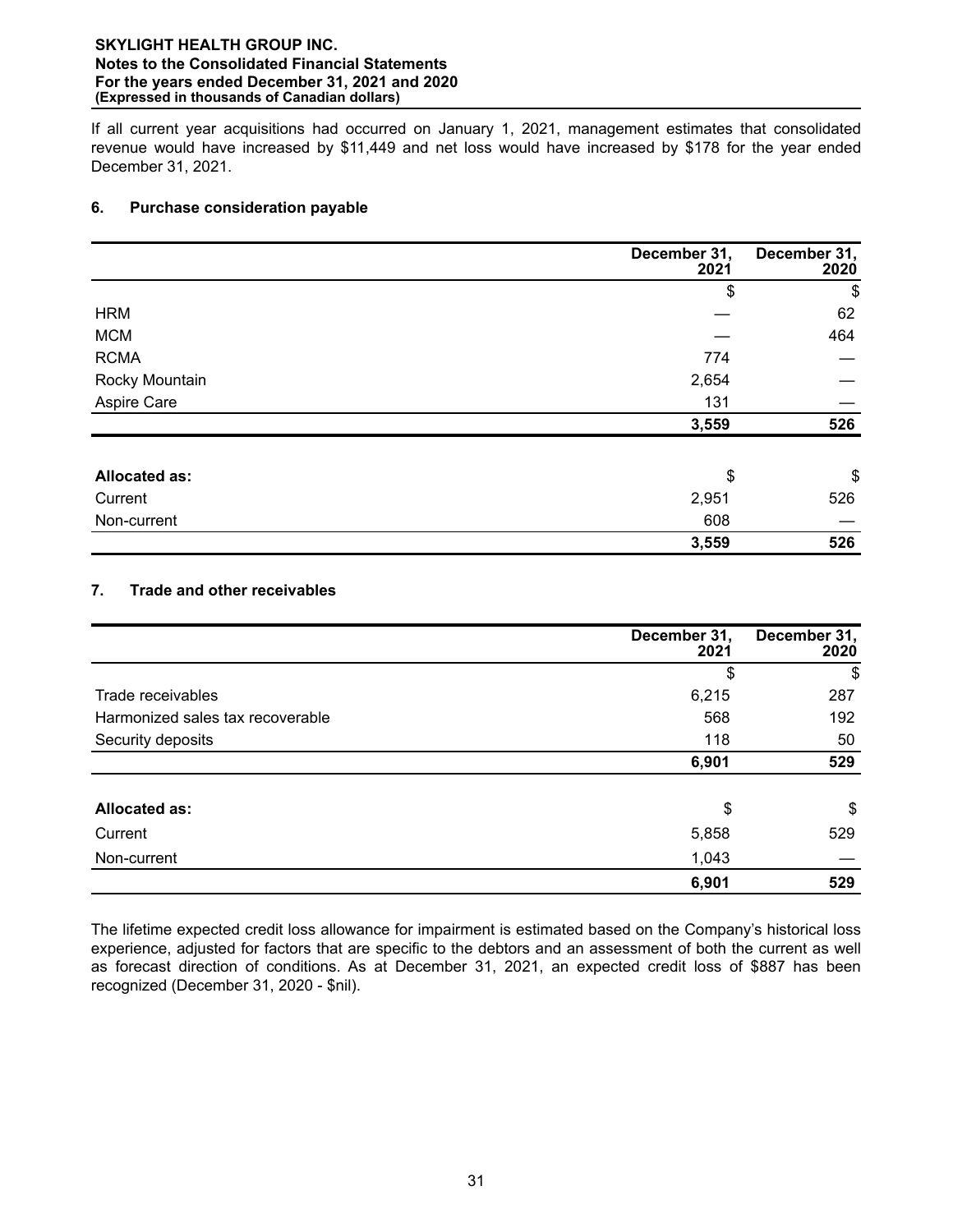# **8. Property, plant and equipment**

|                          | <b>Furniture</b> | <b>Vehicles</b> | <b>Computer</b><br><b>Hardware</b> | <b>Leaseholds Equipment</b> |     | <b>Total</b> |
|--------------------------|------------------|-----------------|------------------------------------|-----------------------------|-----|--------------|
|                          | \$               | \$              | \$                                 | \$                          | \$  | \$           |
| Cost                     |                  |                 |                                    |                             |     |              |
| As at January 1, 2020    | 116              | 22              | 113                                | 66                          | 48  | 365          |
| Additions                | 15               |                 | 5                                  |                             | 11  | 31           |
| Net exchange differences | (2)              |                 | (2)                                | (1)                         | (1) | (6)          |
| As at December 31, 2020  | 129              | 22              | 116                                | 65                          | 58  | 390          |
| Additions                | 57               |                 | 73                                 | 60                          | 128 | 318          |
| Acquisitions             | 91               |                 | 14                                 | 587                         | 123 | 815          |
| Disposal (Note 14)       | (75)             | (22)            | (127)                              | (65)                        |     | (289)        |
| Net exchange differences | 3                |                 | 2                                  | 8                           | 4   | 17           |
| As at December 31, 2021  | 205              |                 | 78                                 | 655                         | 313 | 1,251        |
| <b>Amortization</b>      |                  |                 |                                    |                             |     |              |
| As at January 1, 2020    | 55               | 14              | 47                                 | 36                          | 31  | 183          |
| Depreciation             | 40               | 8               | 39                                 | 23                          | 16  | 126          |
| Net exchange differences | (2)              | (1)             | (2)                                | (2)                         |     | (7)          |
| As at December 31, 2020  | 93               | 21              | 84                                 | 57                          | 47  | 302          |
| Depreciation             | 90               |                 | 59                                 | 198                         | 115 | 462          |
| Disposal (Note 14)       | (75)             | (21)            | (125)                              | (66)                        |     | (287)        |
| Net exchange differences | $\overline{2}$   |                 | 3                                  | $\overline{2}$              | 1   | 8            |
| As at December 31, 2021  | 110              |                 | 21                                 | 191                         | 163 | 485          |
| Net book value           |                  |                 |                                    |                             |     |              |
| As at December 31, 2020  | 36               | 1               | 32                                 | 8                           | 11  | 88           |
| As at December 31, 2021  | 95               |                 | 57                                 | 464                         | 150 | 766          |

# **9. Right-of-use assets and lease liabilities**

# *Right of use assets*

| <b>Premises leases</b>   | December 31,<br>2021 | December 31,<br>2020 |  |
|--------------------------|----------------------|----------------------|--|
|                          | \$                   | \$                   |  |
| <b>Beginning balance</b> | 1,325                | 1,532                |  |
| Additions                | 2,635                |                      |  |
| Disposal (Note 14)       | (361)                |                      |  |
| Acquisitions             | 14,480               | 758                  |  |
| Depreciation             | (2, 176)             | (799)                |  |
| Lease incentives         | (23)                 |                      |  |
| Impairment               | (303)                |                      |  |
| Cancellation             |                      | (159)                |  |
| Net exchange differences | 118                  | (7)                  |  |
| <b>Ending balance</b>    | 15,695               | 1,325                |  |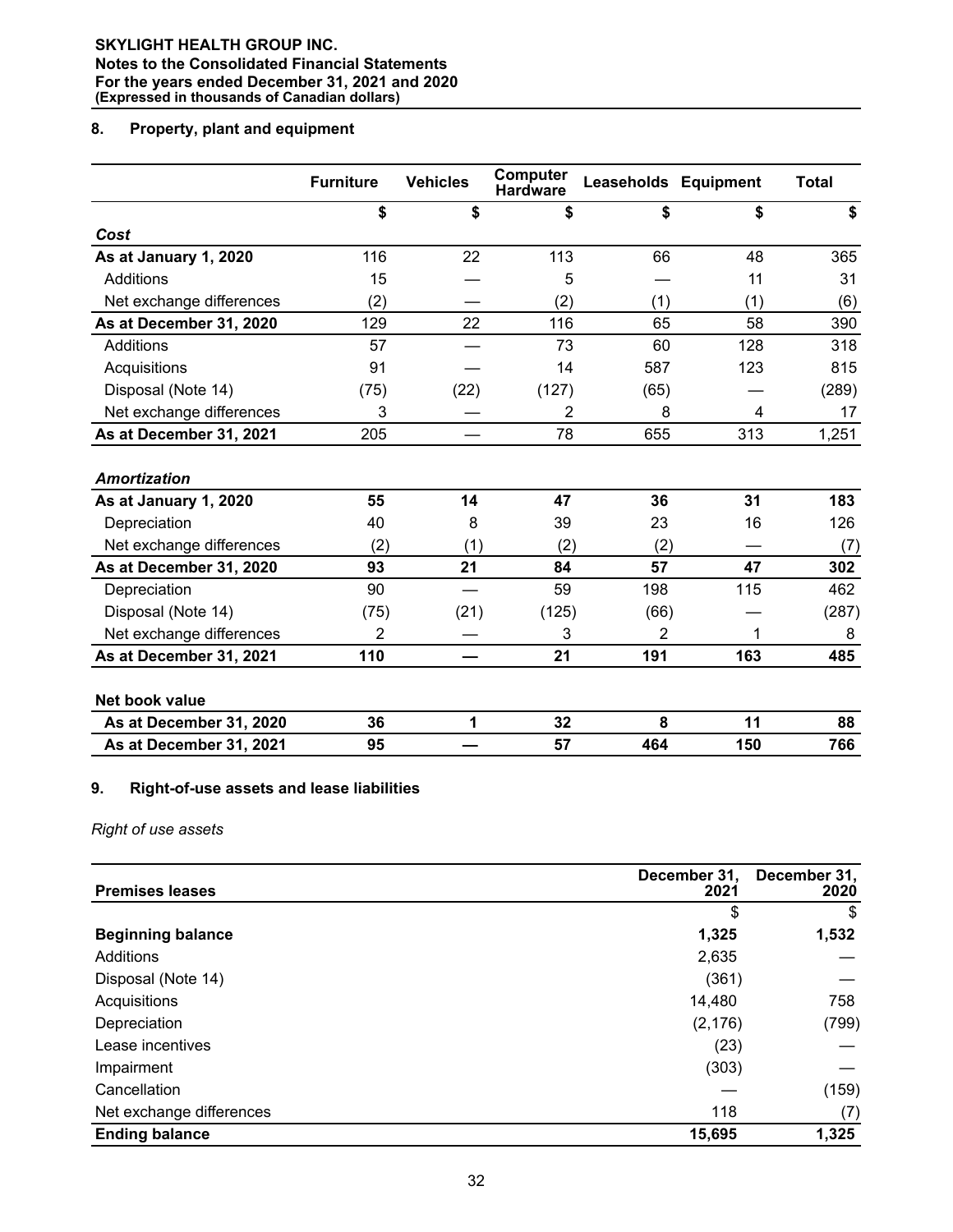# *Lease liabilities*

|                          | December 31,<br>2021 | December 31,<br>2020 |
|--------------------------|----------------------|----------------------|
|                          | \$                   | \$                   |
| <b>Beginning balance</b> | 1,423                | 1,653                |
| Additions                | 2,635                |                      |
| Disposal (Note 14)       | (429)                |                      |
| Acquisitions             | 13,611               | 758                  |
| Interest expense         | 1,045                | 166                  |
| Lease payments           | (2,527)              | (959)                |
| Cancellations            |                      | (187)                |
| Net exchange differences | 117                  | (8)                  |
| <b>Ending balance</b>    | 15,875               | 1,423                |
| <b>Allocated as:</b>     | \$                   | \$                   |
| Current                  | 1,347                | 619                  |
| Non-current              | 14,528               | 804                  |
|                          | 15,875               | 1,423                |

When measuring lease liabilities, the Company discounted lease payments using its incremental borrowing rate. The weighted-average interest rate applied ranges from 8.8% to 12%.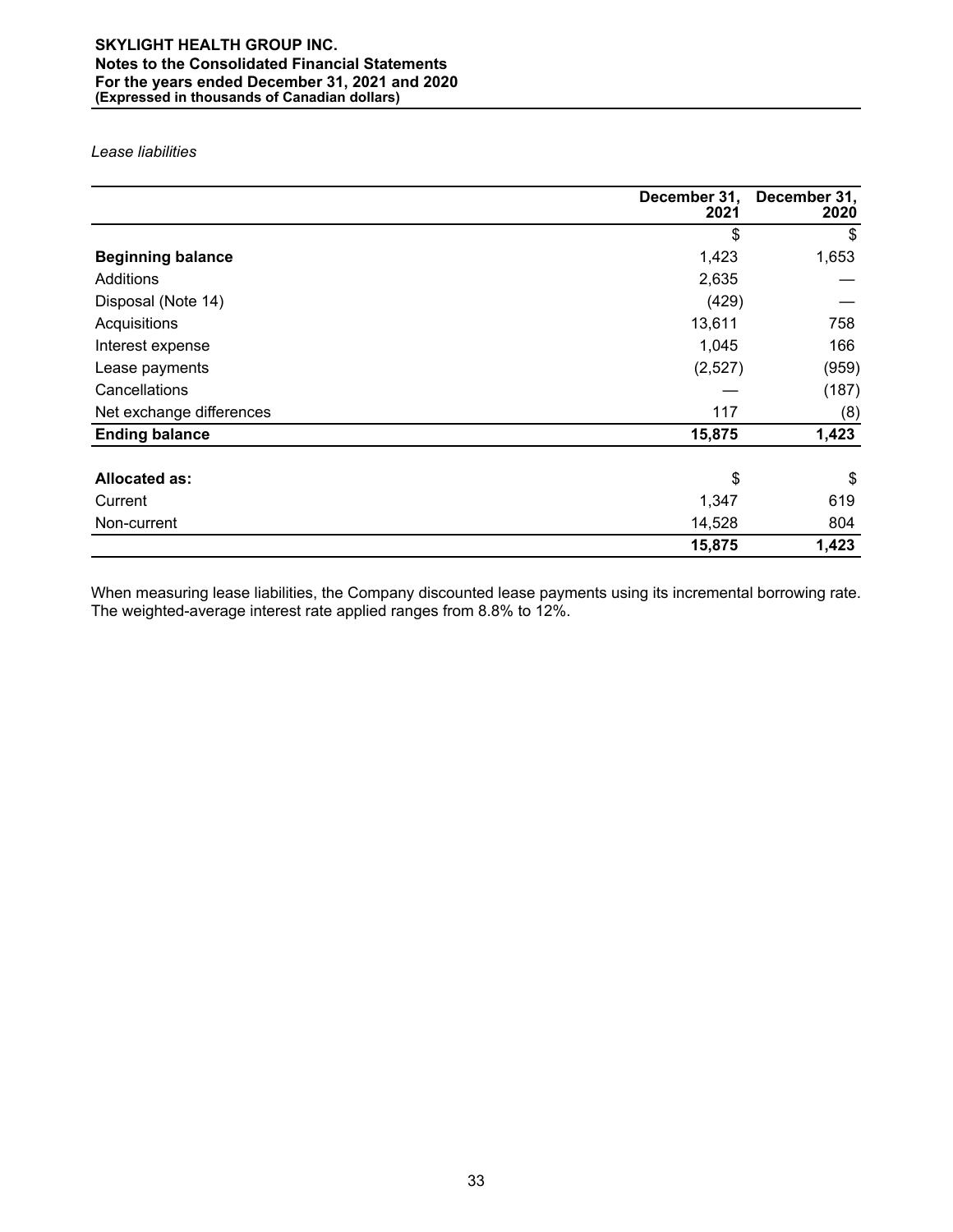# **10. Goodwill and other intangible assets**

|                                                                | Goodwill | <b>Customer</b><br>relationships | <b>Brand and</b><br>trademarks | Non-compete<br>clause    | Computer<br>software | <b>Total</b><br>intangible<br>assets |
|----------------------------------------------------------------|----------|----------------------------------|--------------------------------|--------------------------|----------------------|--------------------------------------|
|                                                                | \$       | \$                               | \$                             | \$                       |                      | \$                                   |
| Cost                                                           |          |                                  |                                |                          |                      |                                      |
| Balance, January 1, 2020                                       | 1,635    | 2,525                            | 2,598                          | 9                        | 2,958                | 8,090                                |
| Additions                                                      | 638      | 1,639                            |                                | 39                       | 658                  | 2,336                                |
| Net exchange differences                                       | (49)     | (88)                             | (52)                           | (1)                      |                      | (141)                                |
| Balance, December 31, 2020                                     | 2,224    | 4,076                            | 2,546                          | 47                       | 3,616                | 10,285                               |
| Additions                                                      |          |                                  |                                |                          | 259                  | 259                                  |
| Disposal (Note 14)                                             | (1,623)  | (2,506)                          | (2,579)                        | (8)                      |                      | (5,093)                              |
| Acquisition                                                    | 8,416    | 9,895                            | 4,987                          | 78                       |                      | 14,960                               |
| Net exchange differences                                       | 81       | 69                               | 81                             | (1)                      |                      | 149                                  |
| Balance, December 31, 2021                                     | 9,098    | 11,534                           | 5,035                          | 116                      | 3,875                | 20,560                               |
| <b>Amortization and impairment</b><br>Balance, January 1, 2020 |          | 810                              |                                |                          | 1.646                | 2,456                                |
| Amortization                                                   |          | 558                              |                                |                          | 841                  | 1,399                                |
| Net exchange differences                                       |          | (44)                             |                                |                          |                      | (44)                                 |
| Balance, December 31, 2020                                     |          | 1,324                            |                                | $\overline{\phantom{0}}$ | 2,487                | 3,811                                |
| Amortization                                                   |          | 2,211                            |                                | 26                       | 610                  | 2,847                                |
| Disposal (Note 14)                                             |          | (1,774)                          |                                |                          |                      | (1, 774)                             |
| Impairment                                                     | 357      | 732                              |                                | 16                       |                      | 748                                  |
| Net exchange differences                                       | 2        | 55                               |                                |                          |                      | 55                                   |
| Balance, December 31, 2021                                     | 359      | 2,548                            |                                | 42                       | 3,097                | 5,687                                |
| Net book value                                                 |          |                                  |                                |                          |                      |                                      |
| As at December 31, 2020                                        | 2,224    | 2,752                            | 2,546                          | 47                       | 1,129                | 6,474                                |
| As at December 31, 2021                                        | 8,739    | 8,986                            | 5,035                          | 74                       | 778                  | 14,873                               |

*Impairment testing for goodwill, customer relationships, brand and trademarks & non-compete clause*

For the purpose of annual impairment testing, goodwill is allocated to the group of CGUs expected to benefit from the synergies of the business combinations in which the goodwill arises as set out below and is compared to their recoverable amounts as at December 31, 2021 and 2020. The Company has determined that its CGUs or groups of CGUs are MCM, JMC, HRM, Florida (RCMA and Doctors Center), Colorado (Apex and Rocky Mountain) and Aspire.

As at December 31, 2021, the recoverable amount was greater than the carrying amount across all CGUs or groups of CGUs, with the exception of HRM and JMC, as detailed below:

| <b>December 31, 2021</b> | amount | <b>Carrying Recoverable Impairment</b><br>amount | loss    |
|--------------------------|--------|--------------------------------------------------|---------|
|                          |        |                                                  | \$      |
| <b>JMC</b>               | 395    | 58                                               | (337)   |
| <b>HRM</b>               | 1,203  | 132                                              | (1,071) |
|                          | 1,598  | 190                                              | (1,408) |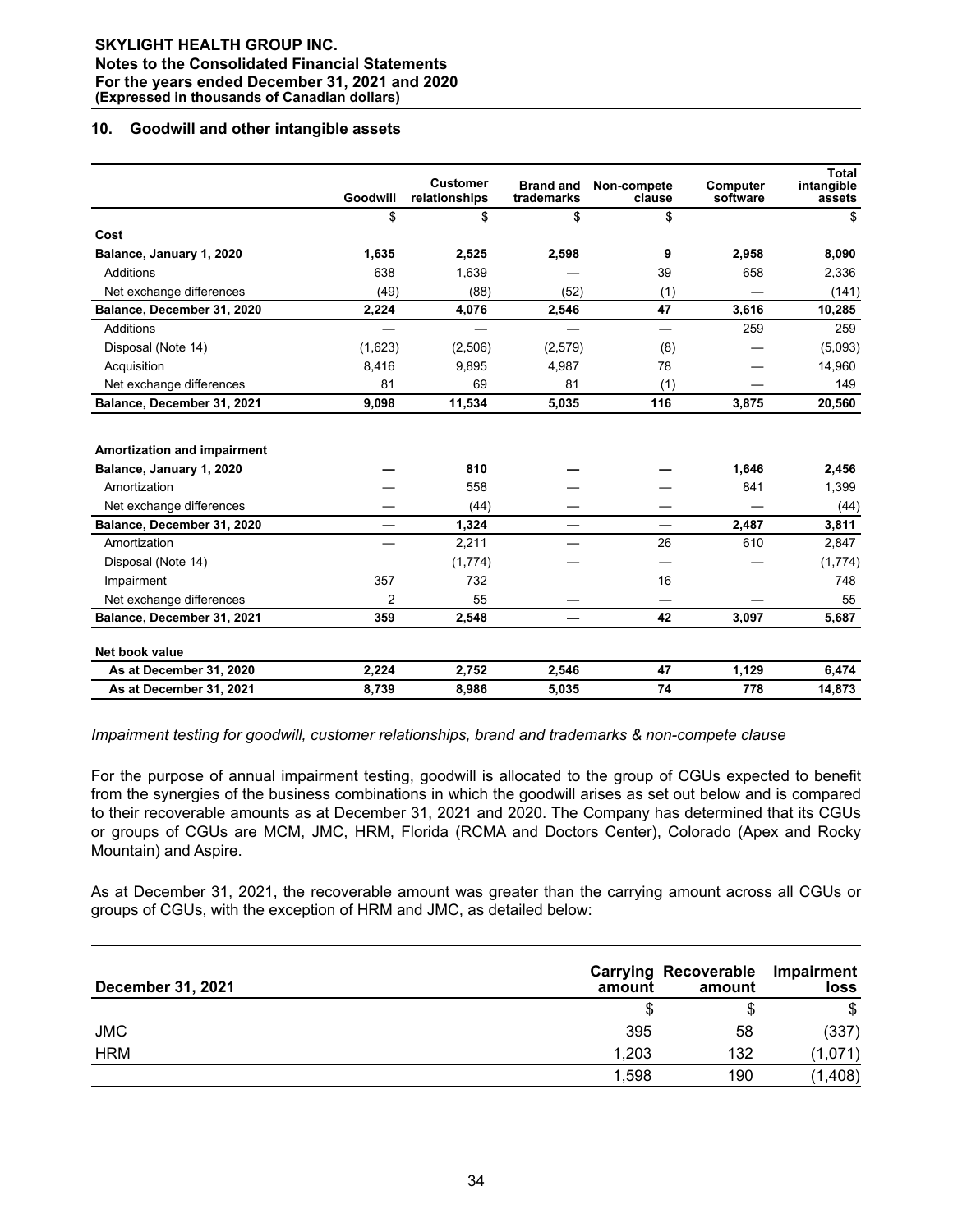The impairment loss related to JMC and HRM included an impairment of a right-of-use asset in the amount of \$303 (\$26 and \$277, respectively).

As at December 31, 2020, the recoverable amount was greater than the carrying amount across all CGUs.

The Company has used FVLCD as the basis for the determination of the recoverable amount of the CGU for the year ended December 31, 2021 and value-in-use (VIU) for the year ended December 31, 2020. The present value of the expected cash flows from the CGUs are determined by applying a suitable discount rate reflecting current market assessments of the time value of money and the risks specific to the CGU. Projected future cash flows are based on operating profit growth rates for each CGU.

Key assumptions:

#### **December 31, 2021**

|            | <b>Growth rate</b> | Terminal | <b>Discount rate</b> |
|------------|--------------------|----------|----------------------|
| <b>MCM</b> | $3.00\%$           | 2.00%    | 32.00%               |
| Colorado   | $3.00\% - 5.00\%$  | 2.00%    | 19.50%               |
| Florida    | $3.00\%$           | 2.00%    | 21.50%               |
| Aspire     | 5.00%              | 2.00%    | 20.00%               |

For HRM, the Company terminated the administrative services agreement in December 2021 and JMC is expected to shut down operations in April 2022. As a result, all assets, with the exception of cash and trade receivables expected to be recovered, have been impaired for both as at December 31, 2021.

# **December 31, 2020**

|                 | <b>Growth rate</b> | <b>Terminal</b> | <b>Discount rate</b> |
|-----------------|--------------------|-----------------|----------------------|
| Canna Care Docs | 2.00%              | 2.00%           | 18.50%               |
| MedEval         | $2.00\%$           | 2.00%           | 19.50%               |
| <b>NJAM</b>     | 2.00%              | 2.00%           | 19.50%               |
| <b>ROSH</b>     | 2.00%              | 2.00%           | 19.50%               |
| Maverick        | 2.00%              | 2.00%           | 29.70%               |
| <b>JMC</b>      | 2.00%              | 2.00%           | 27.50%               |
| <b>HRM</b>      | 2.00%              | 2.00%           | 30.60%               |

# Growth rates

The CGU or group of CGUs profit growth rates are based on management's best estimates considering historical and expected operating plans, strategic plans, economic considerations and the general outlook for the industry and markets in which the segment operates.

#### Discount rate

The discount rate reflects appropriate adjustments relating to market risk and specific risk factors of the CGU or group of CGUs.

# Sensitivity to changes in assumptions

The following table presents a sensitivity analysis to show the impact on impairments for changes in certain assumptions: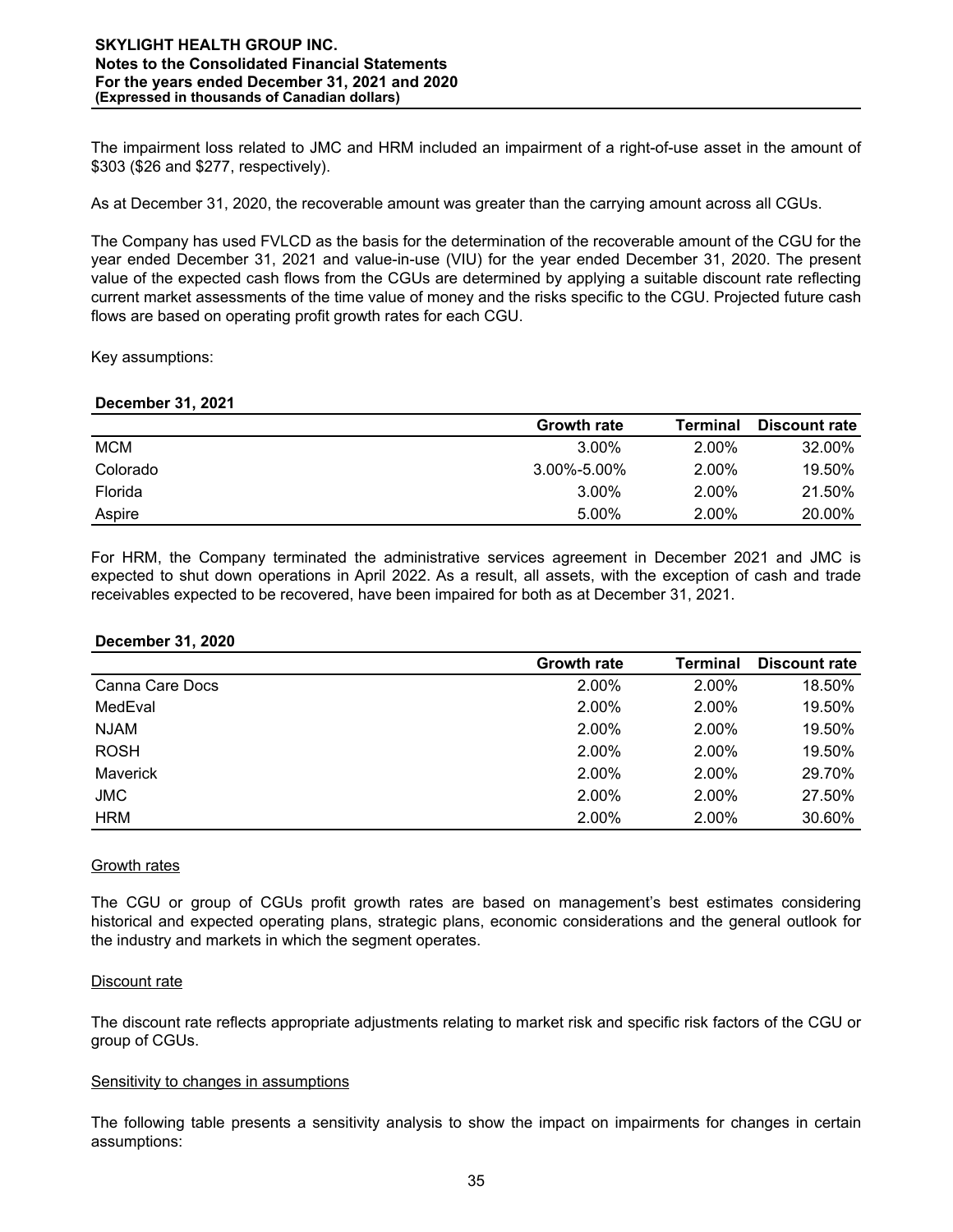| <b>December 31, 2021</b> |       | <b>Discount rate</b> |       | <b>Terminal</b> |  |
|--------------------------|-------|----------------------|-------|-----------------|--|
|                          | $+2%$ | $-2%$                | $+1%$ | -1%             |  |
|                          |       | \$                   |       | \$              |  |
| <b>MCM</b>               | 55    | (54)                 | 10    | (10)            |  |
| Colorado                 | 2,443 | (2, 443)             | 611   | (540)           |  |
| Florida                  | 1,492 | (1,529)              | 270   | (241)           |  |
| Aspire                   | 410   | (410)                | 122   | (109)           |  |
|                          | 4,400 | (4, 436)             | 1,013 | (900)           |  |

# **11. Accounts payable and accrued liabilities**

|                            | 2021  | December 31, December 31,<br>2020 |
|----------------------------|-------|-----------------------------------|
|                            | S     | \$                                |
| Accounts payable           | 1,556 | 486                               |
| <b>Accrued liabilities</b> | 5,131 | 638                               |
|                            | 6,687 | 1,124                             |

# **12. Promissory note**

On December 19, 2017 (the "Closing Date"), the Company entered into an acquisition transaction with Canna Care Docs. As part of the purchase consideration, the Company issued a promissory note in the amount of US\$2,500 ("Canna Care Note"). The note was discounted to its present value and initially recorded at \$3,017 (US\$2,336) on the closing date using an effective interest rate of 7%. The note was repayable on, and interest free up to, December 19, 2018 after which date interest of 15% per annum was charged. The note was secured by the purchased assets of Canna Care Docs.

On December 19, 2018, the Company repaid the full amount of the Canna Care Note with the proceeds from the issuance of a promissory note to Merida Capital Partners ("Merida") ("Merida Note"). On December 19, 2018, the Company issued the Merida Note and Merida advanced to the Company funds amounting to US\$2,400. The Merida note bore interest at 12% per annum and was due 18 months from the issuance date. The Merida Note contained an option to convert the Merida Note to a convertible debenture that would permit the conversion of the underlying liability to common shares ("Merida Option"). The Merida Option expired on January 20, 2019 and the interest rate also increased to 15% per annum on that date. The Merida Note was measured at fair value on issuance and the Company elected to carry the note at FVTPL. In measuring the fair value of Merida Note, the Company used the Monte Carlo valuation technique.

On June 24, 2019, the Company entered into an Amended and Restated Promissory Note with Merida Capital Partners II LP ("Merida"), whereby the Company promised to pay Merida US\$3,000 (the "Merida Note II"). The Merida Note II bore interest at 12.0% per annum and was due on December 24, 2020. The interest on Merida Note II was payable quarterly through the issuance of common shares of the Company at a price per share equal to the 30 day volume weighted average price of the Company's common shares traded on the Canadian Securities Exchange ending on the applicable quarterly interest payment date, less a discount of 18%.

The Merida Note II was measured at fair value on the issuance date and the Company elected to carry the note at FVTPL. In measuring the fair value of the Merida Note II, the Company used the Monte Carlo valuation technique.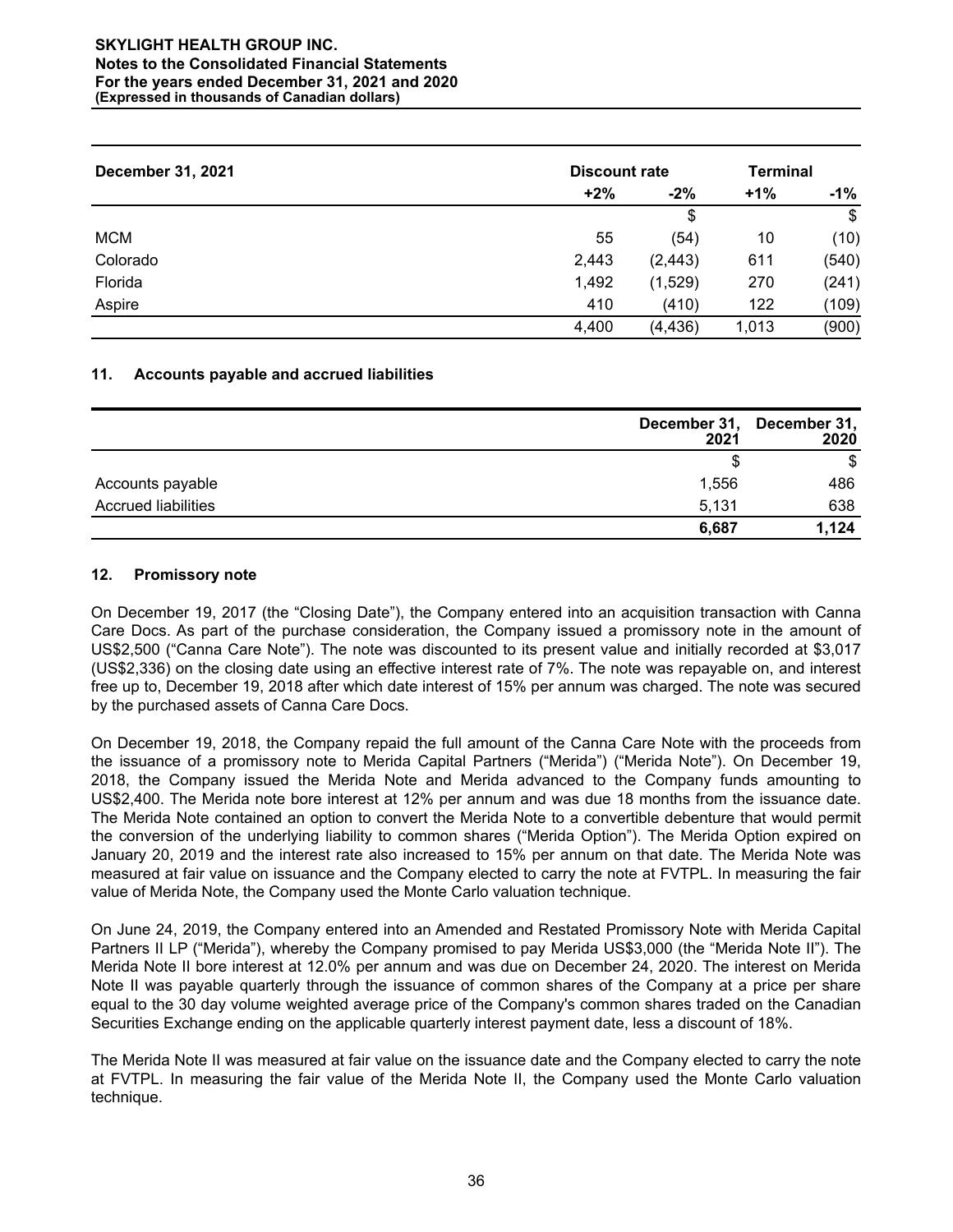During the year ended December 31, 2020, 243,751 common shares were issued and interest expense amounting to \$113 was recorded on the Merida Note II and 242,689 common shares were issued for the interest amount. The Company also recorded a loss on change in fair value of \$312 on the Merida Note II during the year ended December 31, 2020.

On June 17, 2020, the Company entered into an amended and restated promissory note (the "Merida Note III"), which amended the terms of the promissory note originally issued by the Company on December 20, 2018 and amended on June 24, 2019. Under the terms of the Merida Note III, the principal amount of US \$3,000 would become payable on December 24, 2022 (previously due on December 24, 2020), carry an annual interest rate of 8% (previously 12%), payable, at the Company's option, either in cash or in common shares of the Company. If interest is paid in common shares, the number of shares will be calculated at a price per share equal to the 30-day volume weighted average trading price of the Company's common shares, less a 10% discount. Additionally, if at any time prior to the maturity date, the closing price of the Company's common shares is equal to or greater than \$1.50 for 20 consecutive trading days, then the outstanding amounts owed under the Amended Note will be converted into that number of common shares obtained by dividing:

- A. the Canadian dollar equivalent of the sum of:
- the principal amount of US \$3,000 and
- the unpaid accrued interest owing up to the conversion date, by
- B. the volume-weighted average closing price of the Company's common shares during such 20 consecutive trading day period, less a discount of 10%.

The Merida Note III is effective as of April 1, 2020. As consideration for the amendments, the Company issued warrants entitling the holder to purchase up to 600,000 common shares at an exercise price of \$0.70 per common share during the period commencing on the first anniversary of date of issuance of the warrants and ending three years from such issuance date. The fair value of the warrants was estimated using the Black-Scholes option pricing model at \$0.70 per warrant, based on the following assumptions: underlying share price of \$0.58 per share, expected annualized volatility of 110%; risk-free interest rate of 0.28%; expected dividend yield of 0%; and expected life of 3 years.

The amendment of the Merida Note II has been accounted for as an extinguishment of the Merida Note II and the issuance of the Merida Note III resulting in a gain of \$295 recorded in the consolidated statements of loss and comprehensive loss during the year ended December 31, 2020.

The Merida Note III was measured at fair value on issuance date and the Company has elected to carry the note at FVTPL. In measuring the fair value of the Note, the Company has used the Monte Carlo valuation technique. The Company recorded a loss on change in fair value of \$1,872 in the consolidated statements of loss and comprehensive loss during the year ended December 31, 2020 on Merida Note III. As per the agreement of Merida Note III, during the year ended December 31, 2020, interest expense amounting to \$192 was recorded on the Merida Note III which was settled in cash.

On October 29, 2020, the Company issued 2,082,450 common shares with a fair value of \$5,518 in settlement of the outstanding principal amount of US\$3,000 Merida Note III. The number of shares were calculated using a negotiated share price of \$1.90 which approximates the 8-day volume-weighted average closing price of the Company's common shares calculated on October 16, 2020. The fair value per share issued was \$2.65 based on the stock price on the date of conversion. This resulted in a loss on debt settlement of \$147 recorded in the consolidated statements of loss and comprehensive loss during the year ended December 31, 2020.

# **13. Redemption liability**

The redemption liability of \$402 as at December 31, 2021 relates to the put option of the non-controlling interests of Aspire. The put option allows the non-controlling interests of Aspire to sell their holdings to the Company. The put option was determined by discounting future earnings before income taxes, depreciation and amortization less obligations at a discount rate of 10.5%. The inputs, including the probability of certain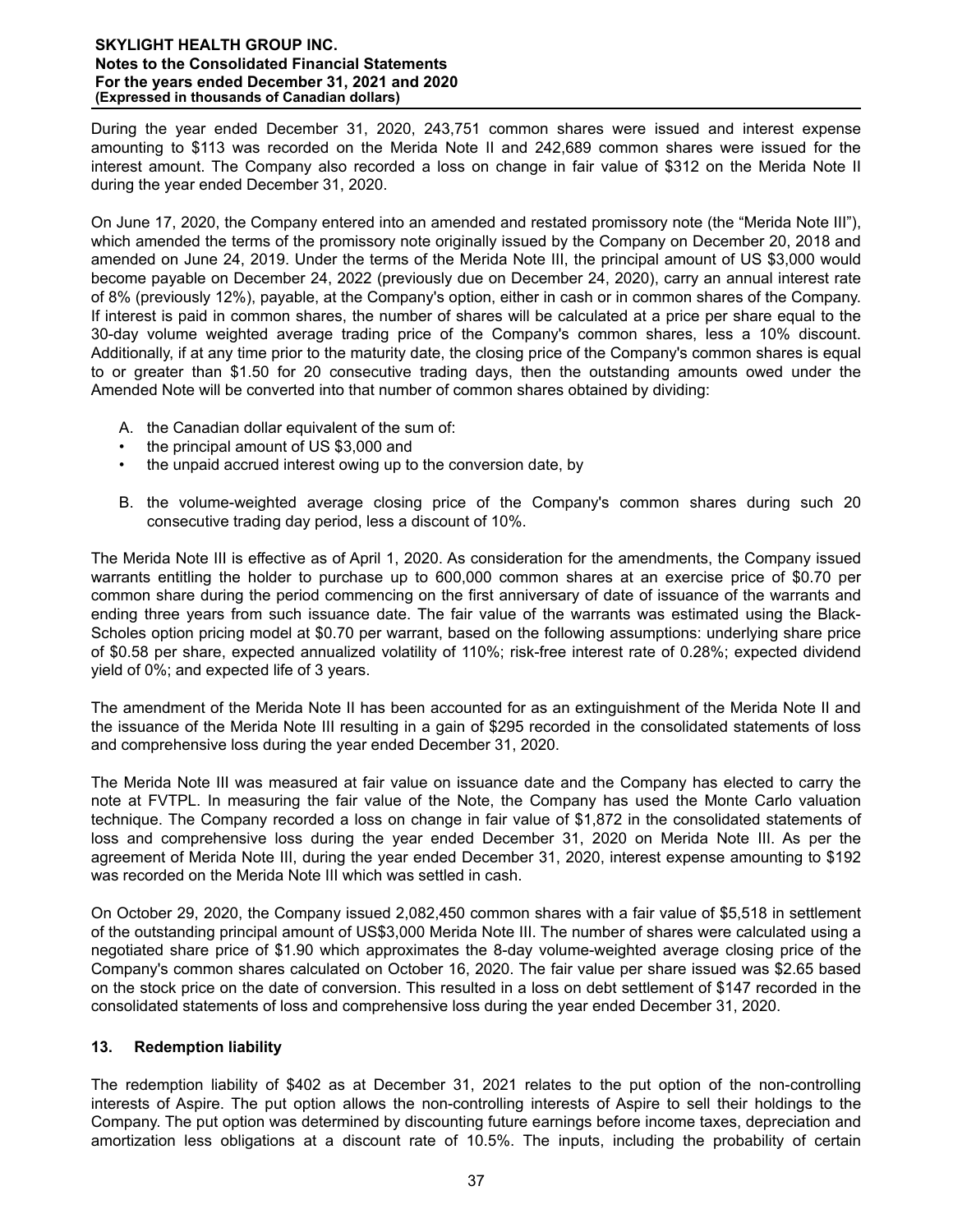outcomes being achieved with multiples ranging from 3 to 6, weighted probabilities ranging from 10%-70%, and an expected life of approximately 6 years, are classified as Level 3 in the fair value hierarchy. The fair value of the redemption liability was recognized on September 16, 2021 at \$390, and as at December 31, 2021, the fair value was \$402.

The liability is revalued each period end, with the change in fair value recorded in the consolidated statements of loss and comprehensive loss.

A 5% increase/decrease in the discount rate, a 5% increase/decrease to the EBITDA forecast and 5% increase/ decrease in the probability factor will have the following impact on the fair value of the redemption liability as at December 31, 2021:

|                        | Original | $+5%$ | -5% |
|------------------------|----------|-------|-----|
|                        |          | S.    | \$  |
| Discount rate          | 402      | 308   | 530 |
| <b>EBITDA</b> forecast | 402      | 417   | 374 |
| Probability factor     | 402      | 385   | 417 |

# **14. Discontinued operations**

On December 15, 2021, the Company entered into an agreement with New Frontier Data to divest 100% of assets related to its legacy businesses Canna Care Docs, MedEval Clinic LLC ("MedEval"), Rae of Sunshine Health Services ("ROSH") and New Jersey Alternative Medicine LLC ("NJAM") ("Legacy Business"). In accordance with the terms of the agreement, New Frontier Data purchased 100% of the Legacy Business for total cash consideration of \$11,124 (US \$8,628).

Payment terms included cash on closing of \$5,157 (US \$4,000), subject to customary working capital holdbacks. The remaining balance will be paid over three installments at 12 months, 18 months and 24 months from the date of closing. Purchase consideration receivable of \$5,958 has been recognized as of December 31, 2021 on the consolidated statements of financial position (\$2,708 current, \$3,250 non-current)

The following table summarizes the assets and liabilities disposed of and the calculation of the gain on disposal:

|                                    | \$     |
|------------------------------------|--------|
| Purchase price                     | 10,549 |
| Less:                              |        |
| Goodwill                           | 1,623  |
| Customer relationships, net        | 732    |
| <b>Brand and trademarks</b>        | 2,579  |
| Non-compete clause                 | 8      |
| Right-of-use assets                | 361    |
| Lease liabilities                  | (429)  |
| Property, plant and equipment, net | 2      |
| Inventory                          | 32     |
| Gain on disposal                   | 5,641  |

The purchase price, subject to customary working capital holdbacks, was discounted using a rate of 9.25%. No taxes are expected to be payable as a result of the transaction.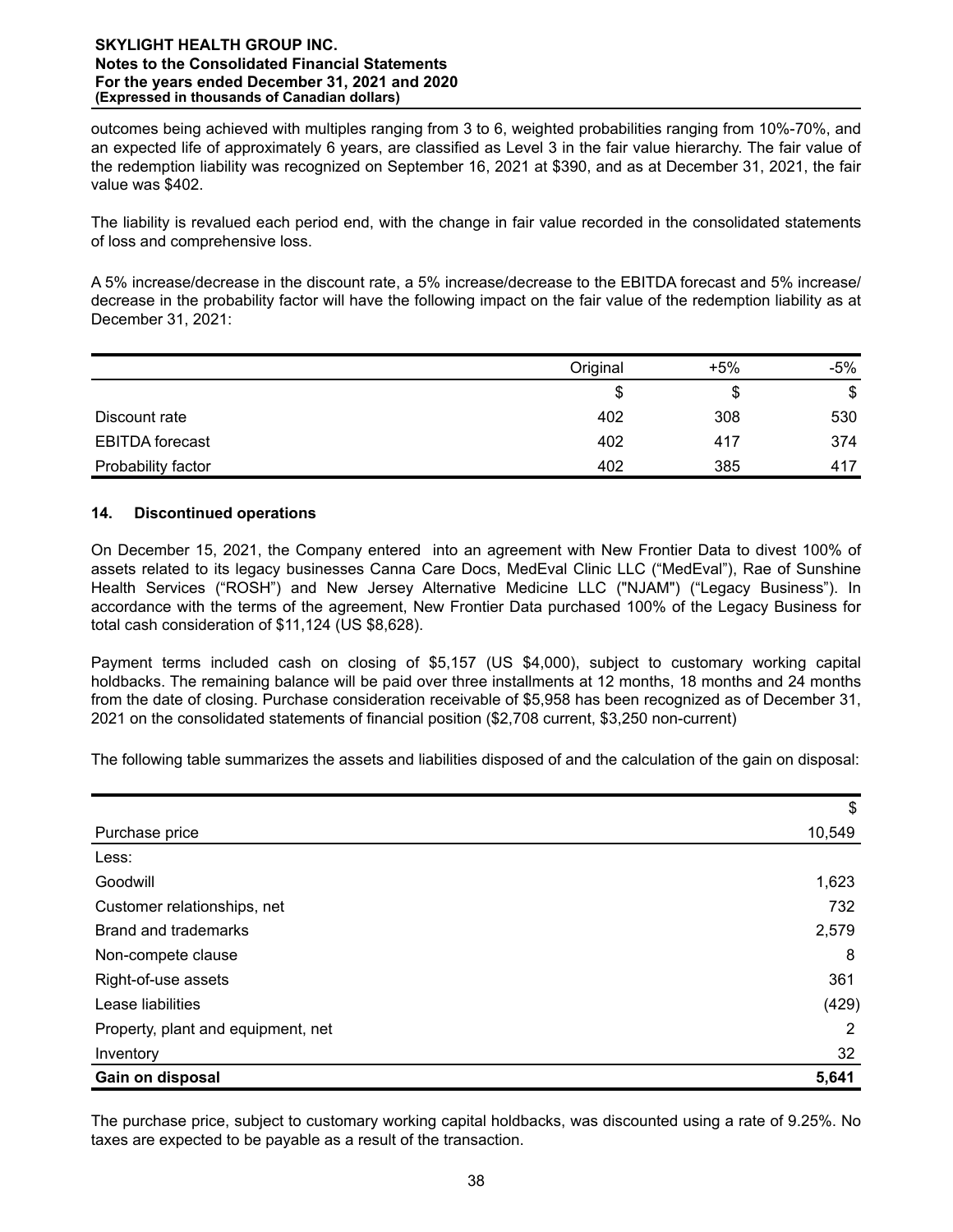The financial performance information presented for the year ended December 31, 2021 and 2020 are summarized below and included in the consolidated statements of loss and comprehensive loss as net income from discontinued operations:

|                                                                                         | Year ended           |                      |
|-----------------------------------------------------------------------------------------|----------------------|----------------------|
|                                                                                         | December 31,<br>2021 | December 31,<br>2020 |
|                                                                                         | \$                   | \$                   |
| Revenue                                                                                 | 10,613               | 12,452               |
| Cost of sales                                                                           | 2,538                | 3,693                |
| Salaries and wages                                                                      | 3,181                | 3,512                |
| Office and administration                                                               | 803                  | 798                  |
| Marketing and business development                                                      | 147                  | 339                  |
| Professional fees                                                                       | 15                   | 21                   |
| Rent                                                                                    | 58                   | 84                   |
| Depreciation and amortization                                                           | 867                  | 1,230                |
| Accretion on purchase consideration payable, loan payable and<br>convertible debentures |                      | (28)                 |
| Interest on lease liabilities                                                           | 82                   | 131                  |
| Net income before gain on disposal                                                      | 2,922                | 2,672                |
| Gain on disposal                                                                        | 5,641                |                      |
| Net income from discontinued operations                                                 | 8,563                | 2,672                |

The Company has adjusted the comparative information as a result of reporting discontinued operations in the current year. The adjustments have resulted in the following changes to the information for the year ended December 31, 2020: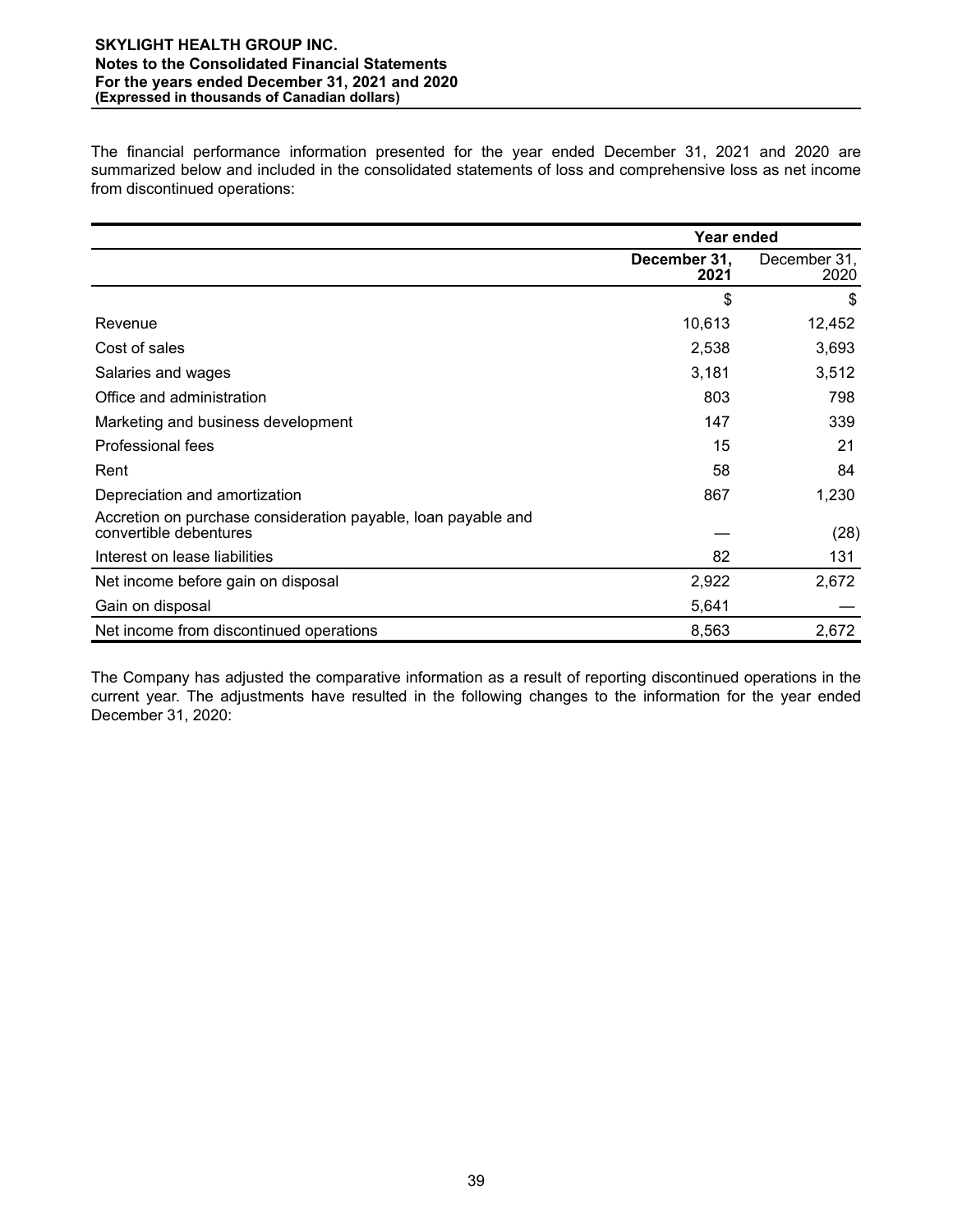# **SKYLIGHT HEALTH GROUP INC.**

# **Notes to the Consolidated Financial Statements**

**For the years ended December 31, 2021 and 2020**

**(Expressed in thousands of Canadian dollars)**

|                                                              | Year ended December 31, 2020  |                   |                           |
|--------------------------------------------------------------|-------------------------------|-------------------|---------------------------|
|                                                              | <b>Previously</b><br>reported | <b>Adjustment</b> | <b>Adjusted</b><br>amount |
| <b>Consolidated statement of loss and comprehensive loss</b> |                               | \$                | $\mathbb{S}$              |
| Revenue                                                      | 13,141                        | (12, 452)         | 689                       |
| Cost of sales                                                | 4,112                         | (3,693)           | 419                       |
| Gross profit                                                 | 9,029                         | (8,759)           | 270                       |
| Salaries and wages                                           | 6,145                         | (3,512)           | 2,633                     |
| Office and administration                                    | 1,566                         | (798)             | 768                       |
| Marketing and business development                           | 626                           | (339)             | 287                       |
| <b>Professional fees</b>                                     | 971                           | (21)              | 950                       |
| Rent                                                         | 138                           | (84)              | 54                        |
| Depreciation and amortization                                | 2,324                         | (1,230)           | 1,094                     |
| Total operating expenses                                     | 16,083                        | (5,984)           | 10,099                    |
| Loss from operations                                         | (7,054)                       | (2,775)           | (9,829)                   |
| Change in fair value of financial liabilities                | 2,156                         | 28                | 2,184                     |
| Interest on lease liabilities                                | 166                           | (131)             | 35                        |
| Net income from discontinued operations                      |                               | 2,672             | 2,672                     |
|                                                              |                               |                   |                           |
| <b>Consolidated statement of cash flows</b>                  |                               |                   |                           |
| Cash used in operating activities                            | (1,887)                       | (4,033)           | (5,920)                   |
| Cash used in investing activities                            | (2, 392)                      | 20                | (2,372)                   |
| Cash provided by financing activities                        | 23,995                        | 758               | 24,753                    |

# **15. Change in fair value of financial liabilities**

|                                                     |         | Year ended           |                      |
|-----------------------------------------------------|---------|----------------------|----------------------|
|                                                     |         | December 31,<br>2021 | December 31,<br>2020 |
|                                                     |         | \$                   |                      |
| Promissory note payable - Merida Note II            | Note 12 |                      | 312                  |
| Promissory note payable - Merida Note III           | Note 12 |                      | 1,872                |
| Purchase consideration payable - RCMA shares issued |         | (158)                |                      |
| HRM escrow release                                  |         | 61                   |                      |
| Redemption liability - Aspire                       | Note 13 | 11                   |                      |
|                                                     |         | (86)                 | 2,184                |

# **16. Loan payable**

On April 27, 2020, the Company obtained a loan of \$917 (US\$653) from Citizens Bank N.A under the Paycheck Protection Program (PPP) offered by US Small Business Administration as part of COVID-19 relief measures. The loan carries an interest rate of 1% and the repayments would start from February 27, 2021 in equal monthly installments over eighteen months. The PPP program allows for the loan to be forgiven if the disbursed amount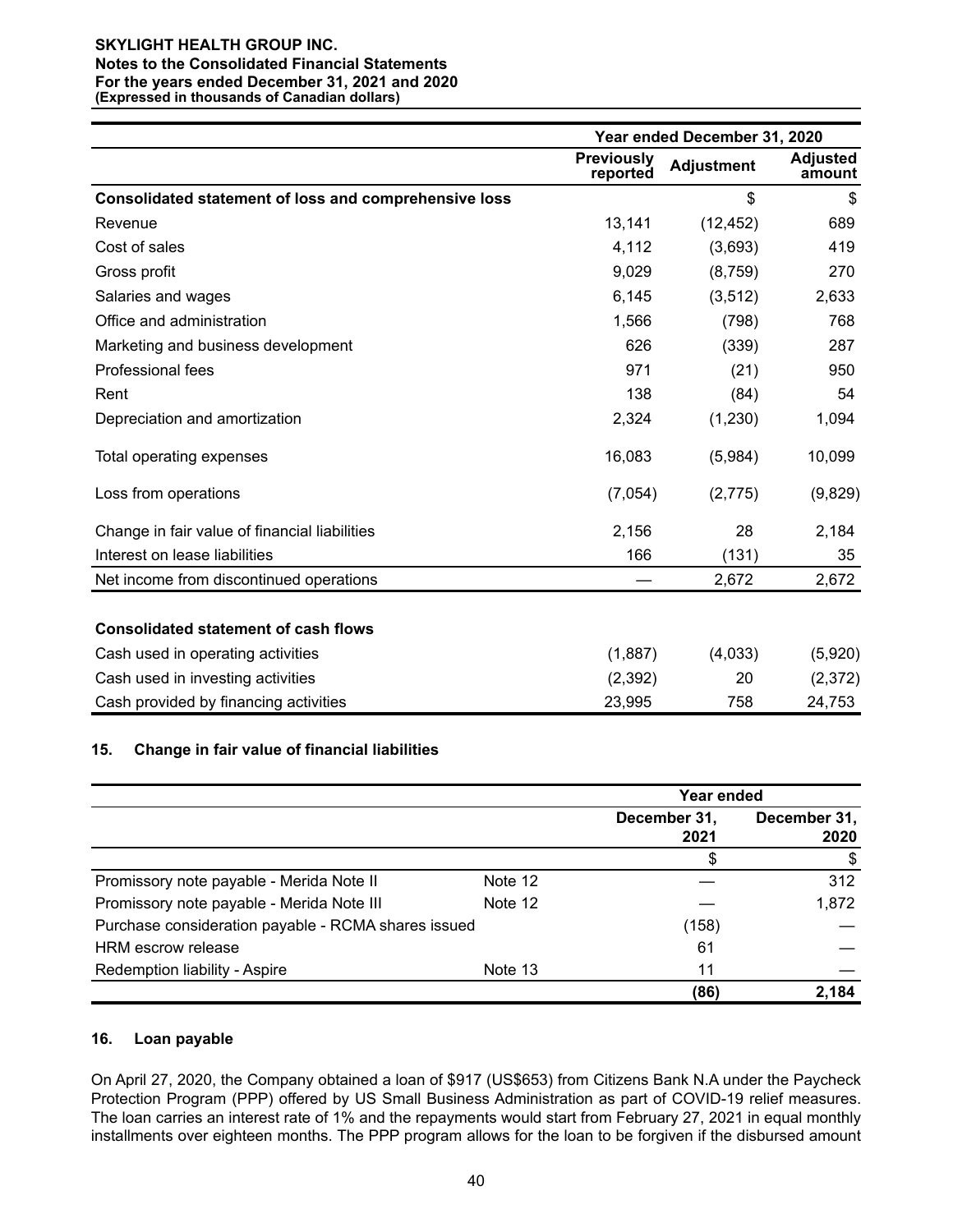is spent in accordance with specific guidelines. On December 1, 2020, the Company applied for loan forgiveness, and if approved, the loan amount would be reclassified as a government grant in the consolidated statements of loss and comprehensive loss.

The loan was measured at fair value on receipt date using effective interest rate method and the difference between the fair value and receipt amount was recorded as deferred income under accrued liabilities. This difference represents the benefit received by the Company due to reduced interest rate on the loan and over the term of the loan, this benefit will be recognized as other income in the consolidated statements of loss and comprehensive loss.

During the three and nine months ended December 31, 2021, the Company recognised an amount of \$14 as other income and \$20 as accretion expense on the loan. On March 30, 2021, the Company recognized \$853 as other income representing the write-off of the PPP loan after receiving approval of the forgiveness application.

On June 4, 2021, the Company obtained a loan of \$969 (US\$782) from Aon Reed Stenhouse Inc. for Directors and Officers insurance. The amortized cost approximates fair value. The loan carries an interest rate of 3.43% and repayments started from July 4, 2021 in equal monthly payments for ten months. During the year ended December 31, 2021, the Company made payments in principal and interest of \$651 and \$11 respectively.

# **17. Income tax**

The income tax expense shown in the consolidated statements of loss and comprehensive loss differs from the amounts obtained by applying statutory rates due to the following:

|                                                              | Year ended |                                   |
|--------------------------------------------------------------|------------|-----------------------------------|
|                                                              | 2021       | December 31, December 31,<br>2020 |
|                                                              | \$         | \$                                |
| Statutory rate                                               | 26.5 %     | 26.5 %                            |
| Net loss before income taxes from continuing operations      | (22, 151)  | (12, 153)                         |
| Expected tax expense (recovery)                              | (5,870)    | (3,221)                           |
| Tax rate differential for foreign taxes                      | (98)       | (22)                              |
| Permanent differences                                        | 581        | 1,734                             |
| Other                                                        | 352        |                                   |
| Changes in deferred tax assets not recognized                | 5,035      | 1,509                             |
|                                                              |            |                                   |
| The Company's income-tax (recovery) is allocated as follows: | \$         | S                                 |
| Current income tax                                           |            |                                   |
| Deferred income tax                                          |            |                                   |
|                                                              |            |                                   |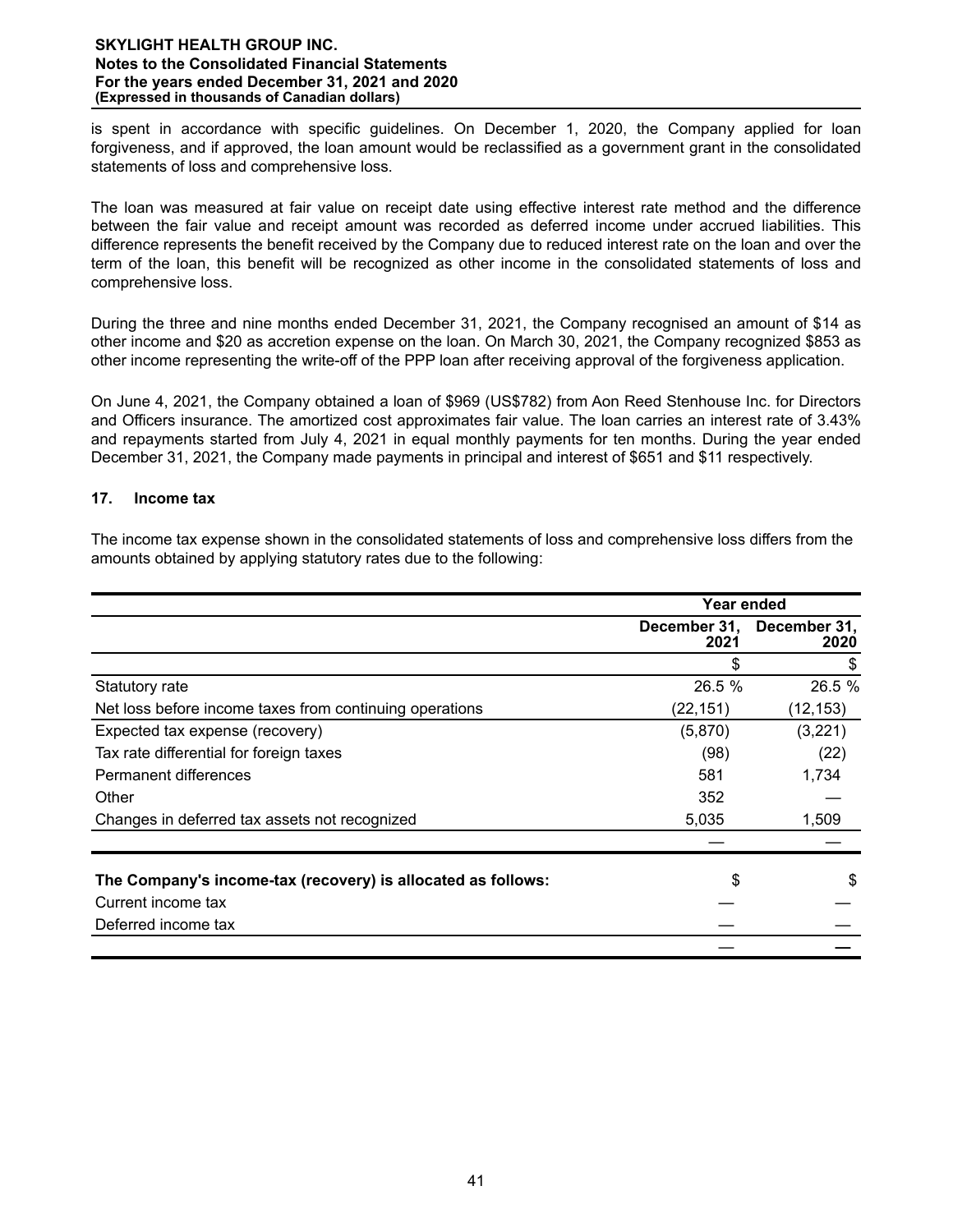# **Deferred Tax**

The following table summarizes the components of unrecognized tax benefits:

|                                                               |         | December 31, December 31, |
|---------------------------------------------------------------|---------|---------------------------|
|                                                               | 2021    | 2020                      |
|                                                               | \$      | \$                        |
| Property, plant and equipment, intangible assets and goodwill | 786     | 348                       |
| Losses carried forward                                        | 8,599   | 3,006                     |
| Unrealized gain                                               | (17)    | (17)                      |
| Undeducted interest                                           | 139     | 140                       |
| Financing costs                                               | 484     | 41                        |
| Losses carried forward                                        | 9,991   | 3,518                     |
| Deferred tax assets not recognized                            | (9,991) | (3, 518)                  |

The Company has non-capital losses to reduce future taxable income, benefit of which has not been recognized. If unutilized, these losses will expire as follows:

|                      | Year      | \$     |
|----------------------|-----------|--------|
| Canada               |           |        |
| Expires              | 2034      | 20     |
|                      | 2035      | 104    |
|                      | 2036      | 211    |
|                      | 2037      | 429    |
|                      | 2038      | 1,390  |
|                      | 2039      | 5,768  |
|                      | 2040      | 2,867  |
|                      | 2041      | 7,056  |
| <b>United States</b> |           |        |
| Expires              | 2033      | 26     |
|                      | 2036      | 86     |
|                      | unlimited | 15,171 |
|                      |           | 33,128 |

# **18. Shareholders' equity**

# a) Authorized share capital

Unlimited number of voting common shares without par value. 275,000 9.25% Series A Cumulative Redeemable perpetual preferred shares.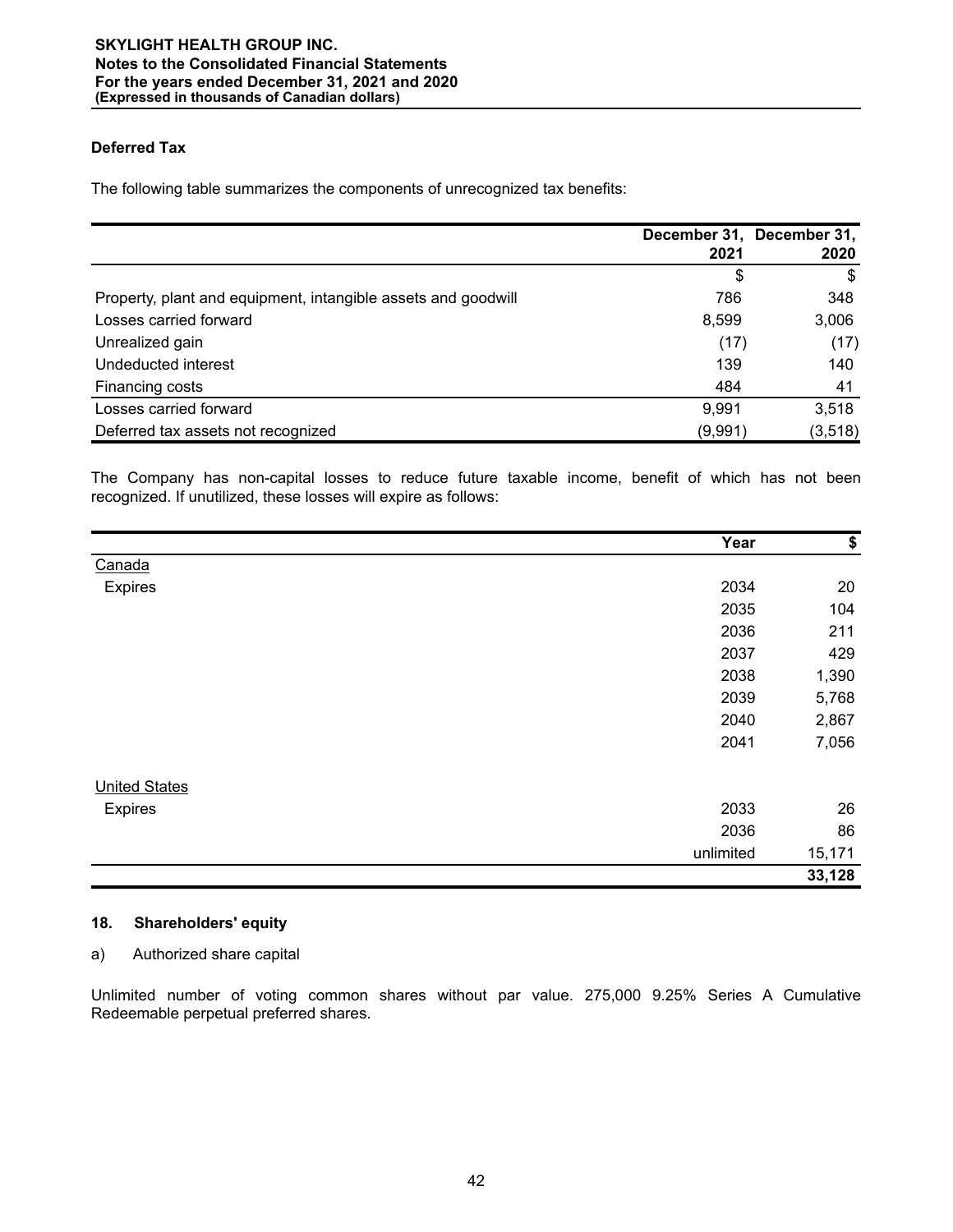# b) Common and preferred shares issued

# *Common shares*

|                                                            | <b>Number of</b> |              |
|------------------------------------------------------------|------------------|--------------|
|                                                            | common<br>shares | <b>Share</b> |
|                                                            | (000s)           | Capital      |
|                                                            | #                | \$           |
| Balance, December 31, 2019                                 | 16,568           | 12,225       |
| Private placements (i)                                     | 6,891            | 3,898        |
| Bought deals (i)                                           | 5,207            | 19,551       |
| Share issuance costs - cash (i)                            |                  | (1,834)      |
| Share issuance costs - warrant (i)                         |                  | (988)        |
| Shares issued in settlement of promissory note (ii)        | 2,082            | 5,518        |
| Shares issued for services (iii)                           | 796              | 659          |
| Shares issued in settlement of accrued interest (iv)       | 488              | 230          |
| Share issued in settlement of contingent consideration (v) | 878              | 554          |
| Exercise of warrants (vi)                                  | 1,734            | 2,791        |
| Exercise of stock options (vi)                             | 291              | 756          |
| Shares issued in lieu of directors' fees (vii)             | 135              | 94           |
| Balance, December 31, 2020                                 | 35,070           | 43,454       |
| Bought deal (i)                                            | 1,970            | 13,793       |
| Share issuance costs - cash (i)                            |                  | (1,090)      |
| Shares issued on acquisition (ii)                          | 316              | 1,436        |
| Vesting of RSUs issued to Directors (v)                    | 126              | 224          |
| Exercise of warrants (iii)                                 | 1,117            | 2,282        |
| Exercise of stock options (iv)                             | 534              | 1,351        |
| Balance, December 31, 2021                                 | 39,133           | 61,450       |

*Preferred shares*

|                                   | <b>Number of</b><br>preferred<br>shares<br>(000s)<br># | <b>Share</b><br><b>Capital</b><br>\$ |
|-----------------------------------|--------------------------------------------------------|--------------------------------------|
| Balance, December 31, 2020        |                                                        |                                      |
| Issuance of preferred shares (vi) | 275                                                    | 7,359                                |
| Share issuance costs - cash (vi)  |                                                        | (1, 122)                             |
| Balance, December 31, 2021        | 275                                                    | 6,237                                |

# **2021**

(i) On May 26, 2021, the Company closed a bought deal offering with a syndicate of underwriters (collectively the "Underwriters"). Pursuant to this, the Underwriters were issued, on a bought deal basis, with full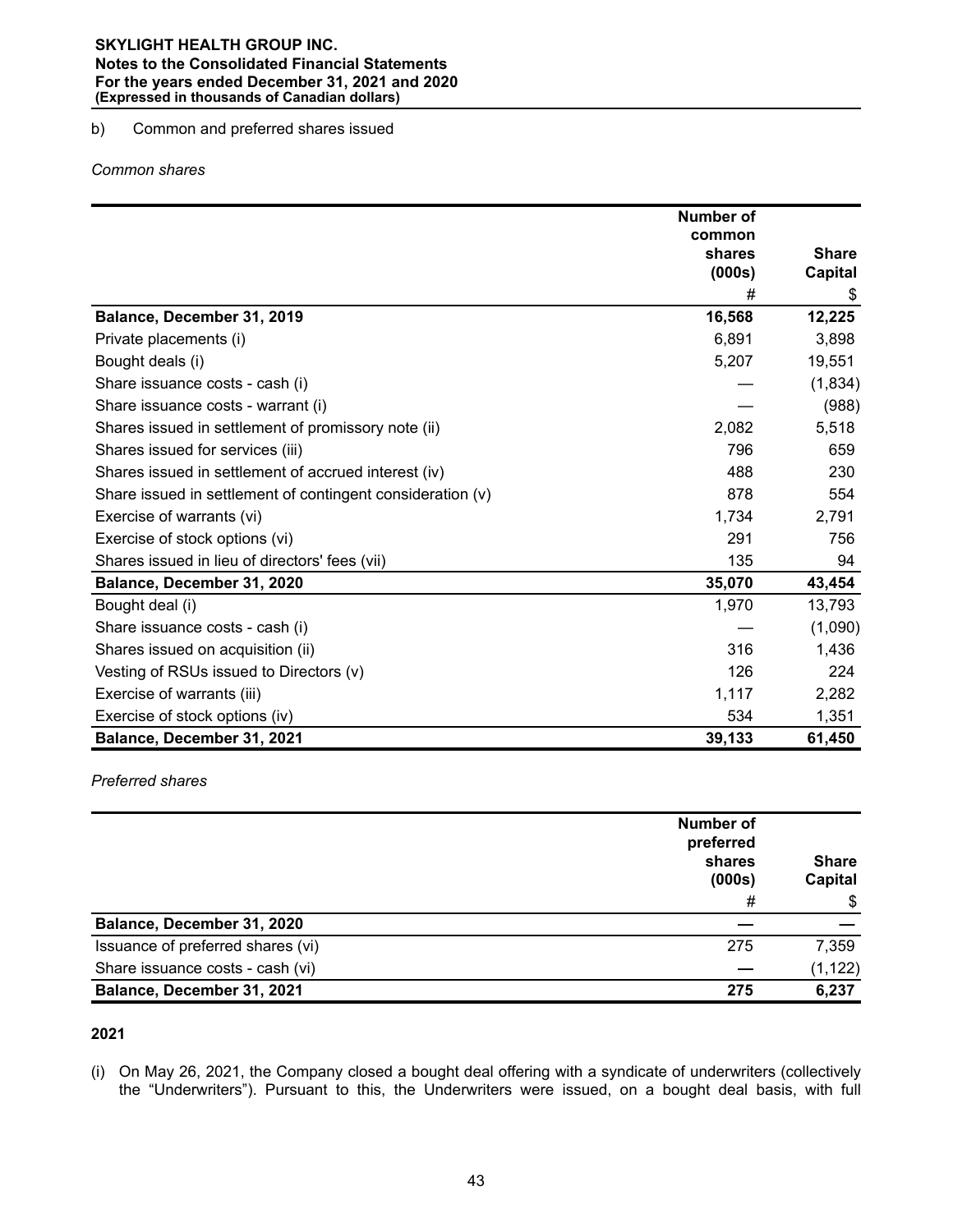exercise of the Underwriters' 15% over-allotment option, 1,970,360 common shares of the Company at a price of \$7.00 per common share for gross proceeds of \$13,793, less share issuance costs of \$1,090.

- (ii) During the year ended December 31, 2021, the Company issued 74,833 shares valued at \$6.00 per share, 50,715 shares valued at \$6.80 per share, 87,779 shares valued at \$4.25 per share and 101,739 shares valued at \$2.60 in settlement of consideration payable for the acquisition of RCMA.
- (iii) During the year ended December 31, 2021, shareholders exercised 1,117,196 warrants at exercise prices with a range of \$1.00 to \$5.00 per share.

The fair value of the warrants exercised amounting to \$817 was reclassified from contributed surplus to share capital.

(iv) During the year ended December 31, 2021, there were 534,087 stock options exercised at exercise prices with a range of \$0.41 to \$5.70 per share.

The fair value of the options exercised amounting to \$537 was reclassified from contributed surplus to share capital.

- (v) On December 13, 2021, the Company issued 125,800 RSUs at a grant price of \$1.78. The RSUs immediately vested upon grant, resulting in an issuance of 125,800 common shares.
- (vi) On December 6, 2021, the Company closed on the underwritten registered offering of 275,000 9.25% Series A Cumulative Redeemable perpetual preferred shares ("preferred shares") at a price to the public of \$26.76 (US\$21) per share for gross proceeds of \$7,359 (US\$5,775), less share issuance costs of \$1,122. The preferred shareholders are entitled to cumulative dividends of 9.25% and they are redeemable at the Company's option, at a price of US\$25 per share any time on or after three years from closing. The preferred shares rank, with respect to rights to the payment of dividend and distribution of assets upon the liquidation, dissolution or winding up of the Company senior to all classes or series of common shares and all other equity securities issued by the Company. They will rank junior to all existing and future indebtedness of the Company (including indebtedness convertible into common shares or other securities of the Company). Preferred share holders do not have any voting rights except to vote on creating a new class or series of preferred shares ranking senior.

During the year ended December 31, 2021, the Company declared dividends on its preferred shares which totaled \$102. Dividends paid during the year ended December 31, 2021 totalled \$34.

# **2020**

(i)

# *Private placements*

On September 25, 2020, the Company completed a non-brokered private placement for gross proceeds of \$5,168 with the issuance of 6,890,728 subscription receipt units at an issue price of \$0.75 per unit. Upon issuance, each subscription receipt unit automatically converted into one common share and one-half common share purchase warrant. Each whole warrant is exercisable to purchase one common share of the Company at a price of \$1.00 per share for a period of two (2) years from the date of issuance.

The fair value of the 3,448,697 warrants contained in the Units issued on this date was estimated using the Black-Scholes option pricing model at \$0.55 per warrant, based on the following assumptions: underlying share price of \$0.88 per share, expected annualized volatility of 139%; risk-free interest rate of 0.35%; expected dividend yield of 0%; and expected life of 2 years. Out of the total gross proceeds from the private placement, the fair value of warrants amounting to \$1,270 was allocated to contributed surplus.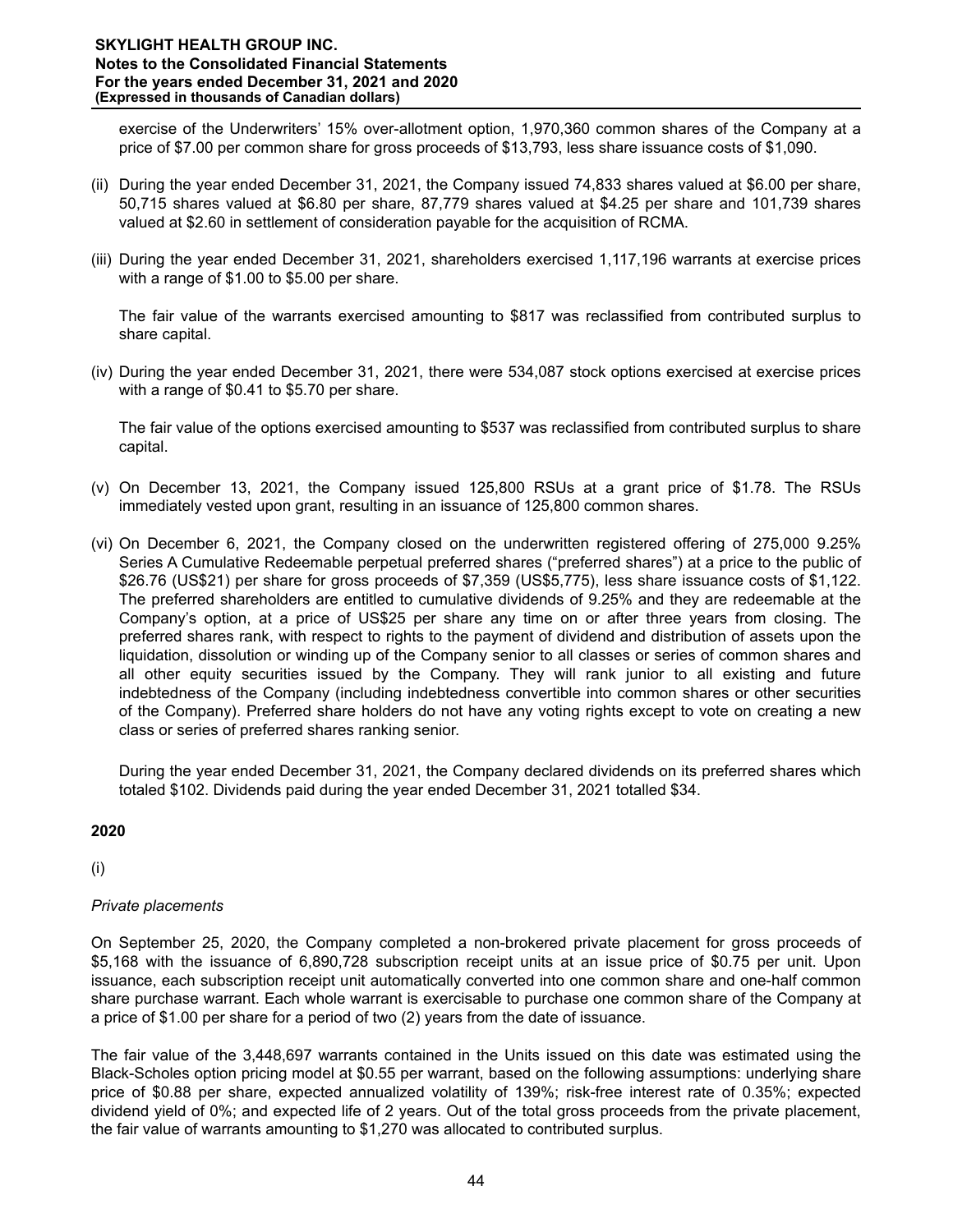The Company also issued 267,558 broker warrants in combination with the closing of the subscription receipt unit financing. Each broker warrant entitles the holder to purchase one common share of the Company at a price of \$1.00 per share for a period of two years from the date of issuance. The fair value of the 267,558 broker warrants issued was estimated using the Black-Scholes option pricing model at \$0.55 per warrant, based on the following assumptions: underlying share price of \$0.88 per share, expected annualized volatility of 139%; riskfree interest rate of 0.35%; expected dividend yield of 0%; and expected life of 2 years. In relation to the private placement, the Company also paid cash issuance cost of \$180. The fair value of broker warrants and cash issuance cost was allocated to shares and warrants on a pro-rata basis based on their relative fair values.

#### *Bought deals*

On November 19, 2020, the Company closed a bought deal offering with a syndicate of underwriters and pursuant to which the Underwriters were issued, on a bought deal basis, 2,447,200 common shares of the Company at a price of \$2.35 per share for aggregate gross proceeds to the Company of \$5,751.

The Company also issued 174,496 broker warrants in combination with the closing of the offering. Each broker warrant entitles the holder to purchase one common share of the Company at a price of \$2.35 per share for a period of two (2) years from the date of issuance. The fair value of the 174,496 broker warrants issued was estimated using the Black-Scholes option pricing model at \$1.55 per warrant, based on the following assumptions: underlying share price of \$2.35 per share, expected annualized volatility of 139.21%; risk-free interest rate of 0.27%; expected dividend yield of 0%; and expected life of 2 years. In relation to the bought deal, the Company also paid cash issuance cost of \$756.

On December 30, 2020, the Company closed a bought deal offering with a syndicate of Underwriters pursuant to which the Underwriters were issued, on a bought deal basis, 2,760,000 common shares of the Company for aggregate gross proceeds to the Company of \$13,800.

The Company also issued 154,272 broker warrants in combination with the closing of the offering. Each broker warrant entitles the holder to purchase one common share of the Company at a price of \$5.00 per share for a period of two (2) years from the date of issuance. The fair value of the 154,272 broker warrants issued was estimated using the Black-Scholes option pricing model at \$3.90 per warrant, based on the following assumptions: underlying share price of \$5.60 per share, expected annualized volatility of 139%; risk-free interest rate of 0.2%; expected dividend yield of 0%; and expected life of 2 years. In relation to the bought deal, the Company also paid cash issuance cost of \$936.

- (ii) On October 29, 2020, the Company issued 2,082,450 shares valued at \$2.65 per share to extinguish the Merida Note III payable.
- (iii) In 2020, a total of 503,351 common shares valued between \$0.40 and \$0.63 were issued to the CEO and President in lieu of accrued compensation.

In 2020, 293,181 common shares valued between \$0.36 and \$5.70 and were issued to consultants for services rendered.

(iv) On January 28, 2020, the Company issued 243,751 common shares valued at \$0.50 per share in settlement of \$116 accrued interest on the Merida Note II for the quarter ended December 31, 2019.

On April 21, 2020, the Company issued 242,689 common shares valued at \$0.47 per share in settlement of \$113 accrued interest on Merida Note II for the quarter ended March 31, 2020. On April 21, 2020, the Company issued 1,423 common shares in the Company valued at \$0.40 per share to related parties in settlement of \$1 accrued interest on loan provided to the Company.

(v) On January 24, 2020, the Company executed the amended agreement with the previous owners of NJAM, whereby all contingent earn-out payments were removed in exchange for issuance of 500,000 common shares in the Company valued at \$0.70 per share amounting to \$350. On April 21, 2020, the Company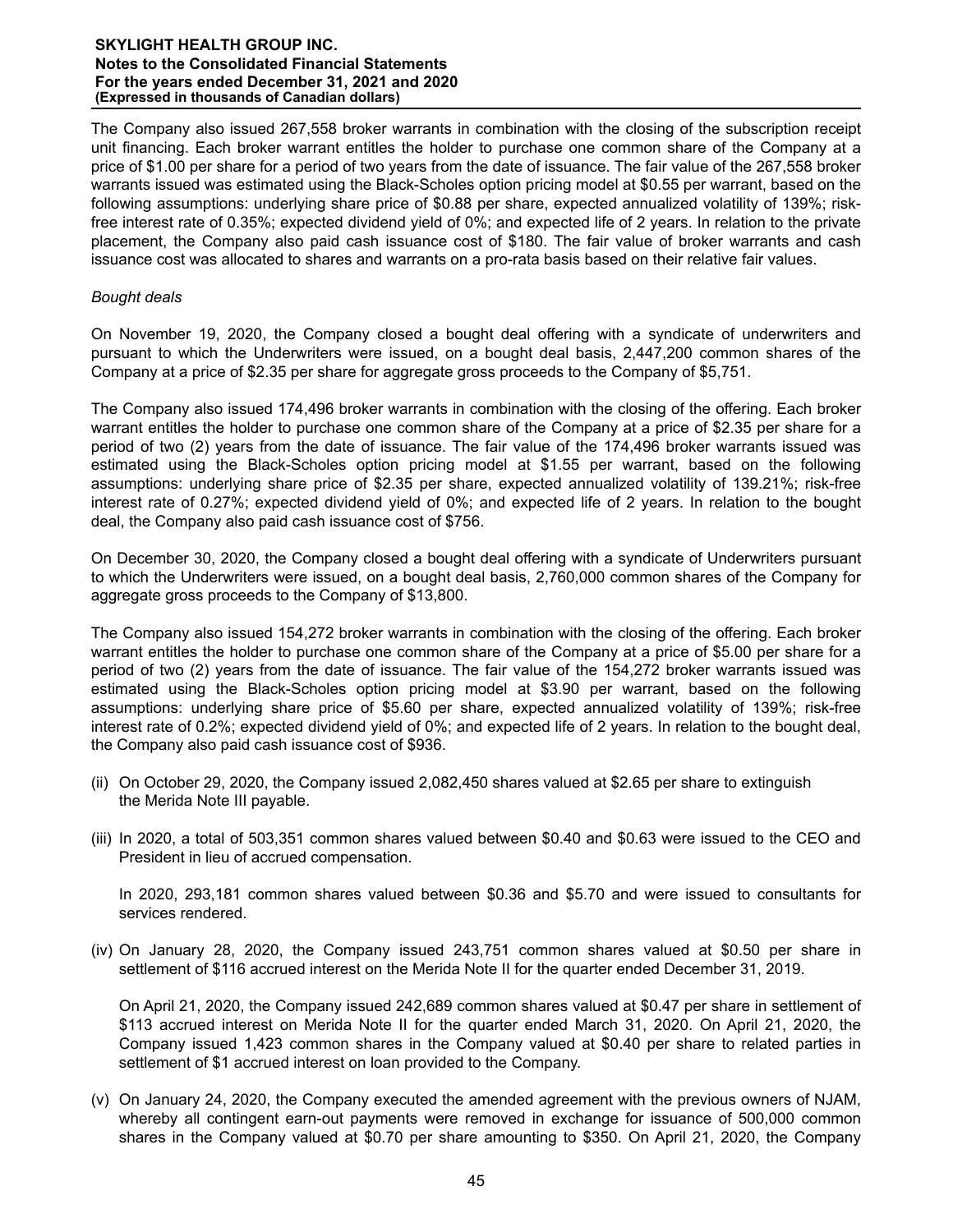issued 176,596 common shares in the Company valued at \$0.56 to the previous owners of ROSH on achievement of a milestone in accordance with the original purchase agreement amounting to \$98. On June 26, 2020, the Company issued 201,316 common shares in the Company valued at \$0.525 to the previous owners of ROSH on achievement of a milestone in accordance with the original purchase agreement amounting to \$106.

(vi) During the year ended December 31, 2020, shareholders exercised 1,733,501 warrants at exercise prices with a range of \$0.40 to \$1.00. In relation to the warrants exercise, the Company also incurred cash issuance costs of \$6.

The fair value of the warrants exercised amounting to \$1,564 was also reclassified from contributed surplus to share capital.

During the year ended December 31, 2020, there were 291,456 stock options exercised at exercise prices with a range of \$0.40 to \$2.20 per share.

The fair value of the options exercised amounting to \$356 was also reclassified from contributed surplus to share capital.

(vii) On January 26, 2020, the Company issued 135,000 common shares valued at \$0.70 per share to Directors as compensation for their services.

# **Warrants**

*2021*

During February 2021, the Company granted 700 warrants to a shareholder. These warrants are exercisable over a period of one year from the date of grant with an exercise price of \$4.00, vesting immediately.

# *2020*

During the year ended December 31, 2020, the Company issued 3,716,255 common share purchase warrants with an exercise price of \$1.00.

During the year ended December 31, 2020, the Company issued 174,496 and 154,272 broker warrants with an exercise price of \$2.35 and \$5.00.

For consideration of the amendment of Merida Note III, the Company issued 600,000 common share purchase warrants with an exercise price of \$0.70.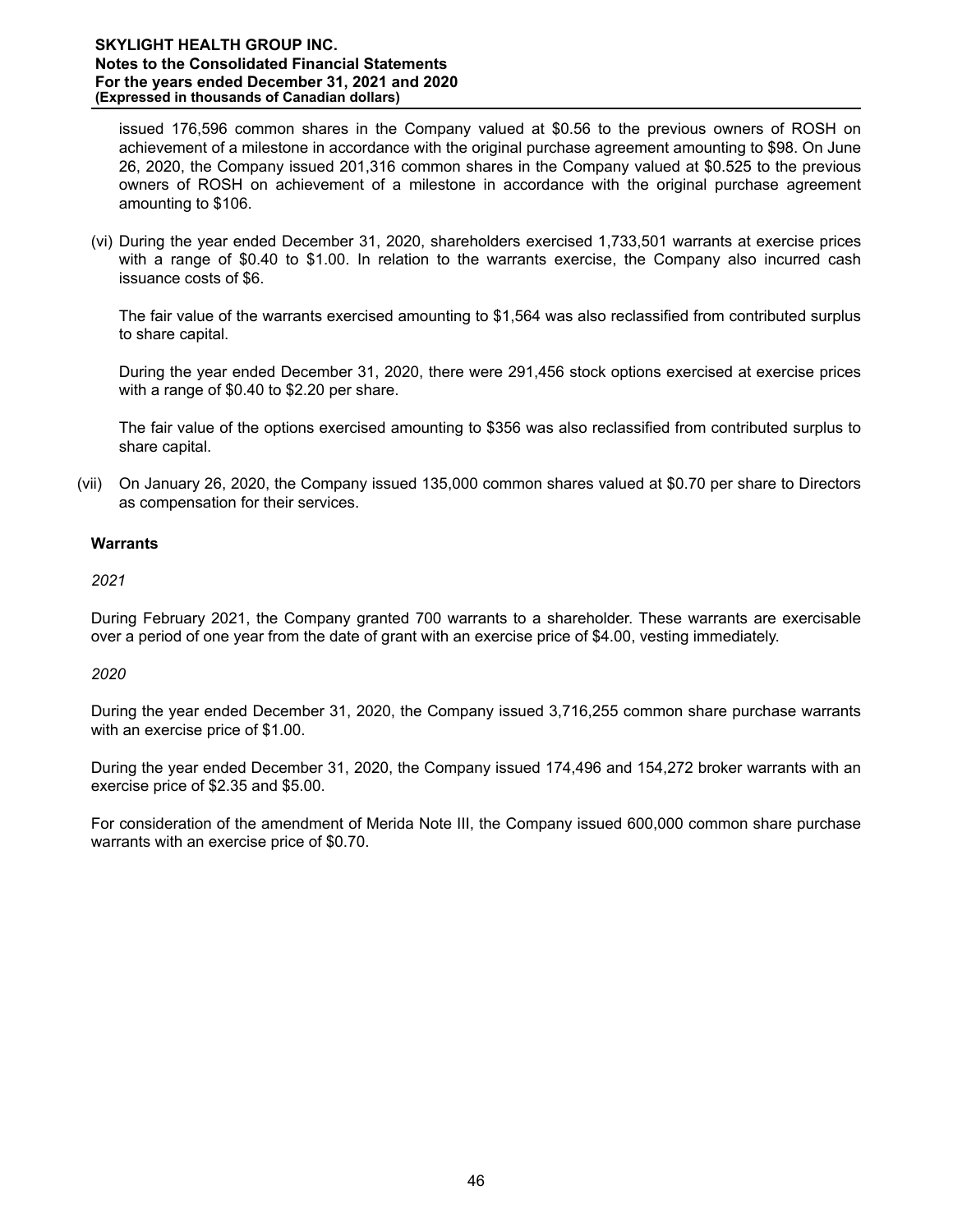|                            | Number of<br><b>Warrants</b><br>(000s) | Weighted<br>Average<br><b>Exercise</b><br><b>Price</b> |
|----------------------------|----------------------------------------|--------------------------------------------------------|
|                            | #                                      | \$                                                     |
| Balance, December 31, 2019 | 3,106                                  | 2.80                                                   |
| Exercised                  | (1,734)                                | 2.15                                                   |
| Expired                    | (1, 182)                               | 2.85                                                   |
| Granted                    | 4,645                                  | 1.15                                                   |
| Balance, December 31, 2020 | 4,835                                  | 1.25                                                   |
| Granted                    | ◢                                      | 4.00                                                   |
| Exercised                  | (1, 117)                               | 1.32                                                   |
| Balance, December 31, 2021 | 3,719                                  | 1.23                                                   |

At December 31, 2021, a summary of warrants outstanding and exercisable is as follows:

| Range of exercise prices | <b>Number</b><br>outstanding | Weighted<br>Average<br><b>Exercise</b><br><b>Price</b> | Weighted<br>Average<br>Remaining<br>Life |
|--------------------------|------------------------------|--------------------------------------------------------|------------------------------------------|
|                          | #                            | \$                                                     | Years                                    |
| \$0.70-\$1.00            | 3,364                        | 0.95                                                   | 0.87                                     |
| \$2.35-\$2.50            | 90                           | 2.35                                                   | 0.87                                     |
| \$4.00-\$5.00            | 265                          | 4.51                                                   | 0.57                                     |
|                          | 3,719                        | 1.23                                                   | 0.85                                     |

# **Stock Options**

*2021*

During February and March 2021, the Company granted 289,360 options to employees, directors and consultants. These options are exercisable over a period of 2 to 5 years from the date of grant with an exercise price ranging from \$6.50 to \$9.00. 153,360 options vested immediately and the rest will vest over 1 to 3 years.

During August 2021, the Company granted 372,000 options to employees. These options are exercisable over a period of 5 years from the date of grant with an exercise price of \$3.90 and will vest over 0.5 to 3 years.

During December 2021, the Company granted 110,000 options to employees and consultants. These options are exercisable over a period of 1.25 to 5 years from the date of grant with an exercise price of \$1.78 and will vest over 0.25 to 3 years.

# *2020*

On April 17, 2020, the Company granted an aggregate of 412,155 options to employees and consultants. These options are exercisable over a period of 5 years from the date of grant with exercise price of \$0.41 vesting over 3 years from the date of grant.

On August 4, 2020, the Company canceled 121,186 stock options granted to employees in prior years. These options were replaced by those previously granted to employees on April 17, 2020.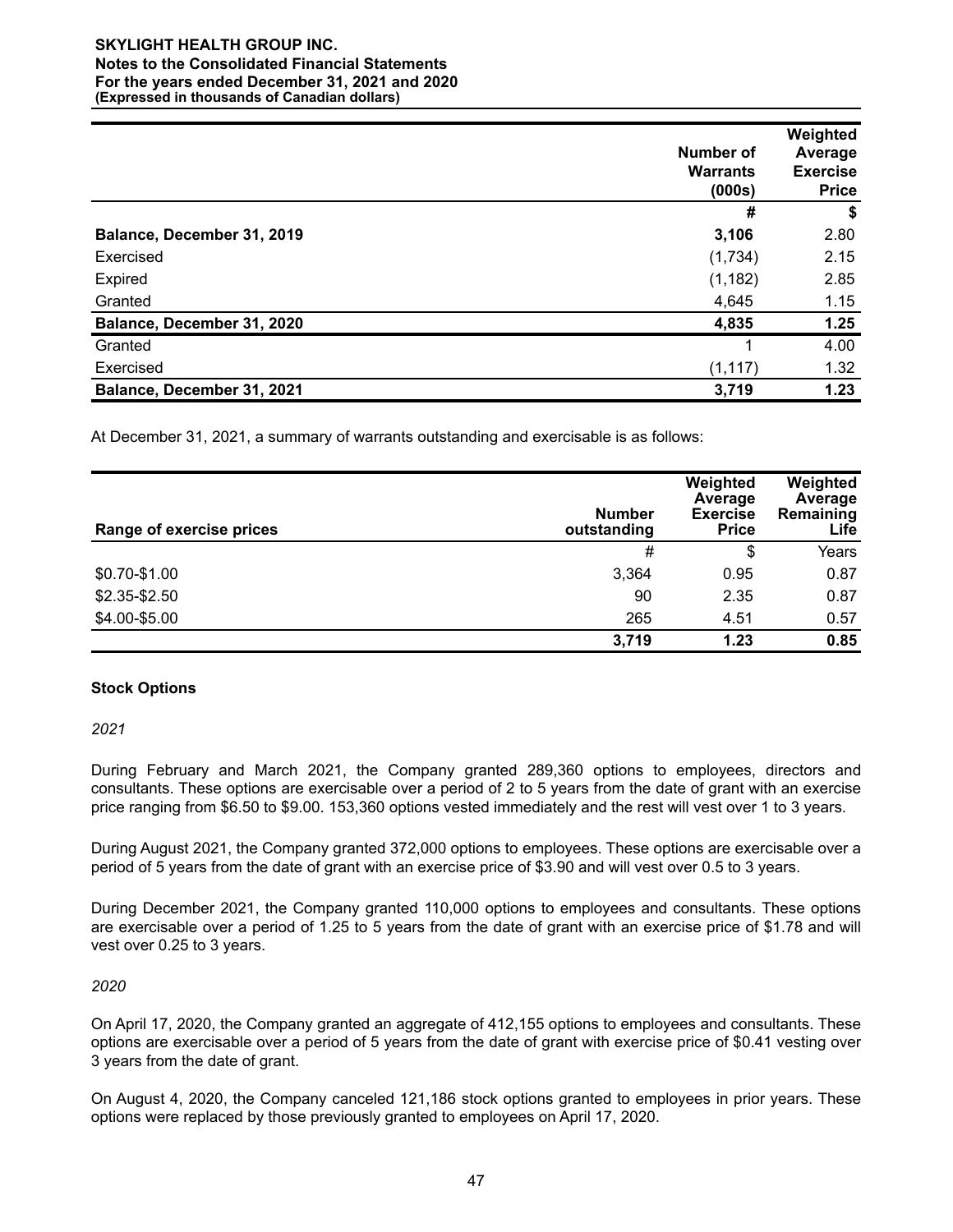On August 18, 2020, the Company granted 547,288 options to Directors. 25% of the options vest immediately at an exercise price of \$0.58, 25% vest after 6 months from the date of grant at an exercise price of \$0.63, 25% vest after 12 months from the date of grant at an exercise price of \$0.75 and 25% vest after 18 months from the date of grant at an exercise price of \$0.88

On September 18, 2020 the Company issued 120,000 options to a consultant for their services. The options are exercisable at \$0.93 per share and vest 25% upon grant, 25% upon closing of a \$500 private placement during September 2020 and 50% upon the share price of the Company reaching \$1.50 per share for 20 consecutive days. The Company also canceled 497,027 stock options granted to Directors on November 5, 2018, which had an exercise price of \$2.20 per share.

On November 27, 2020, 510,000 options were issued to consultants at an exercise price of \$2.55 - \$3.00 per share. 260,000 options vested fully upon grant, 200,000 options vest 50% upon grant and 50% on commencement of trading on the NASDAQ and 50,000 options vests in batches of 25% upon grant, of 3 months, 6 months and 9 months from the date of grant.

On December 2, 2020, the Company granted 635,200 options to the Directors at an exercise price of \$3.85 per share. The options vested fully upon grant.

On December 9, 2020 the Company granted 20,000 options to a consultant for their services. The options are exercisable at \$4.70 per share, 50% vest after one year from the date of grant and 50% vest after two years from the date of grant.

On December 14, 2020, the Company granted 100,000 options to consultants for their services. The options are exercisable at \$5.55 per share and vested fully upon grant.

On December 30, 2020, the Company granted 44,676 options to Directors at an exercise price of \$5.70 per share. The options vested fully upon grant.

A summary of the options activity for the periods ended December 31, 2021 and 2020 is as follows:

|                            | Number of<br><b>Options</b><br>(000s) | Weighted<br>Average<br><b>Exercise</b><br><b>Price</b> |
|----------------------------|---------------------------------------|--------------------------------------------------------|
|                            | #                                     | \$                                                     |
| Balance, December 31, 2019 | 1,344                                 | 1.90                                                   |
| Granted                    | 2,389                                 | 2.25                                                   |
| Exercised                  | (291)                                 | 1.35                                                   |
| Canceled                   | (618)                                 | 2.20                                                   |
| Expired                    | (230)                                 | 1.00                                                   |
| Balance, December 31, 2020 | 2,594                                 | 2.17                                                   |
| Granted                    | 771                                   | 5.00                                                   |
| Exercised                  | (534)                                 | 1.24                                                   |
| <b>Forfeitures</b>         | (117)                                 | 4.94                                                   |
| Expired                    | (272)                                 | 2.55                                                   |
| Balance, December 31, 2021 | 2,442                                 | 3.09                                                   |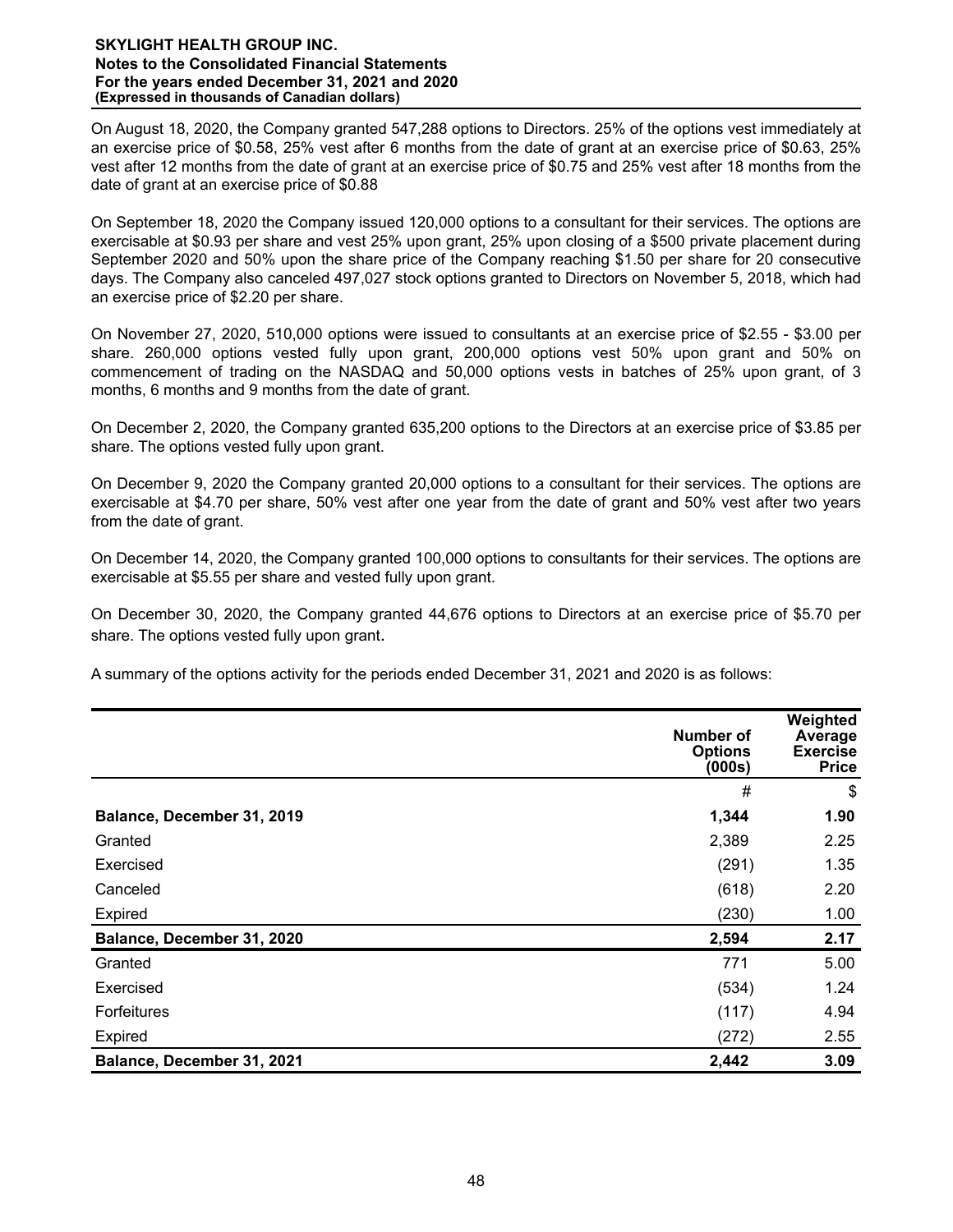# **SKYLIGHT HEALTH GROUP INC.**

#### **Notes to the Consolidated Financial Statements For the years ended December 31, 2021 and 2020 (Expressed in thousands of Canadian dollars)**

| <b>Range of</b><br>exercise<br>prices | <b>Number</b><br>outstanding<br>(000s) | Weighted<br>Average<br><b>Exercise</b><br><b>Price</b><br>(outstanding) | Weighted<br>Average<br>Remaining<br>Life | <b>Number</b><br>exercisable<br>(000s) | Weighted<br><b>Average</b><br><b>Exercise</b><br><b>Price</b><br>(exercisable) |
|---------------------------------------|----------------------------------------|-------------------------------------------------------------------------|------------------------------------------|----------------------------------------|--------------------------------------------------------------------------------|
|                                       | #                                      | \$                                                                      | Years                                    | $\#$                                   | \$                                                                             |
| $$0.41 - $2.20$                       | 898                                    | 0.80                                                                    | 3.05                                     | 453                                    | 0.65                                                                           |
| $$2.21 - $4.70$                       | 1,168                                  | 3.69                                                                    | 3.55                                     | 810                                    | 3.59                                                                           |
| $$4.71 - $6.50$                       | 200                                    | 5.87                                                                    | 2.54                                     | 167                                    | 5.75                                                                           |
| $$6.51 - $9.00$                       | 176                                    | 7.68                                                                    | 1.95                                     | 145                                    | 7.61                                                                           |
|                                       | 2,442                                  | 3.09                                                                    | 3.17                                     | 1,575                                  | 3.34                                                                           |

During the year ended December 31, 2021, \$1,823 (year ended December 31, 2020 - \$4,313, respectively) has been recognized as share-based compensation expense. The fair value of the granted options was calculated using the Black-Scholes model using an expected life ranging from 1 to 4 years, risk-free interest rate ranging from 0.12% to 1.17%, share price ranging from \$1.78 to \$8.90, volatility ranging from 111.7% to 130.7% and a dividend yield of 0%.

The fair value of the granted options was calculated using the Black-Scholes model using a risk-free interest rate ranging from 0.2% to 2.17%, volatility ranging from 139% to 144%, expected life ranging from 1 to 5 years, and a dividend yield of 0%.

# **DSUs and RSUs**

On December 13, 2021, the Company issued 93,518 DSUs and 125,800 RSUs at a grant price of \$1.78. The DSUs will vest once an independent director leaves the Company and the Company has used an estimated three year vesting period to determine the share-based compensation expense. The RSUs immediately vested upon grant. During the year ended December 31, 2021, \$228 (\$224 for RSUs and \$4 for DSUs) has been recognized as share-based compensation expense (year ended December 31, 2020 - \$nil).

# **19. Financial instruments and risk management**

The Company is exposed, in varying degrees, to a variety of financial related risks. The type of risk exposure and the way in which such exposure is managed is provided as follows:

# *Credit risk*

Credit risk is the risk that one party to a financial instrument will fail to discharge an obligation and cause the other party to incur a financial loss. The Company's primary exposure to credit risk is on cash and trade and other receivables as at December 31, 2021 and 2020. The bank balances are deposited with high credit rated banks, therefore the credit risk is limited. The Company applies a combination of a detailed and simplified approach to providing for expected credit losses, which allows the use of a lifetime expected loss for all receivables. Trade receivables have been grouped based on shared credit risk characteristics and the days outstanding to measure the expected credit loss. Trade receivable are written off when there is no reasonable expectation of recovery. The Company has established procedures to manage credit exposure including credit approvals and credit limits. These procedures are mainly due to the Company's internal guidelines.

The aging of trade receivables as at December 31, 2021 is as follows: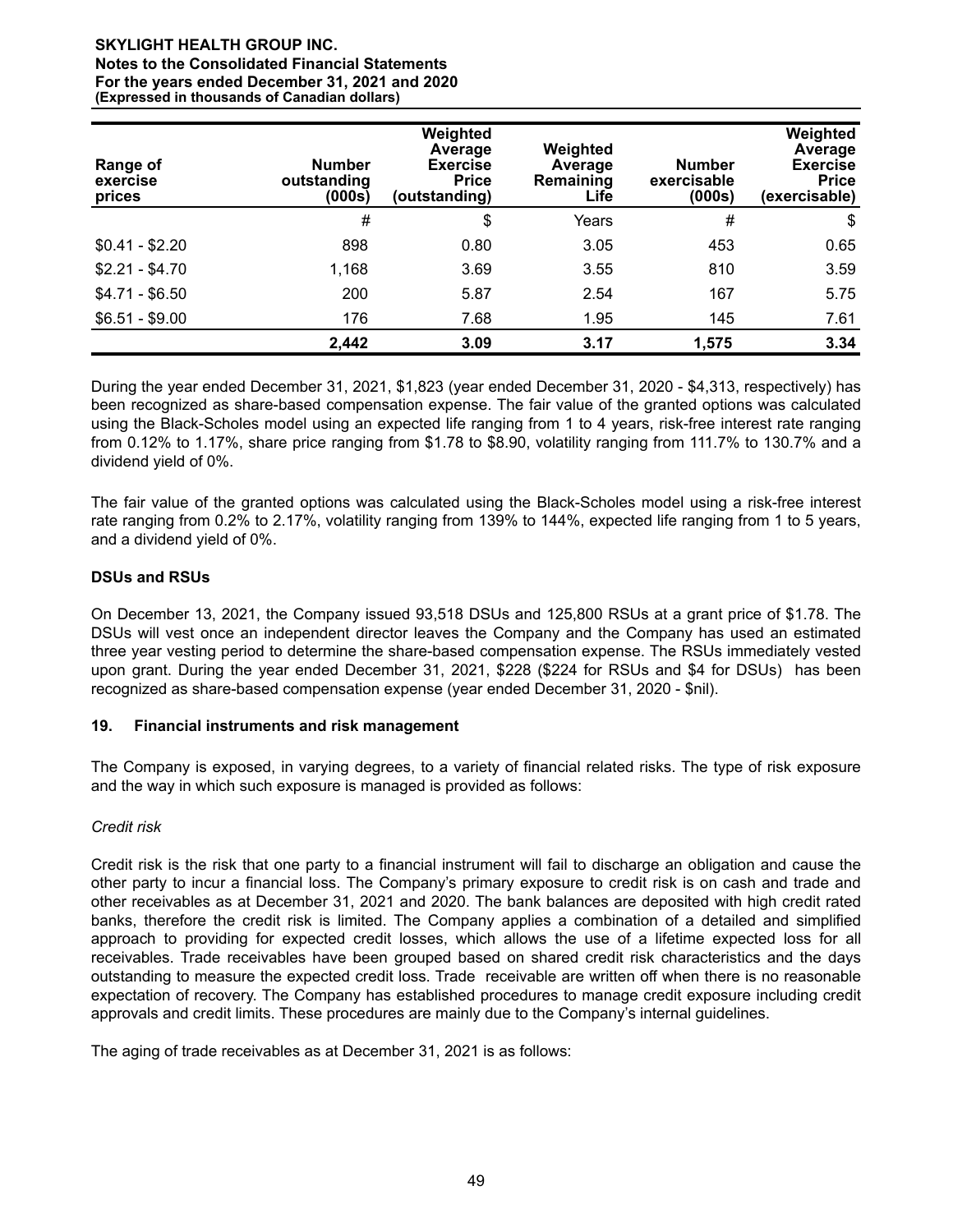|                   | Current | $0-30$ days<br>past due | $30-60$ days<br>past due | 61-90 days | More than 90<br>past due days past due | Total |
|-------------------|---------|-------------------------|--------------------------|------------|----------------------------------------|-------|
|                   |         |                         |                          |            |                                        | S     |
| Trade receivables | 752     | 1.035                   | 802                      | 573        | 3.053                                  | 6.215 |

Trade receivables more than 90 days past due relate primarily to Rocky Mountain and RCMA, which typically have a longer cash collection cycle due to carrying separate and distinct lines of business from the rest of the Company.

# *Liquidity risk*

Liquidity risk is the risk that the Company will not be able to meet its financial obligations as they fall due. The Company manages liquidity risk by maintaining cash balances to ensure that it is able to meet its short term and long-term obligations as and when they fall due. The Company manages Company-wide cash flow projections centrally and regularly updates projections for changes in business and exchange rates. The expected timing of undiscounted cash flows relating to financial liabilities as at December 31, 2021 is as follows:

| <b>December 31, 2021</b>                 | Less than<br>1 year | 1-3<br>years | $3 - 5$<br>years | >5 years | Total  |
|------------------------------------------|---------------------|--------------|------------------|----------|--------|
|                                          | \$                  | \$           | \$               | \$       |        |
| Accounts payable and accrued liabilities | 6,687               |              |                  |          | 6,687  |
| Loan payable                             | 317                 |              |                  |          | 317    |
| Purchase consideration payable           | 2,927               | 697          |                  |          | 3,624  |
| <b>Redemption liability</b>              |                     |              | 577              |          | 577    |
| Lease liabilities                        | 2,790               | 5.227        | 4,528            | 13,126   | 25,671 |
|                                          | 12,721              | 5.924        | 5,105            | 13,126   | 36,876 |

# *Foreign currency risk*

Currency risk relates to the risk that the fair values or future cash flows of the Company's financial instruments will fluctuate because of changes in foreign exchange rates. Exchange rate fluctuations affect the revenues and costs that the Company earns and incurs in its operations.

The Company's presentation currency is the Canadian dollar and most of the Company's subsidiaries operate in the United States and therefore a majority of revenues are earned in US dollars. The fluctuation of the Canadian dollar in relation to the US dollar will consequently impact the profitability of the Company and may also affect the value of the Company's assets and liabilities and the amount of shareholders' equity.

The Company's net monetary position in the US dollar as of December 31, 2021 and 2020 is summarized below with the effect on earnings before tax of a 10% fluctuation of the US dollar to the Canadian dollar:

|                                         | 2021  | 2020 |
|-----------------------------------------|-------|------|
|                                         |       |      |
| Net monetary asset (liability) position | 6,341 | 353  |
| Impact of 10% variance                  | 634   | 35   |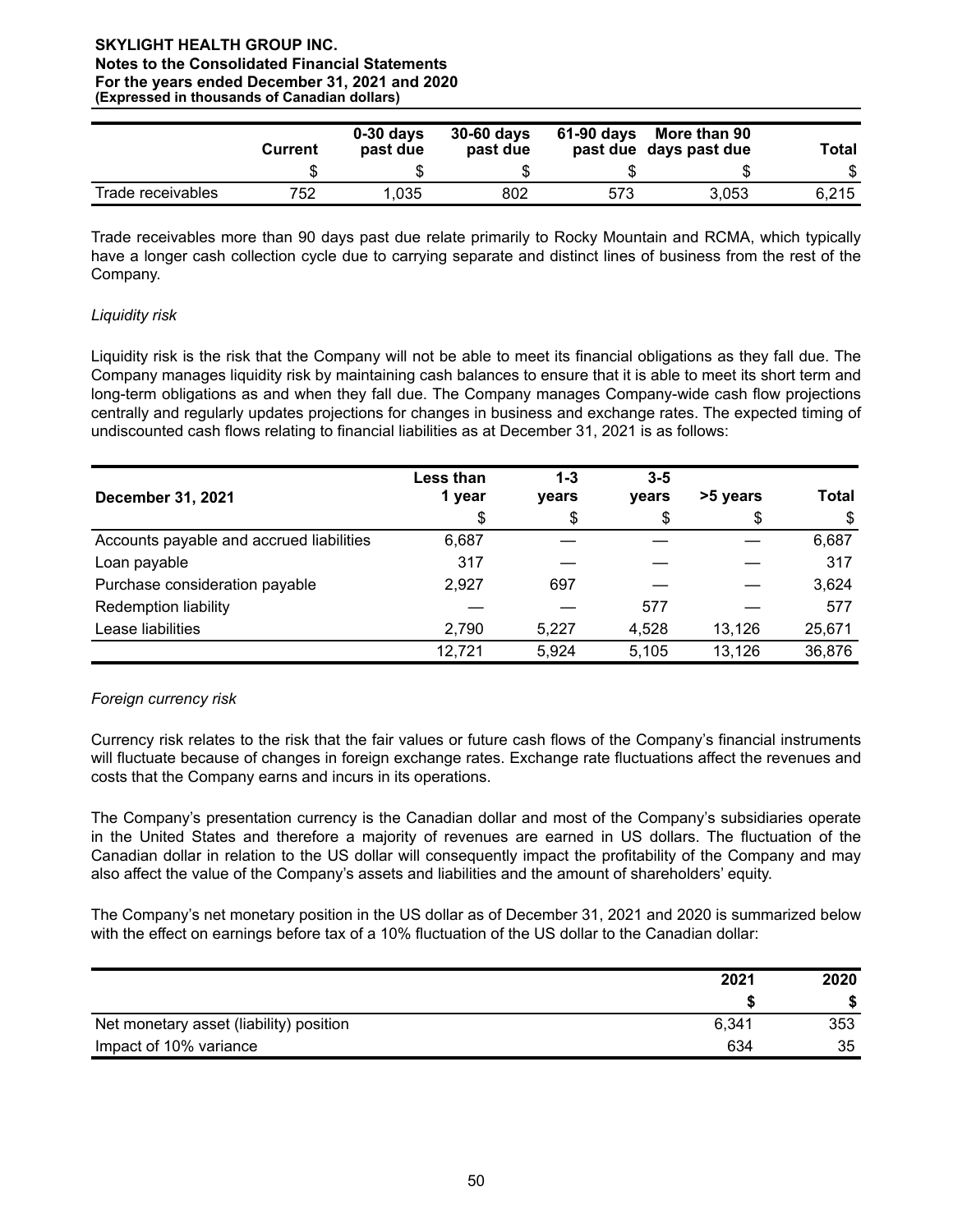#### *Interest rate risk*

Interest rate risk is the risk that the fair value of future cash flows of a financial instrument will fluctuate because of changes in market interest rates. The Company's exposure to interest rate risk is limited and only relates to its ability to earn interest income on cash balances at variable rates. Changes in short term interest rates will not have a significant effect on the fair value of the Company's cash account.

# *Fair value*

The Company classified and subsequently measured cash, trade and other receivables, purchase consideration receivable, accounts payable and accrued liabilities and loan payable at amortized cost and the fair value of these financial instruments approximates carrying value due to their short-term nature and/or carrying market rates of interest. Redemption liability and purchase consideration payable (in 2020) are classified at fair value through profit or loss (FVTPL). There were no transfers to or from any level of the fair value hierarchy during the year ended December 31, 2021.

# **Level 3 hierarchy:**

The following tables illustrate the classification and hierarchy of the Company's financial instruments, measured at fair value in the consolidated statements of financial position as at December 31, 2021 and December 31, 2020:

| As at December 31, 2021 - (Liabilities, at fair value) |                                                                                                    |                                                                             |                                                                  |                                       |  |  |  |  |
|--------------------------------------------------------|----------------------------------------------------------------------------------------------------|-----------------------------------------------------------------------------|------------------------------------------------------------------|---------------------------------------|--|--|--|--|
|                                                        | <b>Quoted Prices</b><br>in Active<br><b>Markets</b><br>for Identical<br><b>Assets</b><br>(Level 1) | <b>Significant</b><br><b>Other</b><br><b>Observable</b><br>Inputs (Level 2) | <b>Significant</b><br><b>Unobservable</b><br>Inputs<br>(Level 3) | <b>Aggregate Fair</b><br><b>Value</b> |  |  |  |  |
|                                                        | \$                                                                                                 | \$                                                                          | \$                                                               | \$                                    |  |  |  |  |
| <b>Redemption liability</b>                            |                                                                                                    |                                                                             | 402                                                              | 402                                   |  |  |  |  |

The following table presents the changes in fair value measurements of financial instruments classified as Level 3 for the years ended December 31, 2021. These financial instruments are measured at fair value utilizing non observable market inputs. The net change in unrealized gains or losses is recognized in the consolidated statements of loss and comprehensive loss.

# *2021*

|                      | <b>Opening</b><br>balance | <b>Addition</b> | Change in fair<br>value | Foreign | exchange Closing balance |
|----------------------|---------------------------|-----------------|-------------------------|---------|--------------------------|
|                      |                           |                 |                         |         | \$                       |
| Redemption liability |                           | 391             |                         |         | 402                      |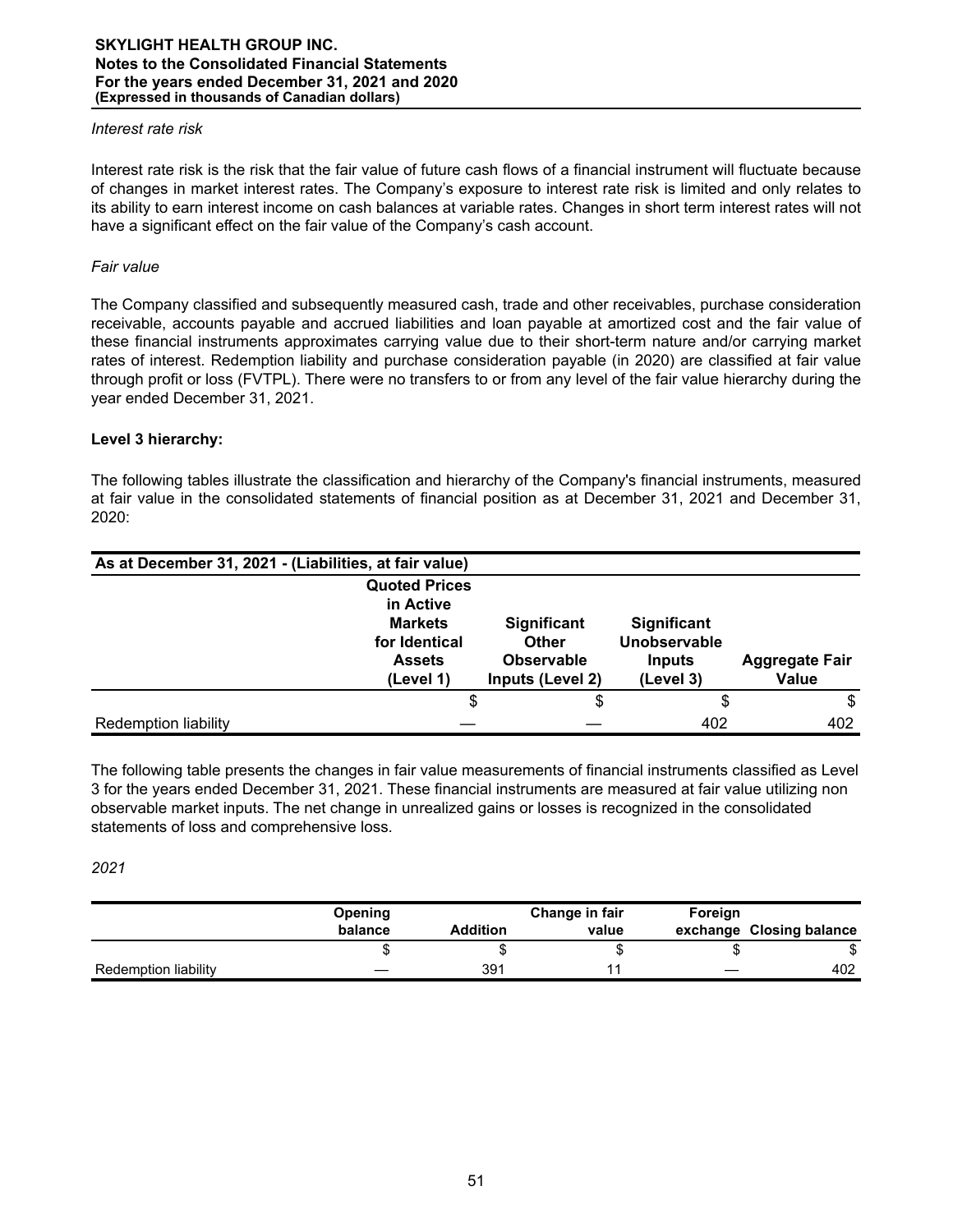# *2020*

|                 | Opening<br>balance | <b>Addition</b> | <b>Interest</b><br>repaid<br>during the<br>year | Repaid<br>during the<br>year | Warrants<br>issued for<br>amendment | Change in<br>fair value | Loss on<br>conversion | Foreign<br>exchange<br>Impact | Closing<br>balance |
|-----------------|--------------------|-----------------|-------------------------------------------------|------------------------------|-------------------------------------|-------------------------|-----------------------|-------------------------------|--------------------|
|                 | \$                 | \$              | \$                                              | S                            | \$                                  | J                       | \$                    | \$                            | \$                 |
| Merida Note II  | 4,003              |                 | (113)                                           | (4,202)                      |                                     | 312                     |                       |                               |                    |
| Merida Note III |                    | 3,907           | (192)                                           | (5, 518)                     | (216)                               | 1,872                   | 147                   |                               |                    |
| <b>NJAM</b>     | 344                |                 |                                                 | (350)                        |                                     |                         |                       | 6                             |                    |
| <b>ROSH</b>     | 222                |                 |                                                 | (204)                        |                                     | (28)                    |                       | 10                            |                    |

The following table presents the fair value categorized by key valuation techniques and the unobservable inputs used within Level 3 as at:

| <b>December 31, 2021</b>    |                            |       |              |
|-----------------------------|----------------------------|-------|--------------|
|                             |                            | Fair  | Unobservable |
| <b>Description</b>          | <b>Valuation technique</b> | Value | inputs       |
|                             |                            |       |              |
| <b>Redemption liability</b> | Discounted Cash Flows      | 402   | (i)          |

(i) As the valuation of financial instruments for which market quotations are not readily available and are inherently uncertain, the values may fluctuate materially within short periods of time and are based on estimates, and determinations of fair value may differ materially from values that would have resulted if a ready market existed for the investments. Refer to note 13 for key assumptions and sensitivities of the Redemption liability classified as a Level 3 financial instrument.

# **20. Capital management**

The Company manages its capital to maintain its ability to continue as a going concern and to provide returns to shareholders and benefits to other stakeholders. In the definition of capital, the Company includes all components of shareholders' equity. The Company's capital at December 31, 2021 and 2020 was \$38,607 and \$27,637, respectively.

The Company manages its capital structure and makes adjustments to it in light of economic conditions. The Company, upon approval from its Board of Directors, will balance its overall capital structure through new share issues or by undertaking other activities as deemed appropriate under the specific circumstances. The Company is not subject to externally imposed capital requirements and the Company's overall strategy with respect to capital risk management remains unchanged from the year ended December 31, 2020.

# **21. Related party disclosures**

# **Compensation of key management personnel**

Key management personnel are those persons having authority and responsibility for planning, directing and controlling the activities of the Company, directly or indirectly. Key management personnel include the Company's Chief Executive Officer ("CEO"), President, Chief Financial Officer ("CFO"), Chief Medical Officer, Chief Operating Officer, Chief Corporate Officer and members of the Company's Board of Directors.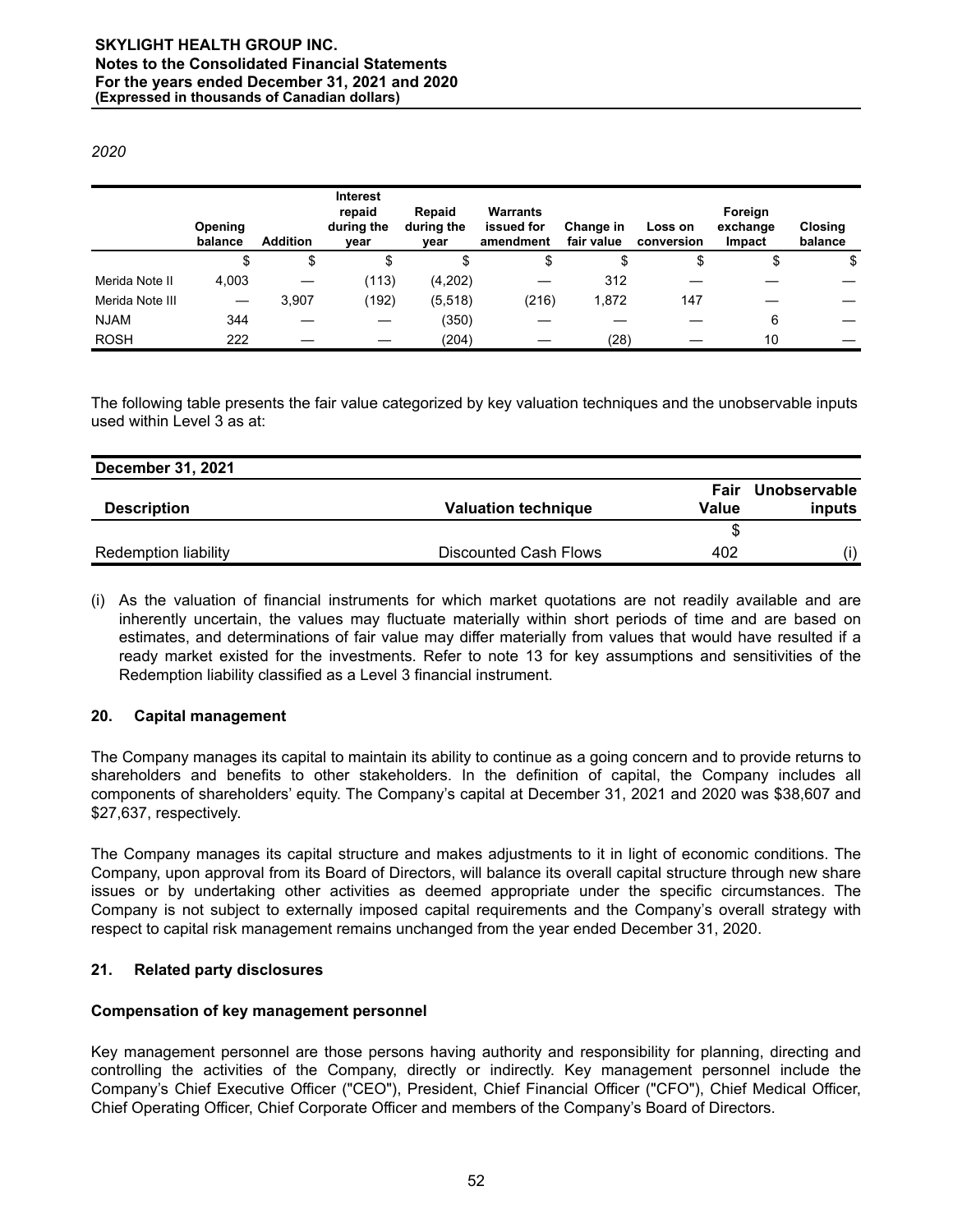The amounts disclosed in the table below are the amounts recognized as an expense during the reporting period related to key management personnel.

|                                         | <b>Year ended</b>    |                      |  |
|-----------------------------------------|----------------------|----------------------|--|
|                                         | December 31,<br>2021 | December 31,<br>2020 |  |
|                                         | \$                   | \$                   |  |
| Salary and short-term employee benefits | 2,063                | 1,261                |  |
| Share based compensation                | 963                  | 2,320                |  |
| Directors' fees                         | 178                  | 227                  |  |
|                                         | 3,204                | 3,808                |  |

Excluded from the table above are professional services of \$37 for the year ended December 31, 2021 relate to professional fees paid to a full-service business law firm. Mohammad Bataineh, President, is a former shareholder of the business law firm. Professional services of \$56 for the year ended December 31, 2020 relate to professional fees paid to a financial accounting and reporting services firm. The former Chief Financial Officer was outsourced from the firm.

# **22. Segmented information**

The Company has two reportable segments related to its medical services and software and corporate businesses which also align with the two countries in which it operates, namely, United States and Canada. Corporate costs are included in the Canadian segment. The United States segment for the years ended December 31, 2021 and 2020 was adjusted to account for the sale of the Legacy Business, as disclosed in note 14. The disclosure with regards to the Company's aforementioned segments and locations are listed below:

|                                                       | <b>USA</b> |            |           |  |
|-------------------------------------------------------|------------|------------|-----------|--|
|                                                       | (Medical   | Canada     |           |  |
| Year ended December 31, 2021                          | Services)  | (Software) | Total     |  |
|                                                       | \$         | \$         | \$        |  |
| Revenue                                               | 26,938     | 219        | 27,157    |  |
| Cost of Sales                                         | 12,071     |            | 12,071    |  |
| <b>Gross profit</b>                                   | 14,867     | 219        | 15,086    |  |
| Total operating expenses                              | 27,710     | 9,242      | 36,952    |  |
| Income (loss) from continuing operations              | (12, 843)  | (9,023)    | (21, 866) |  |
| Foreign exchange (gain) loss                          |            | (69)       | (69)      |  |
| Change in fair value of financial liabilities         | (86)       |            | (86)      |  |
| Accretion on purchase consideration payable and trade |            |            |           |  |
| receivables                                           | 346        |            | 346       |  |
| Interest on lease liabilities                         | 964        |            | 964       |  |
| Other income                                          | (870)      |            | (870)     |  |
| Net loss from continuing operations                   | (13, 197)  | (8,954)    | (22, 151) |  |
| Net income from discontinued operations               | 8,563      |            | 8,563     |  |
| Net income (loss)                                     | (4,634)    | (8,954)    | (13, 588) |  |